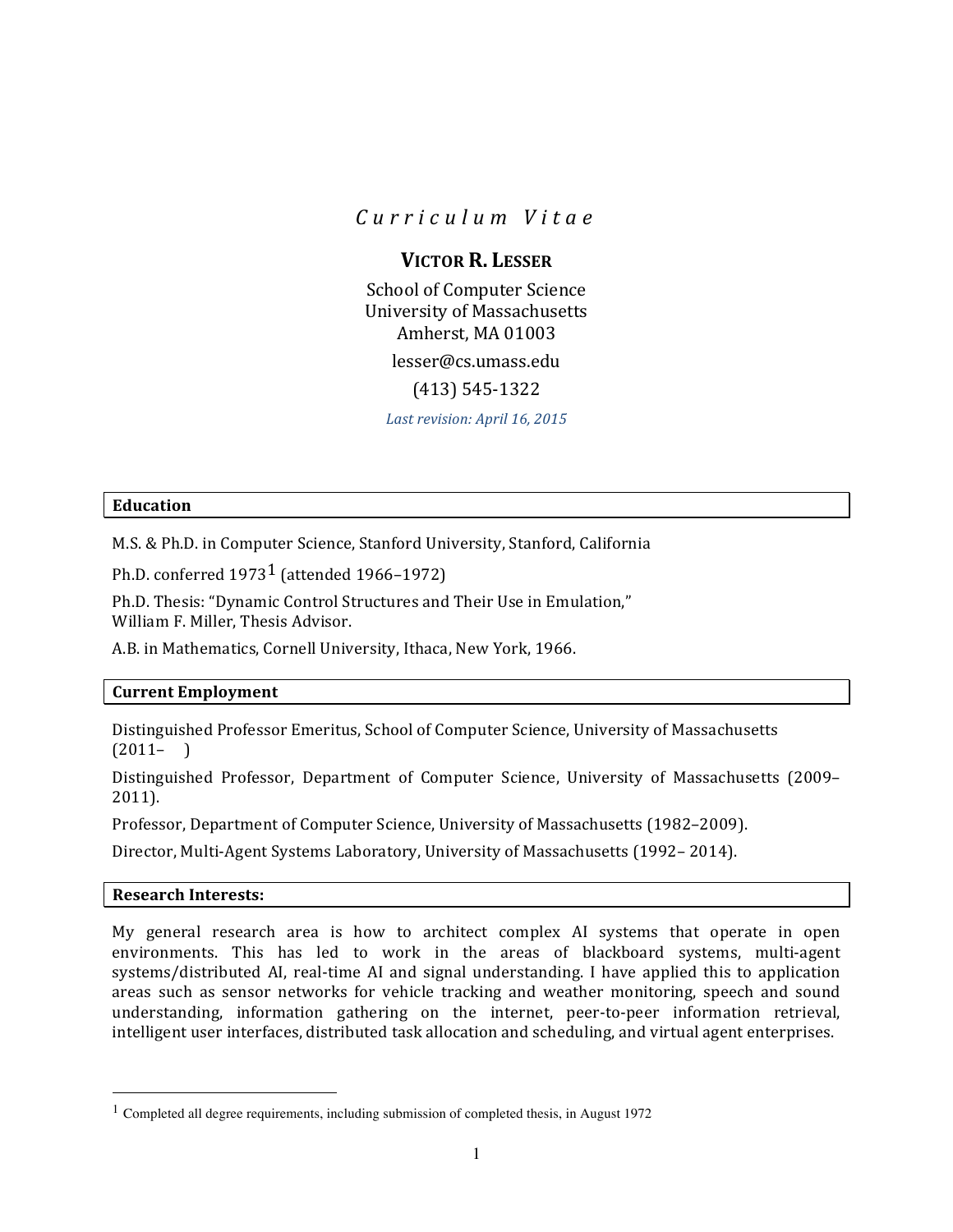#### **Previous Employment and Affiliations**

Visiting Professor, Delft University of Technology, Delft, Netherlands (September – November, 2013).

Distinguished Visiting Scholar, University of Technology Sydney, Australia (March 2013-April 2013).

- Visiting Researcher, School of Electronics and Computer Science, Southampton University, Southampton, England, January 24 - March 12, 2005 (on sabbatical during the Spring 2005 semester).
- Visiting Scholar, Knowledge Systems Laboratory, Stanford University (on sabbatical during 1990-91 academic year).
- Visiting Scientist at MIT Artificial Intelligence Laboratory (on sabbatical during 1983).
- Associate Professor in Computer and Information Science Department, University of Massachusetts (1978-1982).
- Assistant Professor in Computer and Information Science Department, University of Massachusetts (1977-1978).
- Research Computer Scientist (under the guidance of Professor Raj Reddy), Computer Science Department, Carnegie-Mellon University (1974-1977).
- Research Associate (under the guidance of Professor Raj Reddy), Computer Science Department, Carnegie-Mellon University (1972-1973).
- Research Assistant (under the guidance of Professor William Miller), Stanford Linear Accelerator Center, Computation Group: September 1967 to September 1972.
- Summer Employee, IBM T.J. Watson Research Center, Yorktown Heights, New York: June to August 1969.
- Visitor, Mathematical Laboratory, Cambridge University, Cambridge, England: June to August 1968.
- Research Assistant (under the guidance of Professor Raj Reddy), Stanford University, Artificial Intelligence Project, Stanford, California: June to September 1967.
- Analyst, Control Data Corporation, Palo Alto, California: June to September 1966.
- Senior Research Assistant (under the guidance of Professor Leo Tick), New York University Data Processing Laboratory, Bronx, New York: June to September 1964 and June to September 1965.
- Assistant Programmer, Control Data Corporation, Palo Alto, California: June 1963 to September 1963.
- Systems Programmer (part-time), Cornell University Computer Center, Ithaca, New York: September 1962 to June 1966.
- Programmer (under the guidance of Professor Leo Tick), New York State Health Department in conjunction with New York University's Data Processing Laboratory, Bronx, New York: June 1962 to September 1962.

#### **Honors and Awards**

- Visiting Professorship in the Netherlands, awarded by Royal Netherlands Academy of Arts and Sciences (one year, commencing February 2013).
- Honored in 2011 with The Victor Lesser Graduate Scholarship in Artificial Intelligence: an endowed scholarship to be awarded annually to a talented student specializing in Artificial Intelligence in the University of Massachusetts Computer Science Ph.D. program.

Recipient of the IJCAI-09 Award for Research Excellence.

Fellow of the IEEE (Elected January 2009).

- Recipient of Chancellor's Award for Outstanding Accomplishments in Research and Creative Activity, University of Massachusetts Amherst, 2008.
- Recipient of Award for Outstanding Research, College of Natural Sciences & Mathematics, University of Massachusetts Amherst, 2008.
- Joint winner of IFAAMAS Influential Paper Award, 2008. Received for journal article co-authored with Edmund Durfee: "Partial Global Planning: A Coordination Framework for Distributed Hypothesis Formation." In *IEEE Transactions on Systems, Man, and Cybernetics*, 21(5): 1167-1183, 1991.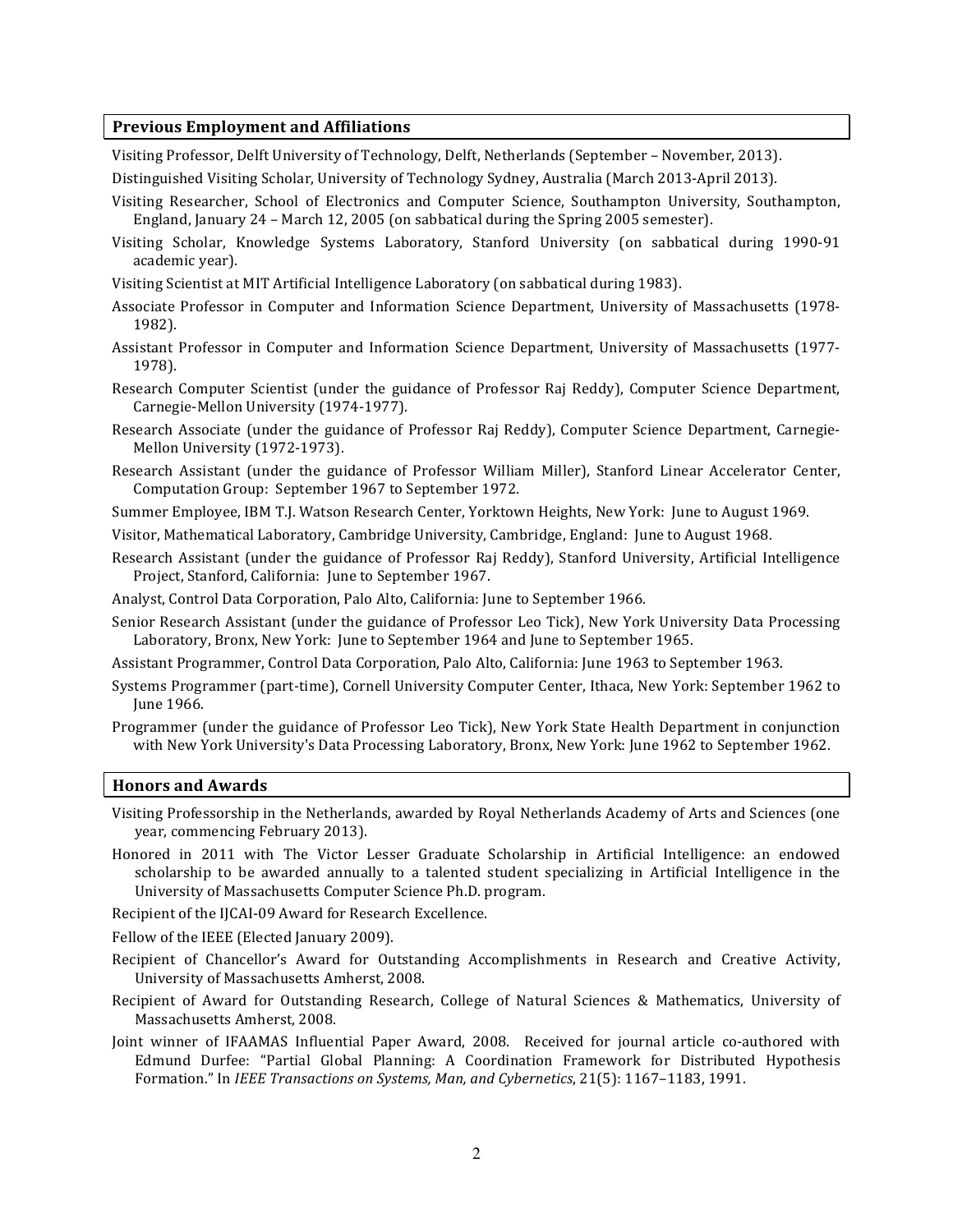- IFAAMAS (International Foundation of Autonomous Agents and Multi-Agent Systems) established the "Victor *Lesser Distinguished Dissertation Award*" (2007).
- Co-authored paper that was nominated for Best Paper Award (one of eight finalists out of 531 papers submitted) at Sixth International Joint Conference on Autonomous Agents and Multi-Agent Systems, Honolulu, May 2007.
- Recipient of a Special Recognition Award for foundational research in generalized coordination technologies from the Information Processing Technology Office at DARPA, May 2006.
- Co-recipient (with R. Becker and S. Zilberstein) of Best Paper Award at *IEEE/WIC/ACM International Conference on Intelligent Agent Technology (IAT 2005)*, held in Compiegne, France, September 2005, for paper titled: "Analyzing Myopic Approaches for Multi-Agent Communication."
- Recipient of Award for Outstanding Teacher, College of Natural Sciences & Mathematics, University of Massachusetts Amherst, 2003-2004.
- Two papers in the IEEE/WIC/ACM International Conference on Intelligent Agent Technology (IAT 2004) were among the six finalists for Best Paper Award.
- Co-recipient (with R. Becker, S. Zilberstein, and C. Goldman) of Best Paper Award at the Second International Joint Conference on Autonomous Agents and MultiAgent Systems (AAMAS), held in Melbourne, Australia, July 2003, for paper titled "Transition-Independent Decentralized Markov Decision Processes."
- Co-recipient (with R. Vincent, B. Horling, and T. Wagner) of Honorable Mention in FIPA Software Prototypes Track Demonstration Competition at the Fifth International Conference on Autonomous Agents, held in Montreal, Canada, 2001, for paper titled: "Implementing Soft Real-Time Agent Control."
- Co-recipient (with Ping Xuan) of Best Student Paper Award at Sixth International Workshop on Agent Theories, Architectures, and Languages (ATAL), 1999, for paper titled: "Incorporating Uncertainty in Agent Commitments."
- Founding Fellow of American Association of Artificial Intelligence (Elected 1990).
- Co-recipient (with K. Kuwabara) of NTT Communication and Information Processing Laboratory's Technical Paper of the Year Award for "Extended Protocol for Multistage Negotiation," 1989.
- Finalist in Outstanding Paper Award Competition, First International Conference of Distributed Processing, Huntsville, Alabama, 1979.
- NATO Fellowship for Summer Institute in Microprogramming, September 1971.

National Science Foundation Graduate Fellow in Computer Science, September 1966 to September 1970.

New York State Regent's Scholarship, September 1962 to June 1966.

#### **Tutorials and Distinguished Lectures**

- "Personal Reflections on Self-Awareness and Adaptability in Agent and Multiagent Systems." Keynote talk, IEEE/WIC/ACM International Conference on Intelligent Agent Technology, Atlanta GA, November 2013.
- "Practical Application of Multi-Agent Systems: The CASA Severe Weather Radar Detection and Tracking System." Distinguished Lecture, Triangle Computer Science Distinguished Lecturer Series, North Carolina State University, November 2011.
- "Agents and Multiagent Systems and Their Application to Distributed Sensor Networks." One-day tutorial; Summer School on Distributed and Embedded Systems and Networks, University of Cape Coast, Ghana, January 2007.
- "Coordination in Multiagent Systems." One-day tutorial; Brazil Agents School, Porto Alegre, September 2005.
- "Scaling Up Multi-Agent Systems Through Organizational Structuring." Invited Speaker, 2004 IEEE/WIC/ACM International Conference on Intelligent Agent Technology, Beijing, China, September 2004.
- "Multi-Agent Coordination Through the Lens of Decentralized Markov Decision Processes." Keynote Speaker, The 17th International Conference on Industrial & Engineering Applications of Artificial Intelligence & Expert Systems (IEA/AIE 2004), Ottawa, Canada, May 2004.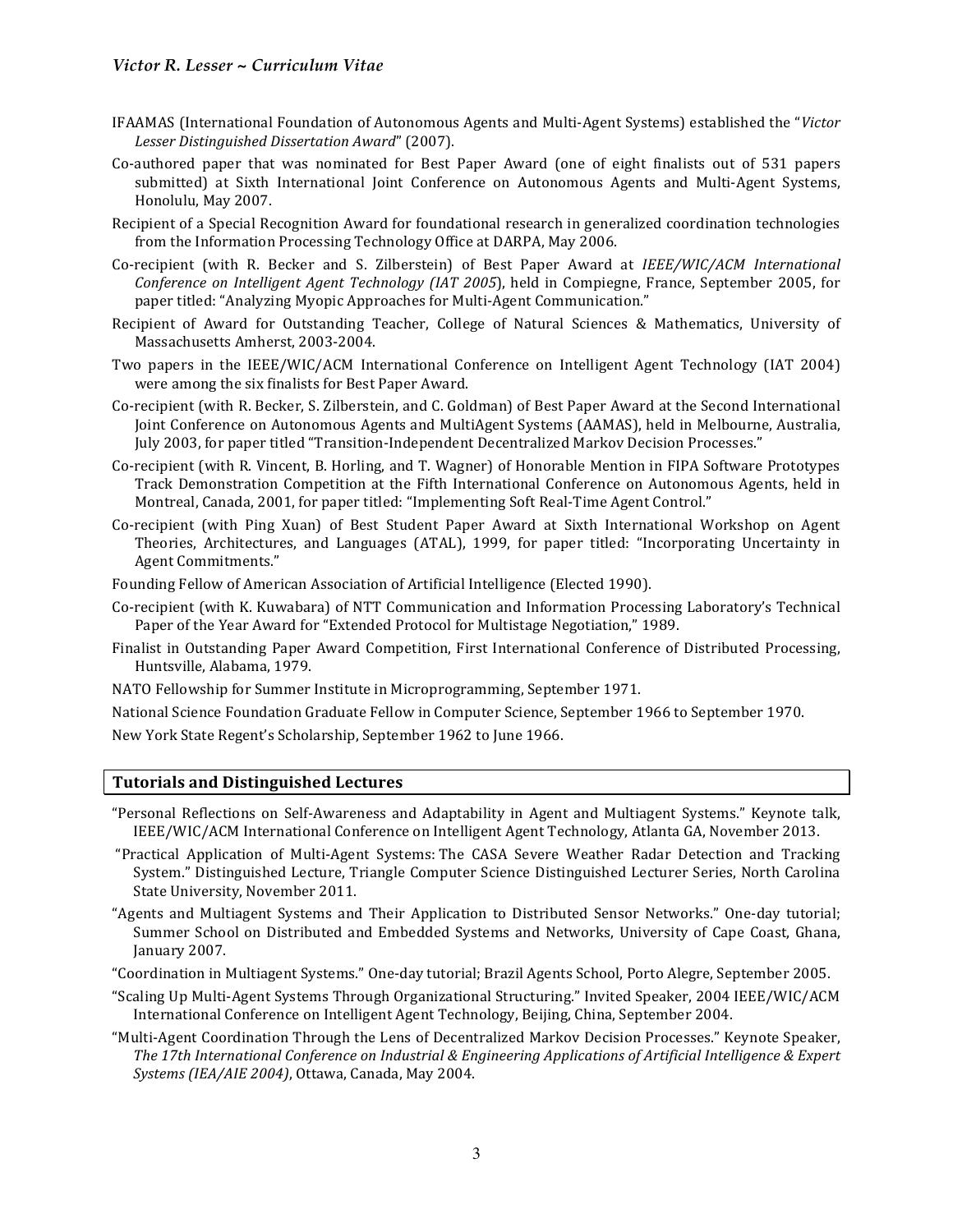- "Understanding Multi-Agent Coordination Through Decentralized Markov Decision Processes (DEC-MDPS)." Keynote Speaker, First Cuban Symposium on Artificial Intelligence/10th International Conference on Informatica 2004, Havana, Cuba, May 2004.
- "Current Research Focus of the Multi-Agent Systems Laboratory at the University of Massachusetts at Amherst." Invited Speaker, Havana University, Havana, Cuba, May 2004.
- "Scaling up Multi-Agent Systems through Organizational Structuring." Distinguished Lecture, Washington University School of Engineering and Applied Science Distinguished Seminar Series, St. Louis, MO, February 2004.
- "Experiences Building a Distributed Sensor Network." Plenary Speaker, AI'2003: The Sixteenth Canadian Conference on Artificial Intelligence, Halifax, Nova Scotia, June 2003.
- "Evolution of the GPGP/TAEMS Domain-Independent Coordination Framework." Plenary Speaker, The First International Joint Conference on Autonomous Agents & Multi-Agent Systems (AAMAS 2002), Palazzo Re Enzo, Bologna, Italy, July 2002.
- "An Academic Career in the  $21^{st}$  Century Part 1: Getting and Holding a Job; Part 2: How to Structure a Successful Research Career." Tutorial at North American Agents School 2002, USC, January 2002.
- "A Personal Odyssey in the World of Multi-Agent Systems." Keynote address at AgentLink Summer School, Utrecht, Netherlands, July 1999.
- "Multi-Agent Systems." Two-day tutorial; National Defense Academy, Yokosuka, Japan, December 1996.
- "Distributed Problem Solving." Two-day tutorial; *Advanced Course on AI (ACAI-91)*, Bilbao, Spain, July 1991.
- "Successful AI Applications." Distinguished Lecture; Bilbao, Spain, July 1991.
- "Retrospective View on FA/C Distributed Problem Solving." UCLA Computer Science Department, Distinguished Lecture Series, December 1990.
- "Distributed AI and Blackboard Systems." One-day tutorial; Trinity College/Hartford Graduate Center, oneday seminar: May 1990.
- "Blackboard-based AI Systems." Three-day tutorials; Digital Equipment Corporation, Marlborough, Massachusetts, February 27-March 1, 1989 and March 14-16, 1990.
- "Scheduling Using Blackboard-based AI Systems." Three-day tutorial; Digital Equipment Corporation, Valbonne, France, June 1988.
- "Cooperative Distributed Problem Solving." Tutorial; The Second International Conference on Expert Database Systems, Tysons Corner, Virginia, April 1988.
- "Distributed Expert Systems." Distinguished lecture; General Electric's Whitney Symposia on Science and Technology, Rensselaerville, New York, June 1987.
- "Control in Complex Knowledge-Based Systems." Tutorial; IEEE Computer Society AI Conference, 1984.
- "Distributed Problem Solving." Two-day tutorial; Instituto di Scienze Dell' Informazione, Università di Pisa, Pisa, Italy, 1982.
- "Current Trends in Microprocessors and Multiprocessors." Six-day tutorial; Japanese Electronic Industrial Development Association (JEIDA) Annual Lecture Series. Tokyo, October 1973.
- "Dynamic Control Structures and Their Use in Emulation." Aarhus University Summer Lecture Series on Multiprocessor and Microprocessor Research, Aarhus, Denmark, July 1971. Lecture series on my Ph.D. thesis research over a two-week period.

### **Major Research Administrative Responsibilities**

#### *Editorial Boards:*

Associate Editor: Journal of *Autonomous Agents and Multi-Agent Systems* (1997–2014wsz).

Regional Editor: *International Journal on Cooperative Information Systems* (IJCIS) (1991–2011).

On Editorial Board for *Group Decision and Negotiation* (1991–2011).

On Editorial Board for *Multiagent Systems, Artificial Societies, and Simulated Organizations* (book series), Kluwer Academic Publishers (2000-2006).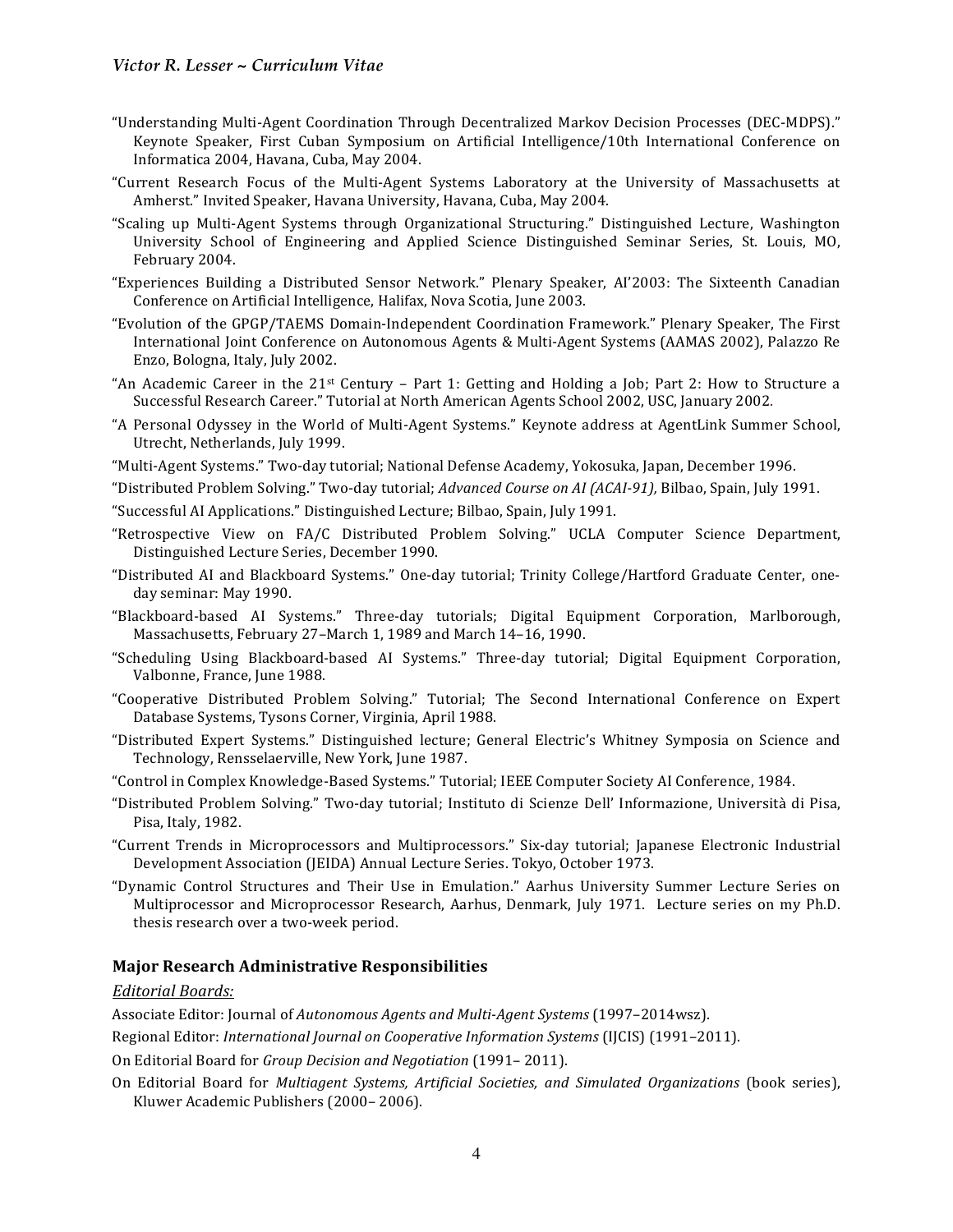On Editorial Board for *Artificial Intelligence Review* (1995–2006). On Editorial Board for *IEEE Expert* (1994-1997). On Editorial Board for *Real-Time Systems* (1989–1996). On Editorial Board of *AI* for *Engineering Design, Analysis and Manufacturing* (1986–1992). Guest Editor, *Real-Time Systems Journal*—Special Issue on AI (1990).

### *Senior Administrative Positions*

Board of Directors, International Foundation for Autonomous Agents and Multi-Agent Systems (1998-2010).<sup>2</sup> Past President, International Foundation for Multi-Agent Systems (2002-2004). Founding President, International Foundation for Multi-Agent Systems (1998-2002). Chairman of Advisory Board, 2nd International Conference on Multi-Agent Systems (Dec. 1996). General Chairman, 1st International Conference on Multi-Agent Systems (June 1995). General Chairman, Workshop on Distributed Artificial Intelligence (1984). Chairman of Naval Research Lab's AI Center Review Panel (1984).

## **PUBLICATIONS**

### *<u>Iournals</u>*

- 1. An, Bo; Gatti, Nicola; Lesser, Victor (2013). "Bilateral Bargaining with One-Sided Uncertain Reserve Prices." Autonomous Agents and Multi-Agent Systems, Springer, 26 (3): 420-455.
- 2. Cheng, Shanjun; Raja, Anita; and Lesser Victor (2013). "Multiagent Meta-level Control for Radar Coordination." Web Intelligence and Agent Systems: An International Journal, IOS Press, Netherlands, Vol. 11, No.2: pp. 81-105.
- 3. Yu, Han; Shen, Zhiqi; Leung, Cyril; Miao, Chunyan; Lesser, Victor (2013). "A Survey of Multi-Agent Trust Management Systems." *IEEE Access*, 01/2013; 1(1): 35-50.
- 4. Zhang, Xiaoqin (Shelley); and Lesser, Victor (2013). "Meta-Level Coordination for Solving Distributed Negotiation Chains in Semi-Cooperative Multi-Agent Systems." *Group Decision and Negotiation*, Springer Netherlands, Vol. 22, Issue 4, pp. 681-713.
- 5. Zhang, Xiaoqin (Shelley); Yoon, S.; DiBona, P.; Appling, D.S.; Ding, L.; Doppa, J.R.; Greeny, D.; Guo, J.K.; Kuter, U.; Levine, G.; MacTavish, R.L.; McFarlane, D.; Michaelis, J.R.; Mostafa, Hala; Ontañón, S.; Parker, C.; Radhakrishnan, J.; Rebguns, A.; Shrestha, B.; Song, Z.; Trewhitt, E.B.; Zafar, Huzaifa; Zhang, Chongjie; Corkill, Daniel; DeJong, G.; Dietterich, T.G.; Kambhampati, S.; Lesser, Victor; et al. (2012). "An Ensemble Architecture for Learning Complex Problem-Solving Techniques from Demonstration." ACM *Transactions on Intelligent Systems and Technology, ACM: New York, Vol. 3, No. 4, Article 75: 38 pages.*
- 6. An, Bo; Lesser, Victor; Sim, Kwang Mong (2011). "Strategic Agents for Multi-Resource Negotiation." Autonomous Agents and Multi-Agent Systems. Springer Netherlands. Vol. 23 (1): 114–153.
- 7. An, Bo; Lesser, Victor (2010). "Characterizing Contract-based Multi-agent Resource Allocation in Networks." *IEEE Transactions on Systems, Man and Cybernetics: Part B*, Vol. 40 (3): 575–586.
- 8. Becker, Raphen; Carlin, Alan; Lesser, Victor; Zilberstein, Shlomo (2009). "Analyzing Myopic Approaches for Multi-Agent Communication." *Computational Intelligence*, Blackwell Publishers, Vol. 25 (1): 31-50.
- 9. Abdallah, Sherief; Lesser, Victor (2008). "A Multiagent Reinforcement Learning Algorithm with Nonlinear Dynamics." *Journal of Artificial Intelligence Research*, Vol. 33, pp. 521-549.
- 10. Horling, Bryan; Lesser, Victor (2008). "Using Quantitative Models to Search for Appropriate Organizational Designs." *Autonomous Agents and Multi-Agent Systems*. Springer-Netherlands, Vol. 16 (2): 95–149.

 <sup>2</sup> IFAAMAS modified in 2006 from *International Foundation for Multi-Agent Systems (IFMAS).*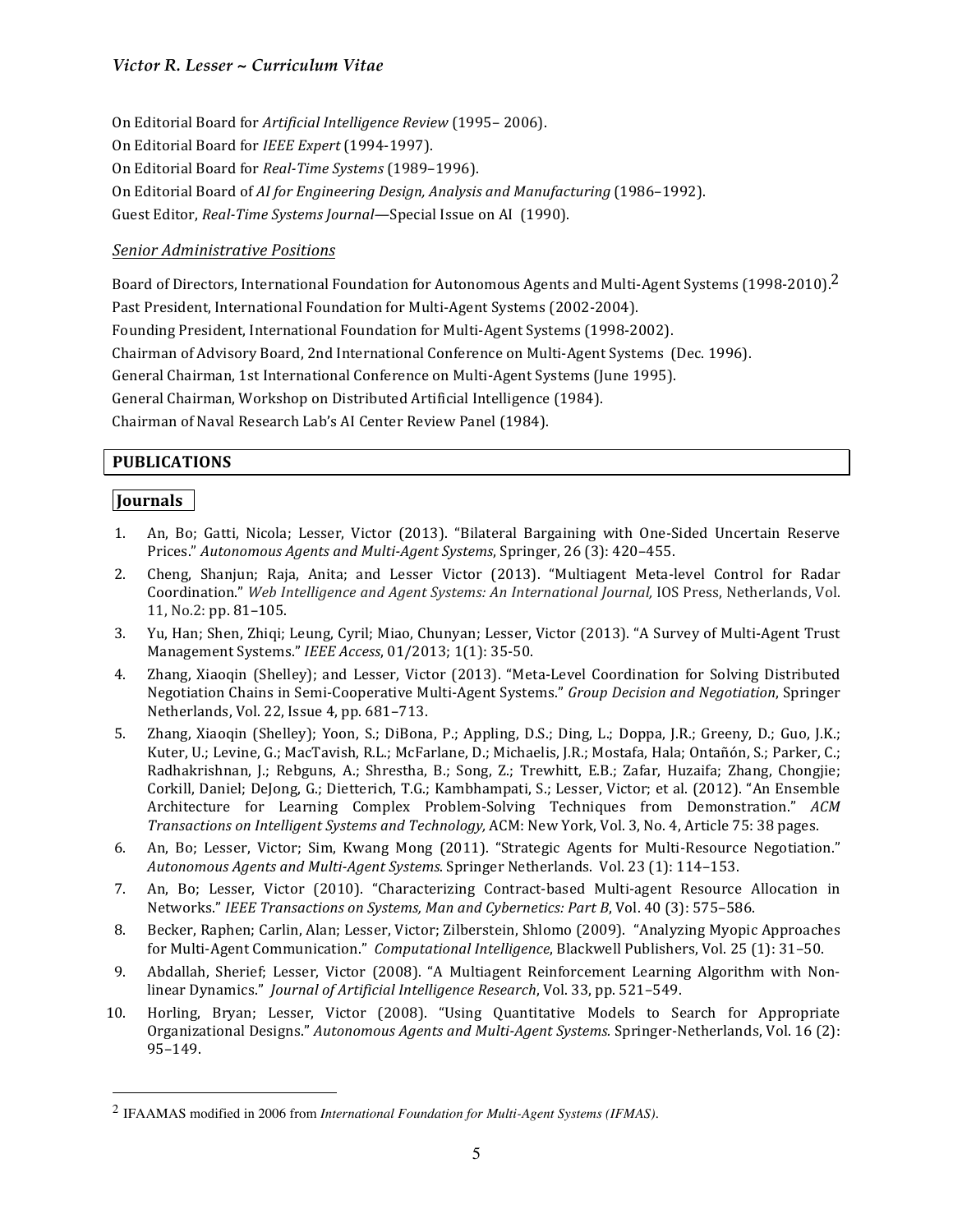- 11. Sims, Mark; Corkill, Daniel; Lesser, Victor (2008). "Automated Organization Design for Multi-agent Systems." Autonomous Agents and Multi-Agent Systems. Springer-Netherlands, Vol. 16 (2): 151-185.
- 12. Raja, Anita; Lesser, Victor (2007). "A Framework for Meta-level Control in Multi-Agent Systems." Autonomous Agents and Multi-Agent Systems, Springer, Vol. 15 (2): pp. 147-196.
- 13. Horling, Bryan; Lesser, Victor; Vincent, Regis; Wagner, Thomas (2006). "The Soft Real-Time Agent Control Architecture." Autonomous Agents and Multi-Agent Systems, Springer, Vol. 12 (1): 35-91.
- 14. Mailler, Roger; Lesser, Victor (2006). "A Cooperative Mediation-Based Protocol for Dynamic, Distributed Resource Allocation." *IEEE Transactions on Systems, Man, and Cybernetics*, Part C: Applications and Reviews — Special Issue on Game-theoretic Analysis and Stochastic Simulation of Negotiation Agents. IEEE Press. Vol. 36 (1): 80-91.
- 15. Mailler, Roger; and Lesser, Victor (2006). "Asynchronous Partial Overlay: A New Algorithm for Solving Distributed Constraint Satisfaction Problems." *Journal of Artificial Intelligence*, Vol. 25, pp. 529-576.
- 16. Wagner, Thomas; Raja, Anita; and Lesser, Victor (2006). "Modeling Uncertainty and Its Implications to Sophisticated Control in TÆMS Agents." *Autonomous Agents and Multi-Agent Systems*. Vol. 13 (3): 235– 292.
- 17. Zhang, Haizheng; Lesser, Victor (2006). "Forming and Searching Content-Based Hierarchical Agent Clusters in Distributed Information Retrieval Systems." Web Intelligence and Agent Systems, IOS Press, Vol. 4 (4), pp. 353-370.
- 18. Zhang, XQ; Lesser, V.; Wagner, T. (2006). "Integrative Negotiation Among Agents Situated in Organizations." *IEEE Transactions on Systems, Man, and Cybernetics*, Part C: Applications and Reviews — Special Issue on Game-theoretic Analysis and Stochastic Simulation of Negotiation Agents. IEEE Press. Vol. 36 (1): 19-30.
- 19. Horling, Bryan; and Lesser, Victor (2005). "Analyzing, Modeling and Predicting Organizational Effects in a Distributed Sensor Network." *Journal of Brazilian Computer Science*—Special Issue on Agent Organizations. Vol. 11 (1): 9-30.
- 20. Zhang, XQ; Lesser, V.; Podorozhny, R. (2005). "Multi-Dimensional, MultiStep Negotiation for Task Allocation in a Cooperative System." *Autonomous Agents and Multi-Agent Systems*, Vol. 10 (1): 5-40.
- 21. Zhang, XQ; Lesser, Victor; Abdallah, Sherief (2005). "Efficient Management of Multi-Linked Negotiation Based on a Formalized Model." Autonomous Agents and Multi-Agent Systems, Vol. 10 (2): 165-205.
- 22. Becker, Raphen; Zilberstein, Shlomo; Lesser, Victor; Goldman, Claudia (2004). "Solving Transition Independent Decentralized Markov Decision Processes." *Journal of Artificial Intelligence Research,* Vol. 22, pp. 423-455.
- 23. Horling, Bryan; and Lesser, Victor (2004). "A Survey of Multi-Agent Organizational Paradigms." The *Knowledge Engineering Review, Cambridge University Press, Vol. 19:4, pp. 281-316.*
- 24. Lesser, V.; Decker, K.; Wagner, T.; Carver, N.; Garvey, A.; Horling, B.; Neiman, D.; Podorozhny, R.; NagendraPrasad, M.; Raja, A.; Vincent, R.; Xuan, P.; Zhang, X.Q. (2004). "Evolution of the GPGP/TAEMS Domain-Independent Coordination Framework." Autonomous Agents and Multi-Agent Systems. Kluwer Academic Publishers, 9 (1-2): 87–143.
- 25. Zhang, Xiaoqin; Lesser, Victor; Wagner, Tom (2004). "A Layered Approach to Complex Negotiations." *Web Intelligence and Agent Systems: An International Journal.* IOS Press, Netherlands, Vol. 2(2), pp. 91– 104.
- 26. Carver, N. and Lesser, V.R. (2003). "Domain Monotonicity and the Performance of Local Solution Strategies for CDPS-based Distributed Sensor Interpretation and Distributed Diagnosis." Autonomous Agents and Multi-Agent Systems, Kluwer Academic Publishers, 6(1): 35-76.
- 27. Xiang, Y. and Lesser, V. (2003). "A Constructive Graphical Model Approach for Knowledge-Based Systems: A Vehicle Monitoring Case Study." *Computational Intelligence*, Blackwell Publishing, Vol. 19(3): 284–309.
- 28. Xiang, Y. and Lesser, V. (2003). "On the Role of Multiply Sectioned Bayesian Networks for Cooperative Multiagent Systems." *IEEE Transactions on Systems, Man, and Cybernetics, Part A, Vol.* 33(4), pp. 489– 501.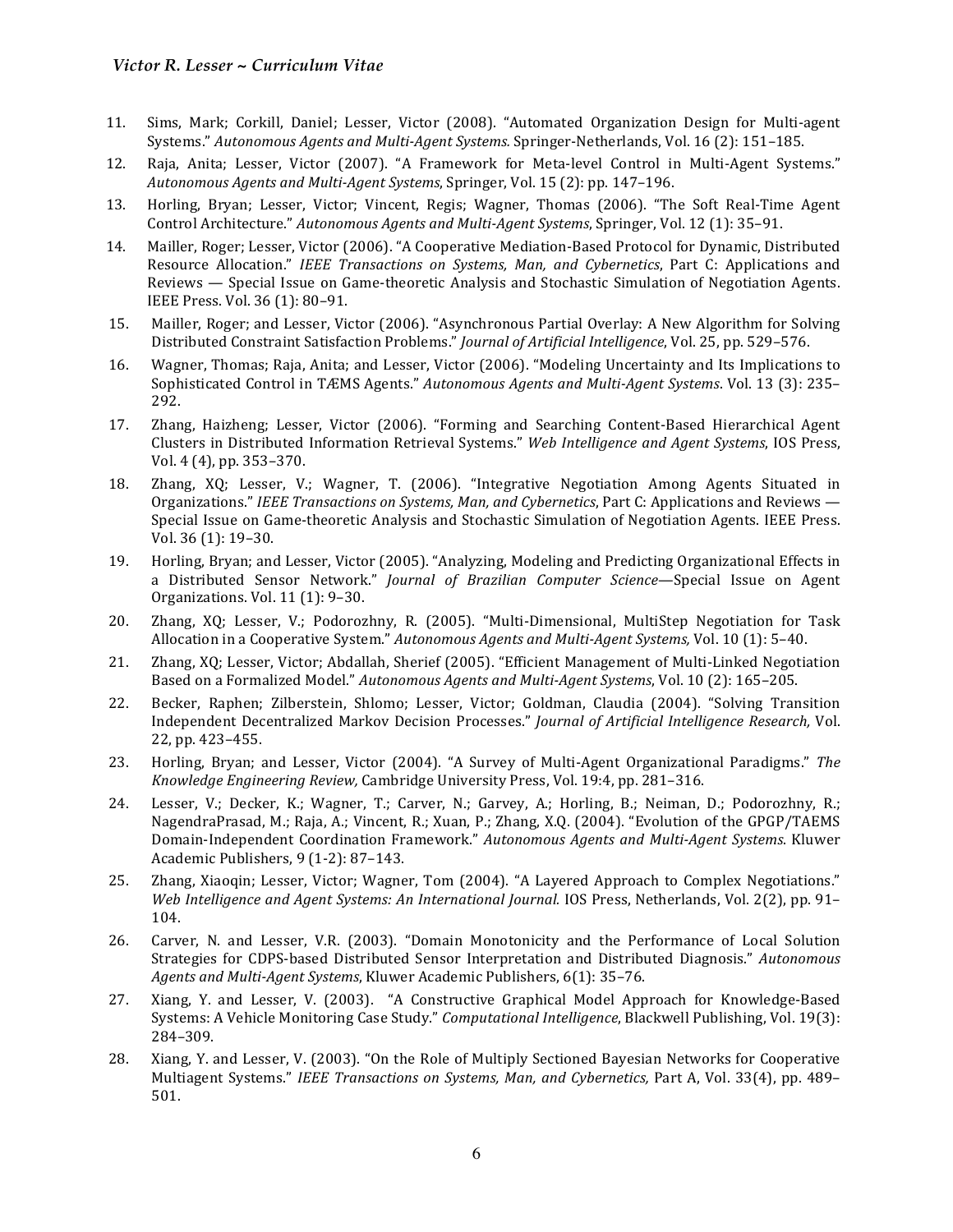- 29. Sandholm, T.; Lesser, V. (2002). "Leveled-Commitment Contracting: A Backtracking Instrument for Multiagent Systems." AI Magazine, Fall (23) 3, pp. 89-100.
- 30. Sandholm, T.; Lesser, V. (2001). "Leveled Commitment Contracts and Strategic Breach." Games and *Economic Behavior*, Special Issue on Economics and AI. Academic Press, Vol. 35, pp. 212–270.
- 31. Lesser, V.; Horling, B.; Raja, A.; Zhang, S.X.Q., Wagner, T. (2000). "Resource-Bounded Searches in an Information Marketplace." *IEEE Internet Computing*, Vol. 4, No. 2, Mar/Apr, pp. 49-58.
- 32. Lesser, V.; Horling, B.; Klassner, F.; Raja, A.; Wagner, T.; Zhang, S.X.Q. (2000). "BIG: An Agent for Resource-Bounded Information Gathering and Decision Making." Artificial Intelligence, Special Issue on *Internet Information Agents*, 118 (1-2), Elsevier Science, pp. 197-244.
- 33. Lesser, V. (1999). "Cooperative Multiagent Systems: A Personal View of the State of the Art." *IEEE Trans. Knowledge and Data Engineering*, Vol. 11, No. 1, pp. 133-142.
- 34. Nagendra Prasad, M.V. and Lesser, V. (1999). "Learning Situation Specific Coordination in Cooperative Multi-Agent Systems." *Autonomous Agents and Multi-Agent Systems*, Kluwer Academic Publishers, Vol. 2, pp. 173–207.
- 35. Lesser, V.R. (1998). "Reflections on the Nature of Multi-Agent Coordination and Its Implications for an Agent Architecture." Autonomous Agents and Multi-Agent Systems, Kluwer Academic Publishers, Vol. 1, pp. 89–111.
- 36. Nagendra Prasad, M.V.; Lesser, V.R. and Lander, S. (1998). "Learning Organizational Roles for Negotiated Search in a Multiagent System." *International Journal of Human-Computer Studies*, Vol. 48, pp. 51–67.
- 37. Sugawara, T. and Lesser, V.R. (1998). "Learning to Improve Coordinated Actions in Cooperative Distributed Problem-Solving Environments." *Machine Learning*, Kluwer, Vol. 33, Nos. 2-3, pp. 129–153.
- 38. Wagner, T.; Garvey, A.; and Lesser, V. (1998). "Criteria-Directed Task Scheduling." *International Journal of Approximate Reasoning*," Elsevier Science Inc., Vol. 19 (1-2), pp. 91-118.
- 39. Lander, S.; Lesser, V. (1997). "Sharing Meta-Information to Guide Cooperative Search Among Heterogeneous Reusable Agents." *IEEE Transactions on Knowledge and Data Engineering*, Vol. 9 (2): 193–208.
- 40. Oates, T.; Nagendra Prasad, M.V.; Lesser, V. (1997). "Cooperative Information-Gathering: A Distributed Problem-Solving Approach." *IEE Proceedings on Software Engineering–Special Issue on Agent-based Systems*, *Vol.* 144, *No.* 1, pp. 72-88.
- 41. Sandholm, T.W. and Lesser, V. (1997). "Coalitions Among Computationally Bounded Agents." Artificial *Intelligence*, *Special issue on Economic Principles of Multi-Agent System*s, 94(1), pp. 99–137.
- 42. Garvey, A. and Lesser, V. (1996). "Design-to-time Scheduling and Anytime Algorithms." *SIGART Bulletin*, Vol. 7, No. 2, pp. 16-19.
- 43. Nagendra Prasad, M.V.; Lesser, V. and Lander, S. (1996). "Retrieval and Reasoning in Distributed Case Bases." *Journal of Visual Communication and Image Representation, Special Issue on Digital Libraries*, Vol.  $7(1): 74-87.$
- 44. Lesser, V. R. (1995). "Multi-Agent Systems: An Emerging Subdiscipline of AI." *ACM Computing Surveys,* Vol. 27 (3): 340-342.
- 45. Lesser, V.; Nawab, H. and Klassner, F. (1995). "IPUS: An Architecture for the Integrated Processing and Understanding of Signals." *Artificial Intelligence*, 77, pp. 129-171.
- 46. Carver, N. and Lesser, V. (1994). "The Evolution of Blackboard Control Architectures." *Expert Systems* with Applications—Special Issue on the Blackboard Paradigm and Its Applications, Vol. 7, No. 1, Liebowitz (Ed.). New York: Pergamon Press, pp. 1-30.
- 47. Garvey, A. and Lesser, V. (1994). "A Survey of Research in Deliberative Real-Time Artificial Intelligence." The Journal of Real-Time Systems, 6(3): 317-347.
- 48. Carver, N. and Lesser, V.R. (1993). "A Planner for the Control of Problem-Solving Systems." *IEEE Transactions on Systems, Man, and Cybernetics – Special Issue on Planning, Scheduling and Control.* 23  $(6)$ : 1519–1536.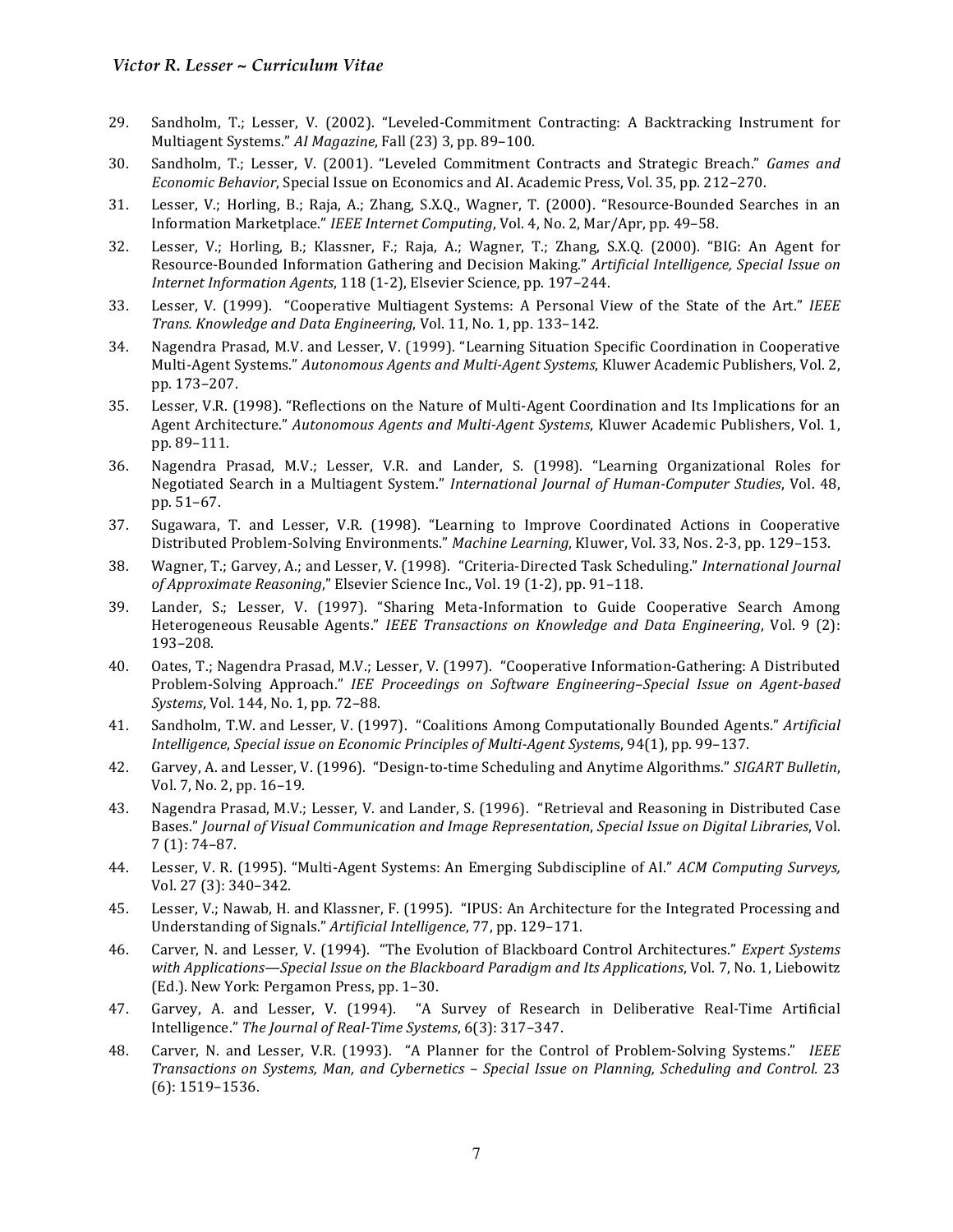- 49. Decker, K. and Lesser, V.R. (1993). "Quantitative Modeling of Complex Environments." *International Journal of Intelligent Systems in Accounting, Finance and Management, special issue on Mathematical and Computational Models of Organizations: Models and Characteristics of Agent Behavior*, 2: 215–234.
- 50. Decker, K. and Lesser, V. (1993). "Analyzing a Quantitative Coordination Relationship." *Group Decision and Negotiation,* 2: 195–217.
- 51. Decker, K.; Garvey, A.; Humphrey, M. and Lesser, V. (1993). "Control Heuristics for Scheduling in a Parallel Blackboard System." *International Journal of Pattern Recognition and Artificial Intelligence*, 7  $(2): 243 - 264.$
- 52. Decker, K.; Garvey, A; Humphrey, M.; Lesser, V. (1993). "Real-Time Control Architecture for an Approximate Processing Blackboard System." *International Journal of Pattern Recognition and Artificial Intelligence*, 7 (2): 265-284.
- 53. Garvey, A. and Lesser, V. (1993). "Design-to-time Real-Time Scheduling." IEEE Transactions on Systems, *Man and Cybernetics – Special Issue on Planning, Scheduling and Control.* 23 (6): 1491–1502.
- 54. Sugawara, T. and Lesser, V. (1993). "Learning Control Rules for Coordination." *Multi-Agent and Cooperative Computation '93*, pp. 121-136.
- 55. Decker, K. and Lesser, V. (1992). "Generalizing the Partial Global Planning Algorithm." *International Journal on Intelligent Cooperative Information Systems,* 1(2): 319-346.
- 56. Lâasri, B.; Lâasri, H.; Lander, S. and Lesser, V. (1992). "A Generic Model for Intelligent Negotiating Agents." International Journal on Intelligent Cooperative Information Systems, 1(2): 291-317.
- 57. Moehlman, T.; Lesser, V. and Buteau, B. (1992). "Decentralized Negotiation: An Approach to the Distributed Planning Problem." *Group Decision and Negotiation* 1:2, K. Sycara (ed.), Norwell, MA: Kluwer Academic Publishers, pp. 161-192.
- 58. Conry, S.E.; Kuwabara, K.; Lesser, V.R. and Meyer, R.A. (1991). "Multistage Negotiation for Distributed Constraint Satisfaction." IEEE Transactions on Systems, Man and Cybernetics, 21(6): 1462-1477.
- 59. Durfee, E.H. and Lesser, V.R. (1991). "Partial Global Planning: A Coordination Framework for Distributed Hypothesis Formation." IEEE Transactions on Systems, Man, and Cybernetics, 21(5): 1167-1183. Joint winner of IFAAMAS 2008 Influential Paper Award.
- 60. Kuwabara, K. and Lesser, V. (1991). "Goal Conflict Detection in the Multistage Negotiation." Transactions of Information Processing Society of Japan, 32 (10): 1269-1280.
- 61. Lesser, V.R. (1991). "A Retrospective View of FA/C Distributed Problem Solving." *IEEE Transactions on* Systems, Man, and Cybernetics, 21(6): 1347-1362.
- 62. Decker, K.S.; Lesser, V.R. and Whitehair, R.C. (1990). "Extending a Blackboard Architecture for Approximate Processing." The *Journal of Real-Time Systems—Special Issue on AI*, 2(1/2): 47–79.
- 63. Lesser, V.R. (1990). "An Overview of DAI: Viewing Distributed AI as Distributed Search." *Journal of Japanese Society for Artificial Intelligence—Special Issue on Distributed Artificial Intelligence*, R. Nakano and S. Doshita (eds.), 5(4): 392-400.
- 64. Durfee, E.H.; Lesser, V.R.; Corkill, D.D. (1989). "Trends in Cooperative Distributed Problem Solving." *IEEE* Transactions on *Knowledge and Data Engineering*, 1(1), pp. 63-83.
- 65. Lefkowitz, L.S. and Lesser, V.R. (1989). "Knowledge Acquisition as Knowledge Assimilation." *International Journal of Man-Machine Studies*, Vol. 29, No. 2, pp. 215–226.
- 66. Durfee, E.H. and Lesser, V.R. (1988). "Incremental Planning to Control a Time-Constrained, Blackboard-Based Problem Solver." IEEE Transactions on Aerospace and Electronic Systems—Special Issue on Space *Telerobotics*, *Vol.* 24, *No.* 5, pp. 647-662.
- 67. Lesser, V.R.; Pavlin, J. and Durfee, E.H., (1988). "Approximate Processing in Real-Time Problem Solving." *AI Magazine*, Vol. 9, No. 1, pp. 49-61.
- 68. Durfee, E.H.; Lesser, V.R. and Corkill, D.D. (1987). "Coherent Cooperation Among Communicating Problem Solvers." IEEE Transactions on Computers, 36 (11): 1275-1291.
- 69. Hudlickà, E. and Lesser, V. (1987). "Modeling and Diagnosing Problem-Solving System Behavior." *IEEE Transactions on Systems, Man, and Cybernetics, Vol.* 17, No. 3, pp. 407-419.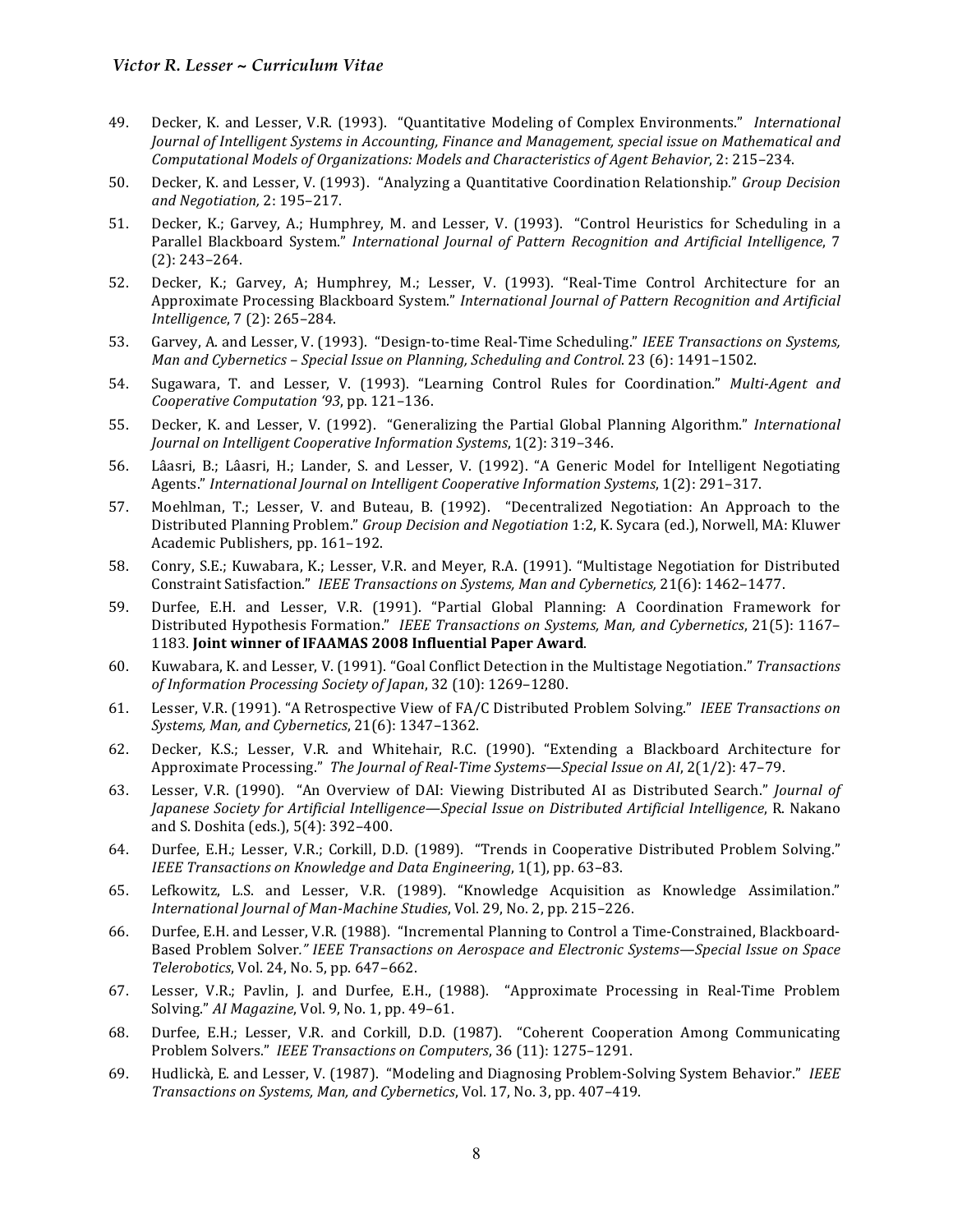- 70. Nawab, H., Lesser, V.R. and Milios, E. (1987). "Diagnosing Using the Formal Theory of a Signal-Processing System." IEEE Transactions on Systems, Man, and Cybernetics, Vol. 17, No. 3, pp. 369-379.
- 71. Lesser, V.R. and Corkill, D.D. (1983). "The Distributed Vehicle Monitoring Testbed: A Tool for Investigating Distributed Problem Solving Networks." *AI Magazine*, 4(3): 15–33.
- 72. Lesser, Victor (1981). "Artificial Intelligence and Brain-Theory Research at Computer and Information Science Department, University of Massachusetts." AI Magazine, 3(1): 16-20.
- 73. Lesser, V.R. and Corkill, D.D. (1981). "Functionally-Accurate Cooperative Distributed Systems." *IEEE Transactions on Systems, Man, and Cybernetics - Special Issue on Distributed Problem-Solving*, Vol. SMC– 11, No.1, pp. 81-96.
- 74. Erman, L.D.; Hayes-Roth, F.; Lesser, V.R. and Reddy, D.R. (1980). "The HEARSAY-II Speech Understanding System: Integrating Knowledge to Resolve Uncertainty." *Computing Surveys* 12 (2): 213– 253.
- 75. Lesser, V.R. and Erman, L.D. (1980). "Distributed Interpretation: A Model and an Experiment." *IEEE Transactions on Computers - Special Issue on Distributed Processing*, Vol. C–29 (12): 1144–1163.
- 76. Fennell, R.D.; Lesser, V.R. (1977). "Parallelism in AI Problem Solving: A Case Study of HEARSAY-II." *IEEE Transactions on Computers - Special Issue on Multiprocessors,* C-26, 2, pp. 98-111.
- 77. Erman, L.D.; Fennell, R.D.; Lesser, V.R. and Reddy, D.R. (1976). "Systems Organization for Speech Understanding: Implications of Network and Multiprocessor Computer Architectures for AI." IEEE *Transactions* on *Computers - Special Issue* on *Artificial Intelligence*, C-25 (5): 414–421.
- 78. Fuller, S.H.; Lesser, V.R.; Bell, C.G. and Kaman, C. (1976). "Microprogramming and Its Relationship to Emulation and Technology." *IEEE Transactions on Computers - Special Issue on Micro-programming*, C-25, 10, pp. 1000-1009.
- 79. Lesser, V.R.; Fennell, R.D.; Erman, L.D.; Reddy, D.R. (1975). "Organization of the Hearsay-II Speech Understanding System." *IEEE Trans. on Acoustics, Speech, and Signal Processing, ASSP-23* (1): 11-23.
- 80. Lesser, V.R. (1971). "An Introduction to the Direct Emulation of Control Structures by a Parallel Micro-Computer." IEEE Transactions on Computers, Special Issue on Micro-programming, C-20, 7, pp. 751–763.

### **Highly Refereed Conference Papers**

- 1. van Riemsdijk, M. Birna; Jonker, Catholijn; Lesser, Victor (2015). "Creating Socially Adaptive Electronic Partners: Interaction, Reasoning and Ethical Challenges." Accepted for publication in *Proceedings of the* 14th International Conference on Autonomous Agents and Multiagent Systems (AAMAS 2015), Special track on Blue Sky Ideas. Bordini, Elkind, Weiss & Yolum (eds.), IFAAMAS, Istanbul, Turkey.
- 2. Abdallah, Sherief; Sadleh, Sima; Rahwan, Iyad; Al Shamsi, Aamena; Lesser, Victor (2014). "DNVA: A tool for visualizing and analyzing multi-agent learning in networks." *Proceedings of 15th IEEE International Conference on Tools with Artificial Intelligence (ICTAI'14)*, Limassol, Cyprus, pp. 400-407.
- 3. Kim, Yoonheui; Lesser, Victor (2014). "DJAO: A Communication-Constrained DCOP Algorithm that Combines Features of ADOPT and Action-GDL." *Proceedings of the 28th AAAI Conference on Artificial Intelligence,* AAAI Press, pp. 2680-2687.
- 4. Lesser, Victor; Corkill, Daniel (2014). "Challenges for Multi-Agent Coordination Theory Based on Empirical Observations." *Proceedings of 13th International Conference on Autonomous Agents and Multiagent Systems*. Special track on Challenges and Visions. Lomuscia, A.; Scerri, P.; Bazzan, A.; and Huhns, M. (eds.), Paris, France. IFAAMAS, pp. 1157-1160.
- 5. Cheng, Shanjun; Raja, Anita; and Lesser Victor (2013). "Using Conflict Resolution to Inform Decentralized Learning." *Proceedings of 12th International Conference on Autonomous Agents and Multiagent Systems (AAMAS).* Ito, Jonker, Gini, and Shehory (eds.), IFAAMAS, St. Paul, MN, pp. 893–900.
- 6. Kim, Yoonheui; Lesser, Victor (2013). "Improved Max-Sum Algorithm For DCOP with n-ary Constraints." *Proceedings of the 12th International Conference on Autonomous Agents and Multiagent Systems (AAMAS).* Ito, Jonker, Gini, and Shehory (eds.), IFAAMAS, St. Paul, MN, pp. 191–198.
- 7. Yu, Han; Miao, Chunyan; An, Bo; Leung, Cyril; Lesser, Victor (2013). "A Reputation Management Model for Resource Constrained Trustee Agents." *Proceedings of the 23<sup>rd</sup> International Joint Conference on*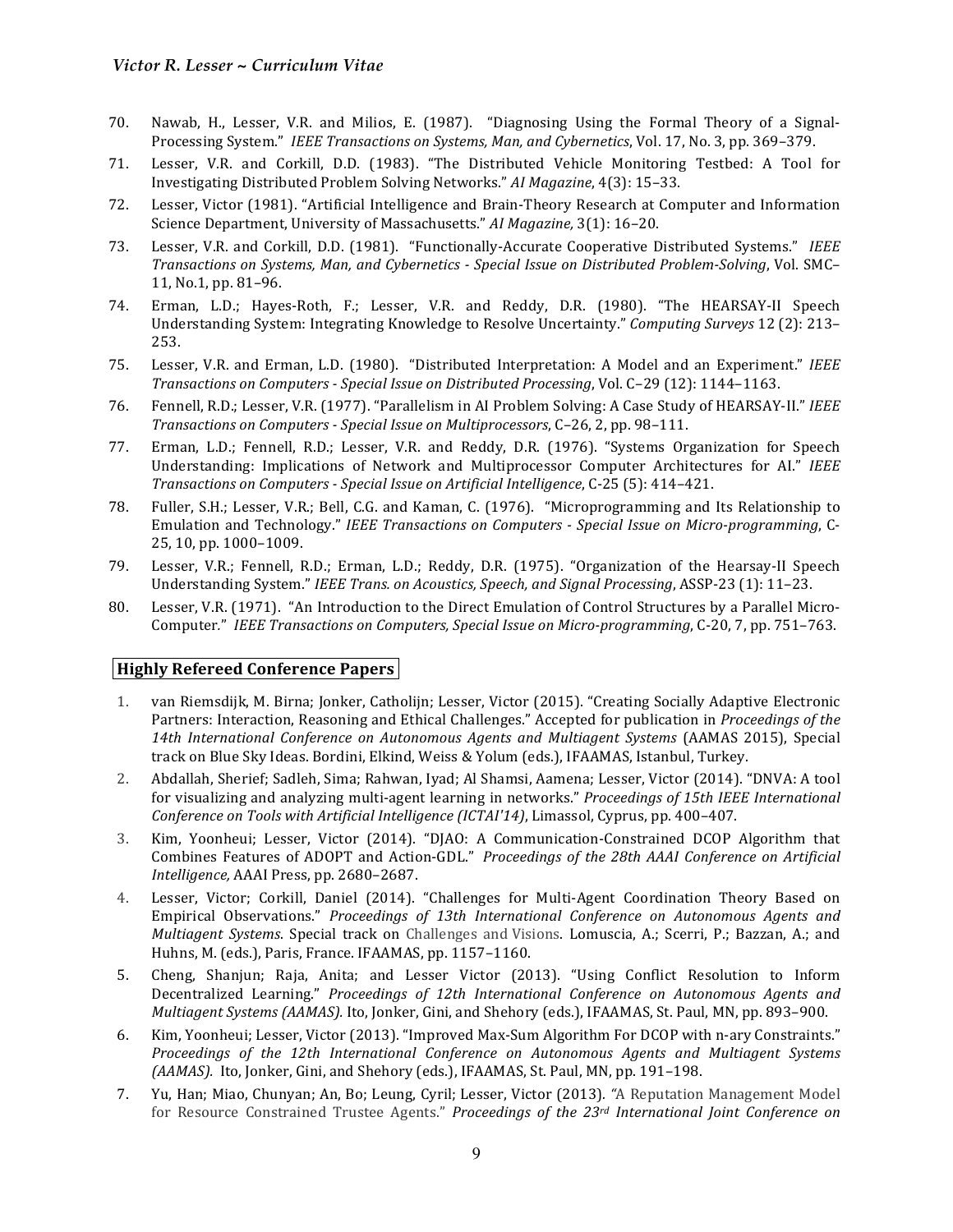*Artificial Intelligence (IJCAI'13)*, AAAI Press; Beijing, China, pp. 418-424.

- 8. Zhang, Chongjie; Lesser, Victor (2013). "Coordinating Multi-Agent Reinforcement Learning with Limited Communication." *Proceedings of the 12th International Conference on Autonomous Agents and Multiagent Systems (AAMAS).* Ito, Jonker, Gini, & Shehory (eds.), IFAAMAS, St. Paul, MN, pp. 1101– 1108.
- 9. Xiangbin Zhu, Chongjie Zhang, Victor Lesser (2013). "Combining Dynamic Reward Shaping and Action Shaping for Coordinating Multi-agent Learning," Proc. of IEEE/WIC/ACM International Joint Conferences on Web Intelligence (WI) and Intelligent Agent Technologies (IAT), Vol. 2, pp. 321–328.
- 10. An, Bo; Lesser, Victor; Westbrook, David; Zink, Michael (2011). "Agent-mediated Multi-step Optimization for Resource Allocation in Distributed Sensor Networks." Proceedings of the 10th *International Conference on Autonomous Agents and Multiagent Systems–Innovative Applications Track.* Tumer, Yolum, Sonenberg and Stone (eds.), Vol. 2, pp. 609-616.
- 11. Kim, Yoonheui; Krainin, Michael; Lesser, Victor (2011). "Effective Variants of the Max-Sum Algorithm for Radar Coordination and Scheduling." Proceedings of 2011 IEEE/WIC/ACM International Conference on Web Intelligence and Intelligent Agent Technology, Lyon, France, pp. 357-364.
- 12. Mostafa, Hala; Lesser, Victor (2011). "Compact Mathematical Programs For DEC-MDPs With Structured Agent Interactions." *Proceedings of the 27th Conference on Uncertainty in Artificial Intelligence (UAI* 2011), Barcelona, pp. 523-530.
- 13. Zhang, Chongjie; Lesser, Victor (2011). "Coordinated Multi-Agent Reinforcement Learning in Networked Distributed POMDPs." Proceedings of 25th AAAI Conference on Artificial Intelligence San *Francisco*, pp. 764–770.
- 14. An, Bo; Lesser, Victor; Irwin, David; Zink, Michael (2010). "Automated Negotiation with Decommitment for Dynamic Resource Allocation in Cloud Computing." *Proceedings of the 9th International Conference* on Autonomous Agents and Multiagent Systems, Toronto. IFAAMAS, pp. 981-988.
- 15. Cheng, Shanjun; Raja, Anita; Lesser, Victor (2010). "Multiagent Meta-level Control for a Network of Weather Radars." Proceedings of IEEE/WIC/ACM International Conference on Intelligent Agent Technology, Toronto: IEEE Computer Society, pp. 157-164.
- 16. Zhang, Chongjie; Lesser, Victor; Abdallah, Sherief (2010). "Self-Organization for Coordinating Decentralized Reinforcement Learning." *Proceedings of 9th International Conference on Autonomous* Agents and Multiagent Systems, Toronto: IFAAMAS, pp. 739-746.
- 17. Zhang, Chongjie; Lesser, Victor (2010). "Multi-Agent Learning with Policy Prediction." *Proceedings of the 24th AAAI Conference on Artificial Intelligence*, Atlanta: AAAI, pp. 927–934.
- 18. An, Bo; Gatti, Nicola; Lesser, Victor (2009). "Bilateral Bargaining with One-Sided Two-Type Uncertainty." Proceedings of 2009 IEEE/WIC/ACM International Conference on Web Intelligence and *Intelligent Agent Technology*, Milan: IEEE Computer Society, Vol. 2, pp. 403-410.
- 19. Kim, Yoonheui; Lesser, Victor; Ganesan, Deepak; Sitaraman, Ramesh (2009). "Cluster-Swap: A Distributed K-median Algorithm for Sensor Networks." *Proceedings of IEEE/WIC/ACM International Conference on Web Intelligence and Intelligent Agent Technology*, Milan: IEEE Computer Society, Vol. 2, pp. 363–370.
- 20. Mostafa, Hala; Lesser, Victor (2009). "Offline Planning for Communication by Exploiting Structured Interactions in Decentralized MDPs." Proceedings of 2009 IEEE/WIC/ACM International Conference on Web Intelligence and Intelligent Agent Technology, Milan: IEEE Computer Society, Vol. 2, pp. 193-200.
- 21. Zhang, Chongjie; Lesser, Victor; Shenoy, Prashant (2009). "A Multi-Agent Learning Approach to Online Distributed Resource Allocation." *Proceedings of the 21st International Joint Conference on Artificial Intelligence (IJCAI)*, pp. 361-366.
- 22. Zhang, Xiaoqin; Yoon, S.; DiBona, P.; Appling, D.S.; Ding, L.; Doppa, J.R.; Green, D.; Guo, J.K.; Kuter, U.; Levine, G.; MacTavish, R.L.; McFarlane, D.; Michaelis, J.R.; Mostafa, Hala; Ontañón, S.; Parker, C.; Radhakrishnan, J.; Rebguns, A.; Shrestha, B.; Song, Z.; Trewhitt, E.B.; Zafar, Huzaifa; Zhang, Chongjie; Corkill, Daniel; DeJong, G.; Dietterich, T.G.; Kambhampati, S.; Lesser, Victor; et al. (2009). "An Ensemble Learning and Problem-Solving Architecture for Airspace Management." *Proceedings of 21st Annual Conference on Innovative Applications of Artificial Intelligence (IAAI-09)*, Pasadena, CA, pp. 203-210.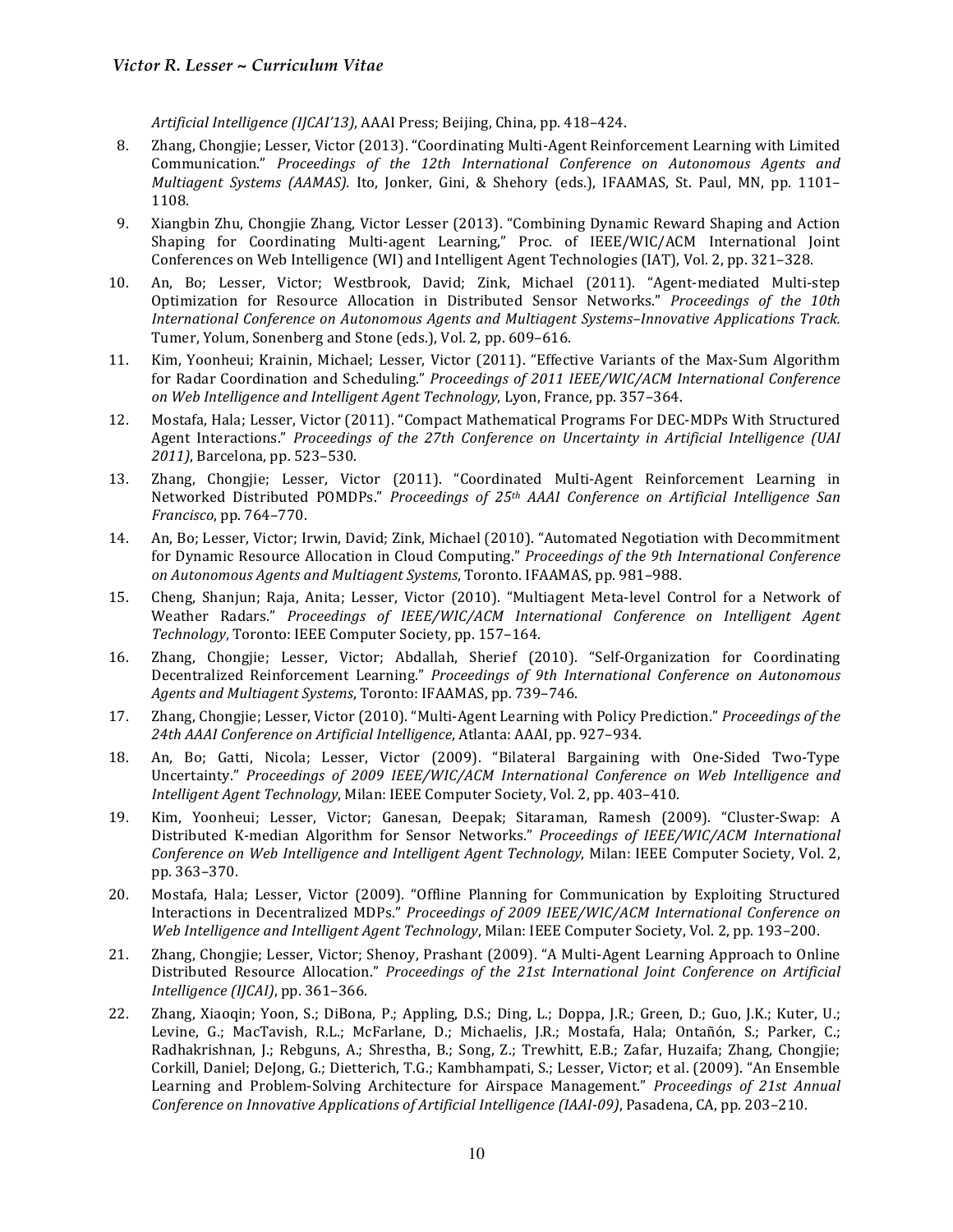- 23. Zhang, Chongjie; Abdallah, Sherief; Lesser, Victor (2009). "Integrating Organizational Control into Multi-Agent Learning." Proceedings of the 8th International Conference on Autonomous Agents and Multiagent *Systems*, Budapest, Vol. 2, pp. 757-764.
- 24. Kim, Yoonheui; Lesser, Victor (2008). "Finding Minimum Data Requirements Using Pseudo-Independence." Proceedings of IEEE/WIC/ACM International Conference on Web Intelligence and *Intelligent Agent Technology (WI-IAT'08)*, Sydney, Australia, Vol. 2, pp. 57–64.
- 25. Mostafa, Hala; Lesser, Victor; and Miklau, Gerome (2008). "Self-interested Database Managers Playing the View Maintenance Game." Proceedings of the 7th International Conference on Autonomous Agents and Multiagent Systems. Padgham, Parkes, Müller and Parsons (eds.), IFAAMAS, pp. 871-878.
- 26. Zafar, Huzaifa; Lesser, Victor; Corkill, Daniel; and Ganesan, Deepak (2008). "Using Organization Knowledge to Improve Routing Performance in Wireless Multi-Agent Networks." *Proceedings of the 7th International Conference on Autonomous Agents and Multi-Agent Systems. Padgham, Parkes, Müller and* Parsons (eds.), IFAAMAS, pp. 821-828.
- 27. Abdallah, Sherief; Lesser, Victor (2007). "Multiagent Reinforcement Learning and Self-organization in a Network of Agents." *Proceedings of the 6th International Joint Conference on Autonomous Agents and Multi-Agent Systems, IFAAMAS, pp. 172-179.* "Best Paper Award" Finalist.
- 28. An, Bo; Sim, Kwang Mong; Lesser, Victor (2007). "Evolving the Best-response Strategy to Decide When to Make a Proposal." *2007 IEEE Congress on Evolutionary Computation*, pp. 1035–1042.
- 29. Krainin, Michael; An, Bo; Lesser, Victor (2007). "An Application of Automated Negotiation to Distributed Task Allocation." *2007 IEEE/WIC/ACM International Conference on Intelligent Agent Technology*, IEEE Computer Society Press, pp. 138-145.
- 30. Zhang, Haizheng; Lesser, Victor (2007). "A Reinforcement Learning based Distributed Search Algorithm for Hierarchical Peer-to-Peer Information." *Proceedings of the 6th International Joint Conference on Autonomous Agents and Multi-Agent Systems* (AAMAS), Honolulu. IFAAMAS, pp. 219–226.
- 31. Zhang, Xiaoqin; Lesser, Victor (2007). "Meta-Level Coordination for Solving Negotiation Chains in Semi-Cooperative Multi-Agent Systems." *Proceedings of the 6th International Joint Conference on Autonomous* Agents and Multi-Agent Systems (AAMAS), Honolulu. IFAAMAS, pp. 50-57.
- 32. Abdallah, Sherief; Lesser, Victor (2006). "Learning the Task Allocation Game." Proceedings of 5th *International Joint Conference on Autonomous Agents and Multi-Agent Systems.* ACM Press, pp. 850-857.
- 33. Shen, Jiaying; Lesser, Victor (2006). "Communication Management Using Abstraction in Distributed Bayesian Networks." Proceedings of 5th International Joint Conference on Autonomous Agents and Multi-*Agent Systems,* ACM, pp. 622–629.
- 34. Shen, Jiaying; Becker, Raphen; Lesser, Victor (2006). "Agent Interaction in Distributed MDPs and Its Implications on Complexity." *Proceedings of 5th International Joint Conference on Autonomous Agents* and Multi-Agent Systems. ACM Press, pp. 529-536.
- 35. Zhang, Haizheng; Lesser, Victor (2006). "Multi-Agent Based Peer-to-Peer Information Retrieval Systems with Concurrent Search Sessions." Proceedings of 5th International Joint Conference on Autonomous Agents and Multi-Agent Systems. ACM Press, pp. 305-312.
- 36. Abdallah, Sherief; Lesser, Victor (2005). "Modeling Task Allocation Using a Decision Theoretic Model." *Proceedings of 4th International Joint Conference on Autonomous Agents and Multi-Agent Systems,* ACM Press, pp. 719–726.
- 37. Bazzan, Ana; de Oliveira, Denise; Lesser, Victor (2005). "Using Cooperative Mediation to Coordinate Traffic Lights: a Case Study." *Proceedings of 4th International Joint Conference on Autonomous Agents and Multi-Agent Systems,* pp. 463–470.
- 38. Becker, Raphen; Lesser, Victor; Zilberstein, Shlomo (2005). "Analyzing Myopic Approaches for Multi-Agent Communication." Proceedings of the IEEE/WIC/ACM International Conference on Intelligent Agent *Technology (IAT 2005)*. IEEE Computer Society Press, pp. 550–557. **Received** *Best Paper Award.*
- 39. Horling, Bryan; Lesser, Victor (2005). "Using ODML to Model Multi-Agent Organizations." *Proceedings of the IEEE/WIC/ACM International Conference on Intelligent Agent Technology (IAT 2005)*. IEEE Computer Society Press, pp. 72–80.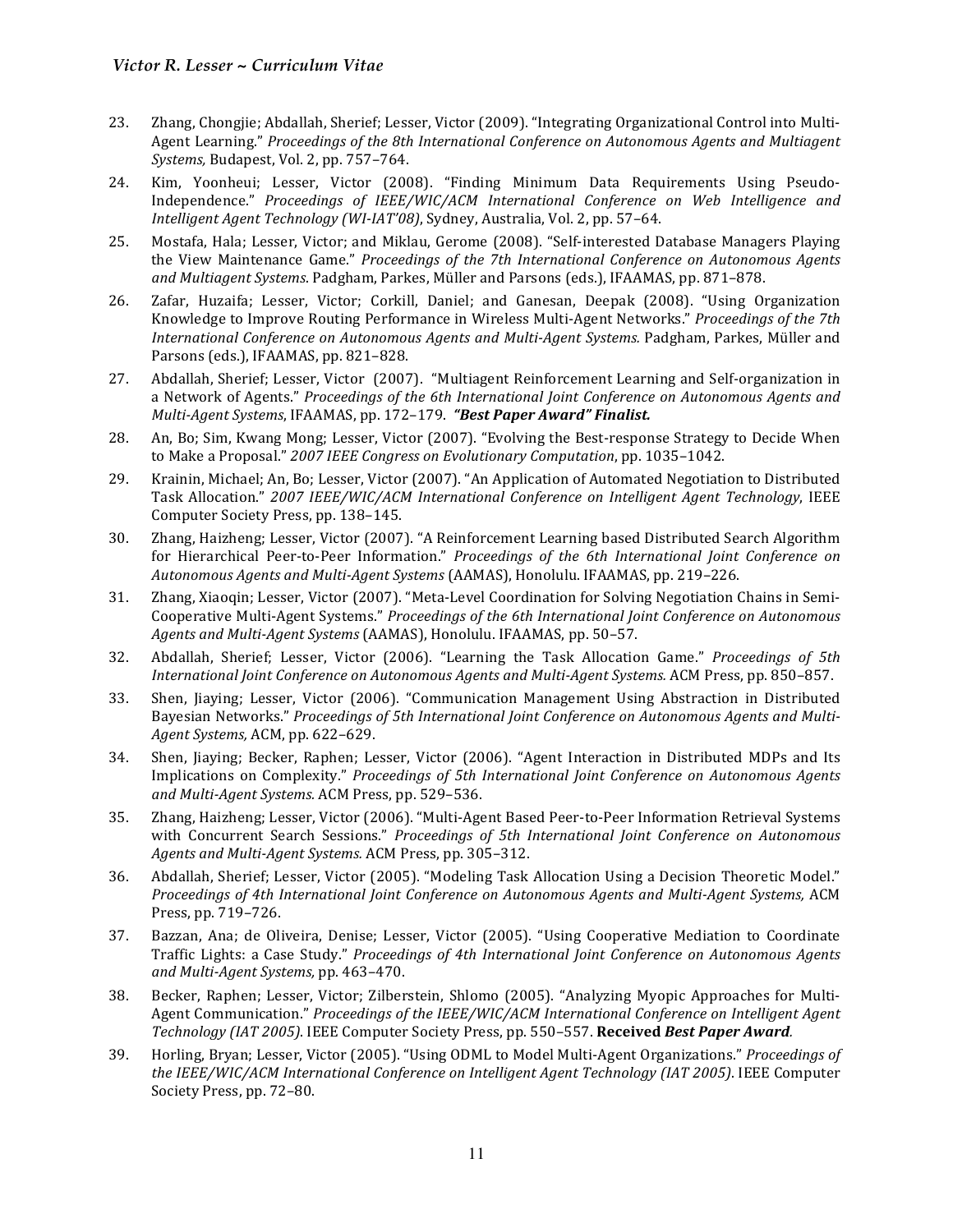- 40. Horling, Bryan; and Lesser, Victor (2005). "Distribution Strategies for Collaborative and Adaptive Sensor Networks." *Proceedings of the International Conference on Integration of Knowledge Intensive Multi-Agent Systems (KIMAS 2005)*, pp. 497-504.
- 41. Ostwald, John; Lesser, Victor; Abdallah, Sherief (2005). "Combinatorial Auctions for Resource Allocation in a Distributed Sensor Network." *Proceedings of the 26th IEEE Real-Time Systems Symposium—Real*time Communication and Sensor Networks Track. IEEE Computer Society Press, pp. 266-274.
- 42. Shen, Jiaving; Weber, Ingo; Lesser, Victor (2005). "OAR: A Formal Framework for Multi-Agent Negotiation." *Proceedings of the 20th National Conference on Artificial Intelligence*, pp. 176–184.
- 43. Sims, Mark; Kurose, Jim; and Lesser, Victor (2005). "Streaming versus Batch Processing of Sensor Data in a Hazardous Weather Detection System." *Proceedings of 2nd Annual IEEE Communications Society Conference on Sensor and Ad Hoc Communications and Networks, pp.* 185-196.
- 44. Abdallah, Sherief; Lesser, Victor (2004). "Organization-Based Cooperative Coalition Formation." Proceedings of the IEEE/WIC/ACM International Conference on Intelligent Agent Technology (IAT 2004). IEEE Computer Society, pp. 162-168.
- 45. Becker, Raphen; Lesser, Victor; Zilberstein, Shlomo (2004). "Decentralized Markov Decision Processes with Event-Driven Interactions." *Proceedings of 3rd International Joint Conference on Autonomous* Agents and Multi-Agent Systems. IEEE Computer Society, Vol. 1, pp. 302-309.
- 46. Horling, Bryan; and Lesser, Victor (2004). "Data Dissemination Techniques For Distributed Simulation Environments." Proceedings of the 2004 Winter Simulation Conference, Ingalls, R. G.; Rossetti, M. D.; Smith, J. S.; and Peters, B. A. (Eds.), Omnipress, pp. 792-800.
- 47. Horling, Bryan; Mailler, Roger; Lesser, Victor. (2004). "A Case Study of Organizational Effects in a Distributed Sensor Network." Proceedings of the IEEE/WIC/ACM International Conference on Intelligent Agent Technology (IAT 2004). IEEE Computer Society, pp. 51-57.
- 48. Mailler, Roger; and Lesser, Victor (2004). "Solving Distributed Constraint Optimization Problems Using Cooperative Mediation." *Proceedings of 3rd International Joint Conference on Autonomous Agents and Multi-Agent Systems, IEEE Computer Society, Vol. 1, pp. 438-445.*
- 49. Mailler, Roger; and Lesser, Victor. (2004). "Using Cooperative Mediation to Solve Distributed Constraint Satisfaction Problems." *Proceedings of 3rd International Joint Conference on Autonomous Agents and Multi-Agent Systems.* IEEE Computer Society, Vol. 1, pp. 446-453.
- 50. Raja, Anita; Lesser, Victor. (2004). "Meta-Level Reasoning in Deliberative Agents." *Proceedings of the IEEE/WIC/ACM International Conference on Intelligent Agent Technology (IAT 2004)*. IEEE Computer Society, pp. 141-147. Best Paper Award Finalist.
- 51. Shen, Jiaying; Zhang, X.Q.; Lesser, Victor (2004). "Degree of Local Cooperation and its Implication on Global Utility." *Proceedings of 3rd International Joint Conference on Autonomous Agents and Multi-Agent Systems.* IEEE Computer Society, Vol. 2, pp. 546-553.
- 52. Sims, Mark; Corkill, Daniel; Lesser, Victor. (2004). "Separating Domain and Coordination in Multi-Agent Organizational Design and Instantiation." *Proceedings of the IEEE/WIC/ACM International Conference on Intelligent Agent Technology (IAT 2004)*. IEEE Computer Society, pp. 155-161.
- 53. Zhang, Haizheng; Lesser, Victor. (2004). "A Dynamically Formed Hierarchical Agent Organization for a Distributed Content Sharing System." *Proceedings of the IEEE/WIC/ACM International Conference on Intelligent Agent Technology (IAT 2004)*. IEEE Computer Society, pp. 169–175. Best Paper Award *Finalist.*
- 54. Zhang, Haizheng; Croft, Bruce; Levine, Brian; Lesser, Victor (2004). "A Multi-agent Approach for Peerto-Peer-based Information Retrieval System." Proceedings of 3rd International Joint Conference on *Autonomous Agents and Multi-Agent Systems.* IEEE Computer Society, Vol. 1, pp. 456–463.
- 55. Zhang, X.Q.; Lesser, V.R.; Wagner, T. (2003). "A Two-Level Negotiation Framework for Complex Negotiations." Proceedings of the 2003 IEEE/WIC International Conference on Intelligent Agent *Technology (IAT 2003)*. Halifax, Canada. IEEE Computer Society Press, pp. 311–317.
- 56. Zhang, X.Q.; Lesser, V.R.; Wagner, T. (2003). "Integrative Negotiation in Complex Organizational Agent Systems." Proceedings of the 2003 IEEE/WIC International Conference on Intelligent Agent Technology *(IAT 2003)*. Halifax, Canada. IEEE Computer Society Press, pp. 140-146.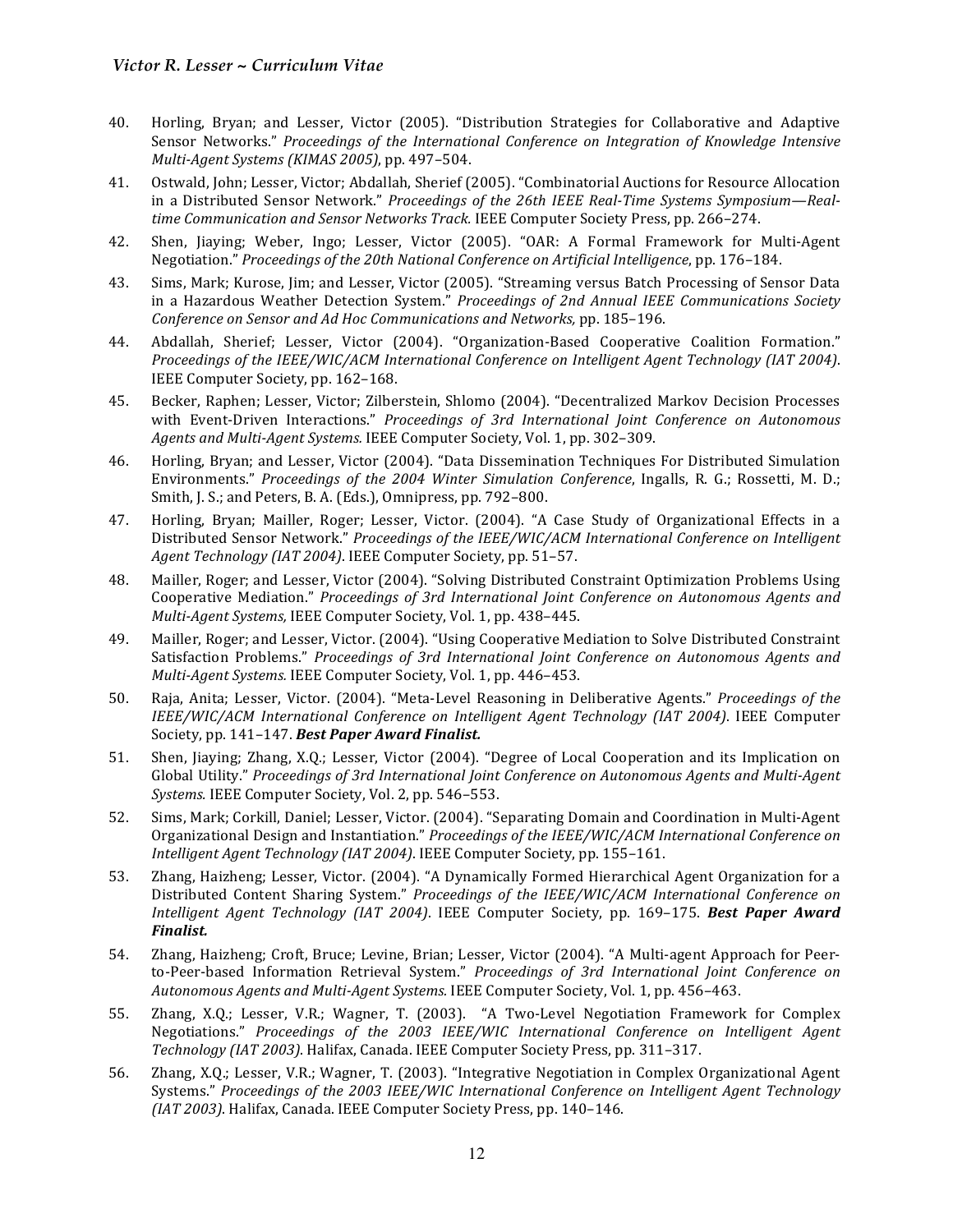- 57. Becker, R.; Zilberstein, S.; Lesser, V.; Goldman, C. (2003). "Transition-Independent Decentralized Markov Decision Processes." Proceedings of the 2nd International Joint Conference on Autonomous *Agents and Multi-Agent Systems (AAMAS)*, Melbourne, Australia, pp. 41–48. Received *Best Paper Award.*
- 58. Mailler, R.; Lesser, V.; Horling, B. (2003). "Cooperative Negotiation for Soft Real-Time Distributed Resource Allocation." *Proceedings of the 2nd International Joint Conference on Autonomous Agents and Multi-Agent Systems (AAMAS)*, Melbourne, Australia, pp. 576–583.
- 59. Shen, J.; Lesser, V.; Carver, N. (2003). "Minimizing Communication Costs in Distributed Bayesian Networks Using a Decentralized MDP." Proceedings of the 2nd International Joint Conference on *Autonomous Agents and Multi-Agent Systems (AAMAS)*, Melbourne, Australia, pp. 678–685.
- 60. Sims, M.; Goldman, C.; Lesser, V. (2003). "Self-Organization through Bottom Coalition Formation." *Proceedings of the 2nd International Joint Conference on Autonomous Agents and Multi-Agent Systems (AAMAS)*, Melbourne, Australia, pp. 867-874.
- 61. Wagner, T.; Horling, B.; Lesser, V.; Phelps, J.; and Guralnik, V. (2003). "The Struggle for Reuse: Pros and Cons of Generalization in TÆMS and Its Impact on Technology Transition." *Proceedings of International* Society for Computers and Their Applications 12th International Conference on Intelligent and Adaptive *Systems and Software Engineering (IASSE-2003)*, San Francisco, pp. 118–123.
- 62. Bordini, R.H.; Bazzan, A.L.C.; Jannone, R. de O.; Basso, D.M.; Vicari, R.M.; Lesser, V.R. (2002). "AgentSpeak(XL): Efficient Intention Selection in BDI Agents via Decision-Theoretic Task Scheduling." *Proceedings of the 1st International Joint Conference on Autonomous Agents and Multi-Agent Systems,* ACM Press. Part 3: pp. 1294-1302.
- 63. Xuan, P. and Lesser, V. (2002). "Multi-Agent Policies: From Centralized Ones to Decentralized Ones." *Proceedings of the 1st International Joint Conference on Autonomous Agents and Multi-Agent Systems,* ACM Press. Part 3: pp. 1098-1105.
- 64. Zhang, X.Q. and Lesser, V. (2002). "Multi-Linked Negotiation in Multi-Agent Systems." *Proceedings of the* 1st International Joint Conference on Autonomous Agents and Multi-Agent Systems, ACM Press. Part 3: pp. 1207–1214.
- 65. Horling, B.; Benyo, B.; Lesser, V. (2001). "Using Self-Diagnosis to Adapt Organizational Structures." *Proceedings of the 5th International Conference on Autonomous Agents, ACM Press, pp.* 529–536.
- 66. Horling, B.; Vincent, R.; Mailler, R.; Shen, J.; Becker, R.; Rawlins, K.; Lesser, V. (2001). "Distributed Sensor Network for Real-Time Tracking." *Proceedings of the 5th International Conference on Autonomous Agents,* pp. 417–424.
- 67. Raja, A.; Wagner, T.; and Lesser, V. (2001). "Reasoning about Uncertainty in Agent Control." *Proceedings of the 5th International Conference on Information Systems, Analysis, and Synthesis* (in conjunction with (SCI'01), Computer Science and Engineering: Part 1, Vol. VII, pp. 156–161. Received **Best Paper Award** for session on Mathematical Methods & Optimization in Problem Solving Systems II.
- 68. Vincent, R.; Horling, B.; Lesser, V.; Wagner, T. (2001). "Implementing Soft Real-Time Agent Control." *Proceedings of the 5th International Conference on Autonomous Agents,* pp. 355–362. (Received Honorable Mention in FIPA Software Prototypes Track Demonstration Competition).
- 69. Xuan, Ping; Lesser, Victor; Zilberstein, Shlomo (2001). "Communication Decisions in Multi-Agent Cooperation: Model and Experiments." *Proceedings of the 5th International Conference on Autonomous Agents,* pp. 616–623.
- 70. Horling, B.; Lesser, V.; Vincent, R. (2000). "Multi-Agent System Simulation Framework." 16th IMACS *World Congress 2000 on Scientific Computation, Applied Mathematics and Simulation*, EPFL, Lausanne, Switzerland.
- 71. Horling, Bryan; Lesser, Victor; Vincent, Regis; Bazzan, Ana; Xuan, Ping (2000). "Diagnosis as an Integral Part of Multi-Agent Adaptability." Proceedings of DARPA Information Survivability Conference and *Exposition*, IEEE Computer Society, Vol. 2, pp. 211–219.
- 72. Raja, A.; Lesser, V.; Wagner, T. (2000). "Toward Robust Agent Control in Open Environments." *Proceedings of the 4th International Conference on Autonomous Agents 2000, Barcelona, pp.* 84-92.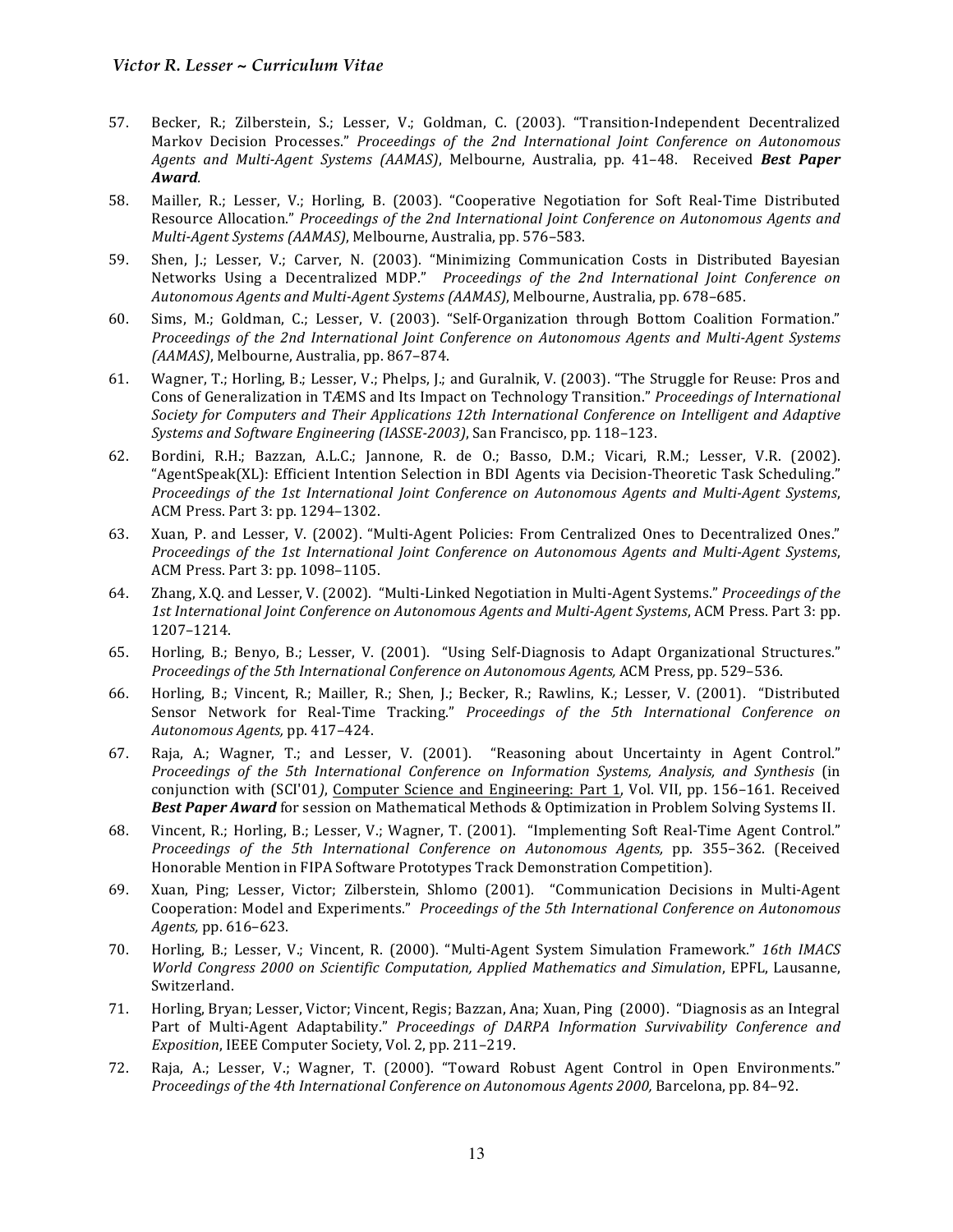- 73. Woolf, B.P.; Lesser, V.; Eliot, C.; Eyler-Walker, Z.; Klein, M. (2000). "A Digital Market Place for Education." International Conference on Advances in Infrastructure for Electronic Business, Science, and *Education on the Internet*, SSGRR 2000, L'Aquila, Italy.
- 74. Xiang, Y; Lesser, V. (2000). "Justifying Multiply Sectioned Bayesian Networks." *Proceedings of the 4th International Conference on Multi-Agent Systems* (ICMAS'2000), Boston, pp. 349–356.
- 75. Xiang, Y; Lesser V. (2000). "A Constructive Bayesian Approach for Vehicle Monitoring." Proceedings of *the 3rd International Conference on Information Fusion* (Fusion 2000), Paris, Vol. 2, pp. 14–21.
- 76. Zhang, X.Q.; Podorozhny, R.; Lesser, V. (2000). "Cooperative, MultiStep Negotiation Over a Multi-Dimensional Utility Function." *Proceedings of the 3rd IASTED International Conference on Artificial Intelligence and Soft Computing (ASC'2000),* Banff, Alberta, Canada. IASTED/ACTA Press, pp. 136-142.
- 77. Jensen, D.; Atighetchi, M.; Vincent, R.; Lesser, V. (1999). "Learning Quantitative Knowledge for Multiagent Coordination." Proceedings of the 16th National Conf. on Artificial Intelligence, pp. 24-31.
- 78. Lesser, V.; Atighetchi, M.; Benyo, B.; Horling, B.; Raja, A.; Vincent, R.; Wagner, T.; Xuan, P. and Zhang, S.X.Q. (1999). "The UMASS Intelligent Home Project." *Proceedings of the 3rd International Conference on* Autonomous Agents, Seattle, pp. 291-298.
- 79. Wagner, Thomas; Lesser, Victor (1999). "Relating Quantified Motivations for Organizationally Situated Agents." *Proceedings 6th International Workshop on Agent Theories, Architectures, and Languages* (ATAL'99), pp. 334-348.
- 80. Xuan, P. and Lesser, V. (1999). "Incorporating Uncertainty in Agent Commitments." *Proceedings 6th International Workshop on Agent Theories, Architectures, and Languages* (ATAL'99), pp. 57–70. Won *Best Student Paper Award*.
- 81. Chia, M.H., Neiman, D.E. and Lesser, V.R. (1998). "Poaching and Distraction in Asynchronous Agent Activities." *Proceedings of the 3rd International Conference on Multi-Agent Systems*, pp. 88–95.
- 82. Klassner, F., Lesser, V. and Nawab, H. (1998). "The Role of Data Reprocessing in Complex Acoustic Environments." *Proceedings of the 15th National Conference on Artificial Intelligence*, pp. 997-1003.
- 83. Lesser, V.; Horling, B.; Klassner, F.; Raja, A.; Wagner, T. and Zhang, S.X.O. (1998). "BIG: A Resource-Bounded Information Gathering Agent." *Proceedings of the 15th National Conference on Artificial Intelligence*, pp. 539-546.
- 84. Mammen, D. and Lesser, V. (1998). "Problem Structure and Subproblem Sharing in Multi-Agent Systems." Proceedings of the 3rd International Conference on Multi-Agent Systems, pp. 174–181.
- 85. Vincent, R.; Horling, B.; Wagner, T. and Lesser, V. (1998). "Survivability Simulator for Multi-Agent Adaptive Coordination." *Proceedings of International Conference on Web-Based Modeling and Simulation*, Fishwick, P., Hill, D. and Smith R. (eds.). San Diego, CA: The Society for Computer Simulation International, Vol. 30(1), pp. 114-119.
- 86. Klassner, F., Lesser, V., and Nawab, H. (1997). "Combining Approximate Front End Signal Processing with Selective Reprocessing in Auditory Perception." *Proceedings of the 14th National Conference on Artificial Intelligence,* pp. 661–666.
- 87. Nagendra Prasad, M.V. and Lesser, V.R. (1997). "The Use of Meta-level Information in Learning Situation Specific Coordination." Proceedings of the 15th International Joint Conference on Artificial *Intelligence*, pp. 640-646.
- 88. Wagner, T.; Garvey, A.; and Lesser, V. (1997). "Complex Goal Criteria and Its Application in Design-to-Criteria Scheduling." *Proceedings of the 14th National Conference on Artificial Intelligence*, pp. 294–301.
- 89. Carver, N. and Lesser, V. (1996). "A Formal Analysis of Solution Quality in FA/C Distributed Sensor Interpretation Systems." *Proceedings of the 2nd International Conference on Multi-Agent Systems.* California: AAAI Press, pp. 11-17.
- 90. Carver, N.; Lesser, V.; Whitehair, R. (1996). "Nearly Monotonic Problems: A Key to Effective FA/C Distributed Sensor Interpretation." *Proceedings of 13th National Conference on Artificial Intelligence*, Vol. 1. Portland, Oregon: AAAI Press/MIT Press, pp. 88-95.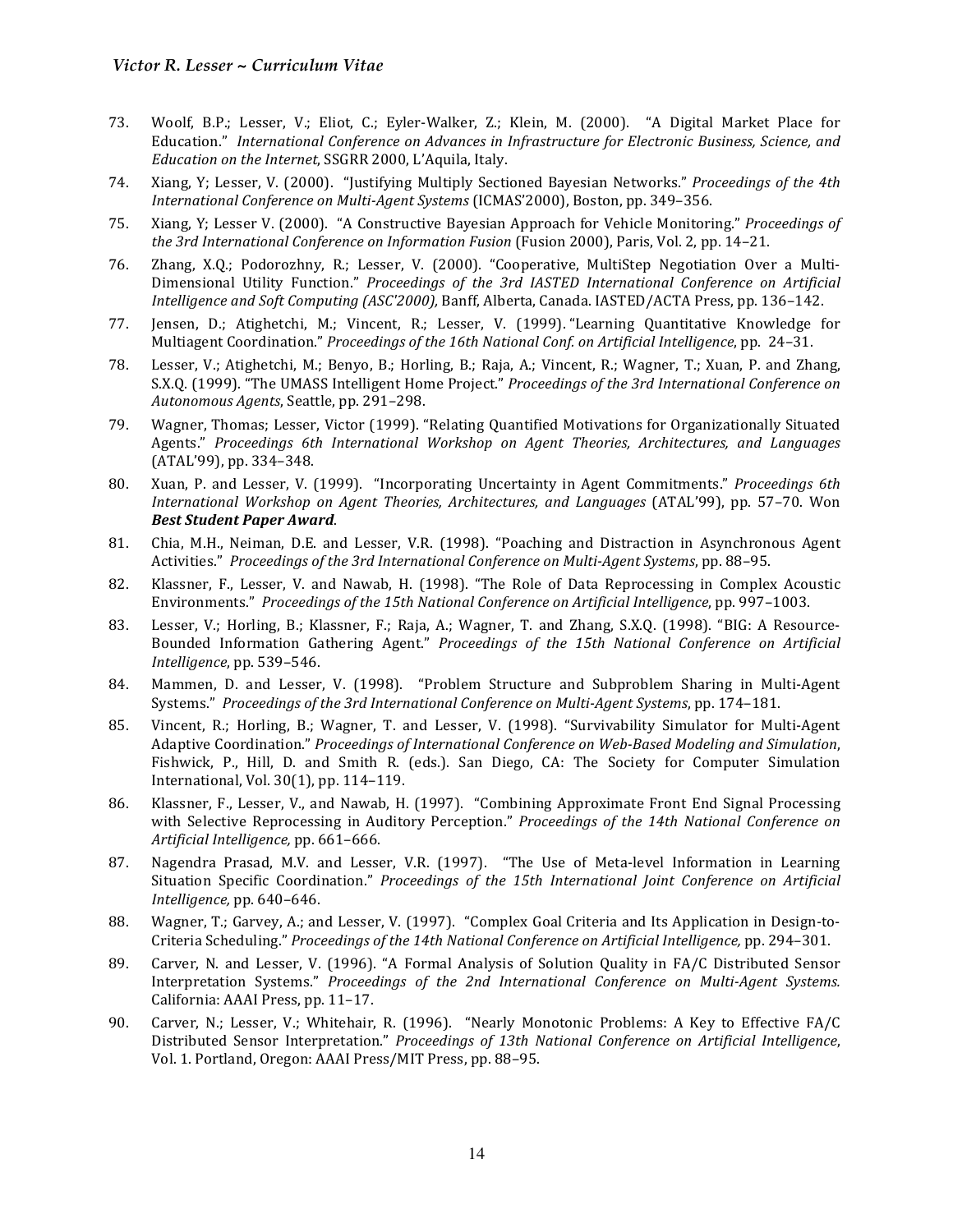- 91. Fujita, S. and Lesser, V. R. (1996). "Centralized Task Distribution in the Presence of Uncertainty and Time Deadlines." Proceedings of the 2nd International Conference on Multi-Agent Systems, California: AAAI Press, pp. 87-94.
- 92. Nagendra Prasad, M.V.; Lander, S.E. and Lesser, V.R. (1996). "Cooperative Learning over Composite Search Spaces: Experiences with a Multi-agent Design System." *Proceedings of the 13th National Conference on Artificial Intelligence,* Vol. 1, AAAI Press/MIT Press, Portland, Oregon, pp. 68-73.
- 93. Nagendra Prasad, M.V.; Decker, K.; Garvey, A. and Lesser, V. (1996). "Exploring Organizational Designs with TAEMS: A case study of distributed data processing." *Proceedings of the 2nd International Conference on Multi-Agent Systems, California: AAAI Press, pp. 283-290.*
- 94. Nagendra Prasad, M.V.; Lesser, V.R. and Lander, S. (1996). "Learning Organizational Roles in a Heterogeneous Multi-Agent System." *Proceedings of the 2nd International Conference on Multi-Agent* Systems, California: AAAI Press, pp. 291-298.
- 95. Neiman, D., and Lesser, V. (1996). "A Cooperative Repair Method for a Distributed Scheduling System." *Proceedings of the 3rd International Conference on Artificial Intelligence Planning Systems* (AIPS-96). Edinburgh, Scotland, pp. 166-173.
- 96. Sandholm, T. W. and Lesser, V.R. (1996). "Advantages of a Leveled Commitment Contracting Protocol." *Proceedings of the 13th National Conference on Artificial Intelligence*, Vol. 1, AAAI Press/MIT Press. Portland, Oregon, pp. 126-133. *Finalist for IFAAMAS 2008 Influential Paper Award.*
- 97. Carver, N. and Lesser, V. (1995). "The DRESUN Testbed for Research in FA/C Distributed Situation Assessment: Extensions to the Model of External Evidence." *Proceedings of the First International Conference on Multi-Agent Systems, AAAI Press, pp.* 33-40.
- 98. Decker, K. and Lesser, V. (1995). "Designing a Family of Coordination Algorithms." Proceedings of the *First International Conference on Multi-Agent Systems* (ICMAS-95), San Francisco: AAAI Press, pp. 73-80.
- 99. Decker, K. and Lesser, V. (1995). "Coordination Assistance for Mixed Human and Computational Agents." Proceedings of the 2nd International Conference on Concurrent Engineering Research and Applications, McLean, VA, pp. 337-348.
- 100. Nagendra, Prasad; Lander, Susan; Lesser, Victor (1995). "Retrieval and Reasoning in Distributed Case Bases." IEEE Conference on Systems, Man and Cybernetics — Intelligent Systems for the 21st Century. Vol. 1, pp. 351-356.
- 101. Sandholm, T. and Lesser, V. (1995). "Coalition Formation among Bounded Rational Agents." *Proceedings*  of 14th International Joint Conference on Artificial Intelligence, Montreal, pp. 662–669.
- 102. Sandholm, T. and Lesser, V. (1995). "Equilibrium Analysis of the Possibilities of Unenforced Exchange in Multiagent Systems." *Proceedings of the 14th International Joint Conference on Artificial Intelligence*, Montreal, pp. 694-701.
- 103. Sandholm, T. and Lesser, V. (1995). "Issues in Automated Negotiation and Electronic Commerce: Extending the Contract Net Framework." *Proceedings of First International Conference on Multi-Agent* Systems, San Francisco: AAAI Press, pp. 328-335.
- 104. Neiman, D.; Hildum, D.; Lesser, V. and Sandholm, T. (1994). "Exploiting Meta-level Information in a Distributed Scheduling System." *Proceedings of 12th National Conference on Artificial Intelligence*, pp. 394–400.
- 105. Decker, K. and Lesser, V. (1993). "An Approach to Analyzing the Need for Meta-Level Communication." *Proceedings of the 13th International Joint Conference on Artificial Intelligence*, Vol. 1, pp. 360-366.
- 106. Decker, K. and Lesser, V. (1993). "A One-Shot Dynamic Coordination Algorithm for Distributed Sensor Networks." Proceedings of the 11th National Conference on Artificial Intelligence, pp. 210-216.
- 107. Decker, K. and Lesser, V. (1993). "Quantitative Modeling of Complex Computational Task Environments." *Proceedings of the 11th National Conference on Artificial Intelligence*, pp. 217–224.
- 108. Garvey, A.; Humphrey, M., and Lesser, V. (1993). "Task Interdependencies in Design-to-time Real-time Scheduling." *Proceedings of the 11th National Conference on Artificial Intelligence*, pp. 580-585.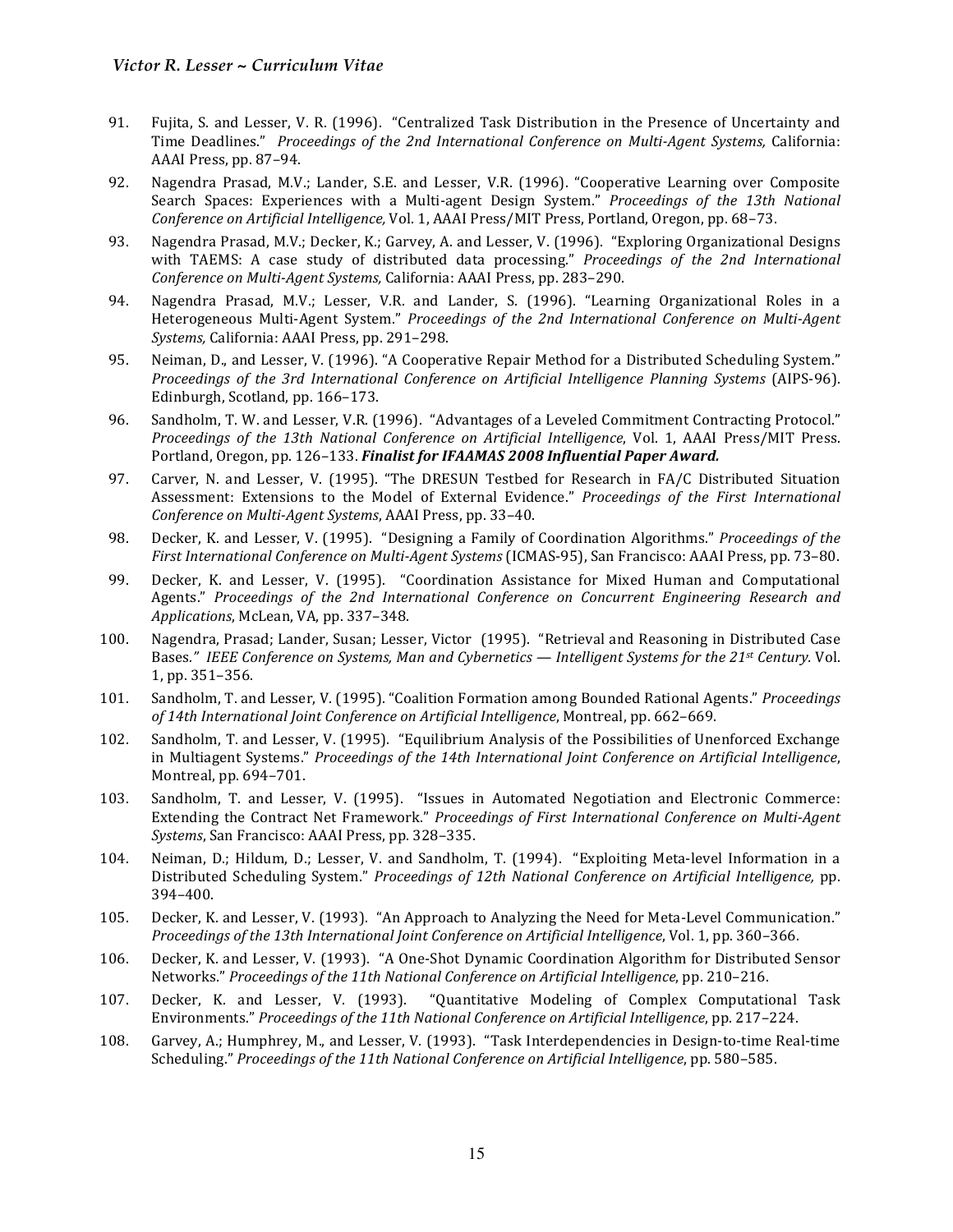- 109. Lander, S. and Lesser, V. (1993). "Understanding the Role of Negotiation in Distributed Search Among Heterogeneous Agents." *Proceedings of the 13th International Joint Conference on Artificial Intelligence,* Chambery, France, 438-446.
- 110. Lesser, V.; Nawab, H.; Gallastegi, I. and Klassner, F. (1993). "IPUS: An Architecture for Integrated Signal Processing and Signal Understanding in Complex Environments." *Proceedings of the 11th National Conference on Artificial Intelligence*, pp. 249-255.
- 111. Decker, K.; Garvey, A.; Humphrey, M.; Lesser, V. (1992). "A Real-Time Control Architecture for an Approximate Processing Blackboard System." *Proceedings of the 25<sup>th</sup> Hawaii International Conference* on System Sciences. Blackboard Minitrack, Volume III, pp. 523-541.
- 112. Dorken, E.; Nawab, H. and Lesser, V. (1992). "Extended Model Variety Analysis for Integrated Processing and Understanding of Signals." *Proceedings of the 1992 IEEE International Conference on Acoustics, Speech and Signal Processing,* Vol. 5, pp. 73–76.
- 113. Lander, S. and Lesser, V. (1992). "Customizing Distributed Search Among Agents with Heterogeneous Knowledge." *Proceedings of the 1st International Conference on Information and Knowledge Management*, Baltimore, MD, 335-344.
- 114. Lander, S. and Lesser, V. (1992). "Negotiated Search: Organizing Cooperative Search Among Heterogeneous Expert Agents." Proceedings of the 5th International Symposium on Artificial Intelligence, *Applications in Manufacturing and Robotics, Cancun, Mexico.*
- 115. Carver, N.; Cvetanovic, Z., and Lesser, V.R. (1991). "Sophisticated Cooperation in FA/C Distributed Problem-Solving Systems." *Proceedings of the 9th National Conference on Artificial Intelligence*, pp. 191– 198.
- 116. Carver, N. and Lesser, V.R. (1991). "A New Framework for Sensor Interpretation: Planning to Resolve Sources of Uncertainty." *Proceedings of the 9th National Conference on Artificial Intelligence*, pp. 724– 731.
- 117. Decker, K.S.; Garvey, A.J.; Humphrey, M.A. and Lesser, V.R. (1991). "Effects of Parallelism on Blackboard System Scheduling." Proceedings of the 12th International Joint Conference on Artificial Intelligence, Sydney, Australia, pp. 15-21.
- 118. Lâasri, B.; Lâasri, H. and Lesser, V. (1991). "An Analysis of Negotiation and Its Role for Coordinating Cooperative Distributed Problem Solvers." Proceedings of the General Conference on Second Generation *Expert Systems*, Volume 2, 11th International Conference on Expert Systems and their Applications, Avignon, France, pp. 81-94.
- 119. Guan, J.; Bell, D.A.; Pavlin, J.; Lesser, V. R. (1990). "Dempster-Shafer Theory and Rule Strengths in Expert Systems." *IEE Colloquium on Reasoning Under Uncertainty*, pp. 6/1-6/3.
- 120. Lesser, V.R.; Corkill, D.D.; Hernandez, J. and Whitehair, R.C. (1989). "Focus of Control Through Goal Relationships." *Proceedings of the 11th International Joint Conference on Artificial Intelligence, Vol. 1,* Detroit, pp. 497-503.
- 121. Nirenburg, S.; Lesser, V.R. and Nyberg, E. (1989). "Controlling a Language Generation Planner." *Proceedings of the 11th International Joint Conference on Artificial Intelligence, Vol. 2, Detroit, pp. 1524–* 1530.
- 122. Huff, K.E. and Lesser, V.R. (1989). "A Plan-Based Intelligent Assistant that Supports the Software Development Process." *Proceedings of the 3rd ACM SIGSOFT/SIGPLAN Software Engineering Symposium* on Practical Software Development Environments, Boston, MA, pp. 97-106. (Also published in ACM *SIGSOFT Software Engineering Notes,* 13(5), November 1988.)
- 123. Durfee, E.H.; Lesser, V.R. (1988). "Predictability Versus Responsiveness: Coordinating Problem Solvers in Dynamic Domains." *Proceedings of the 7th National Conference on Artificial Intelligence*, pp. 66–71.
- 124. Broverman, C.A.; Huff, K.E. and Lesser, V.R. (1987). "The Role of Plan Recognition in Design of an Intelligent User Interface." Proceedings of IEEE Systems, Man, and Cybernetics Conference, Atlanta, Georgia, pp. 863-868.
- 125. Durfee, E. H.; Lesser, V.R. (1987). "Using Partial Global Plans to Coordinate Distributed Problem Solvers." Proceedings of the 10th International Joint Conference on Artificial Intelligence, Vol. 2, pp. 875– 883.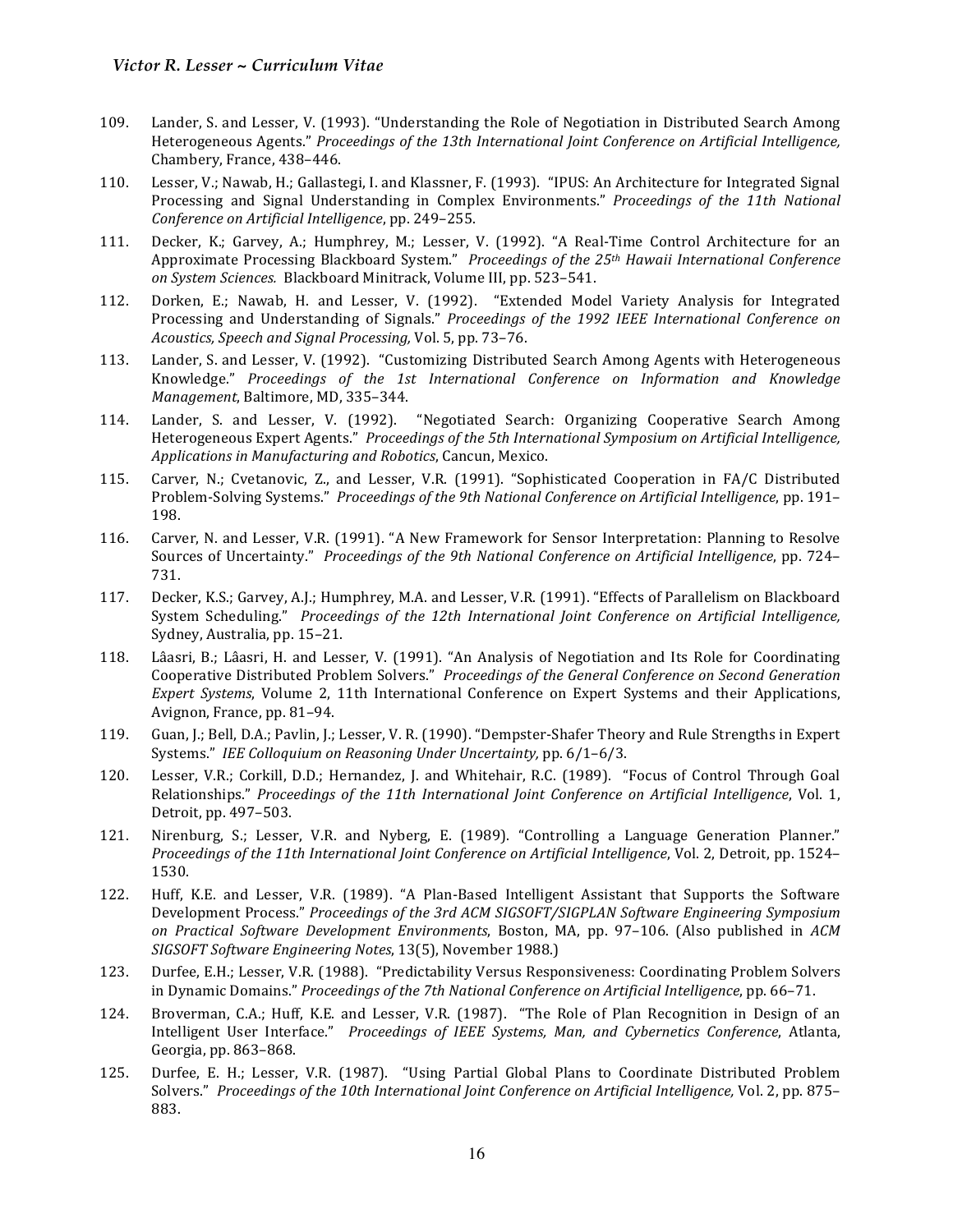- 126. Guan, Jiwen; Lesser, Victor. (1987). "On Efficient Balanced Codes." *Proceedings of the 15th ACM Annual Conference on Computer Science, ACM Press, pp. 245-248.*
- 127. Durfee, E.H. and Lesser, V.R. (1986). "Incremental Planning to Control a Blackboard-Based Problem Solver." Proceedings of the 5th National Conference on AI, pp. 58-64.
- 128. Nawab, H.; Lesser, V.R. and Milios, E. (1986). "Conceptual Diagnosis of Signal-Processing Systems." *Proceedings of IEEE International Conference on Acoustics, Speech and Signal Processing*, Tokyo. Vol. 11, pp. 2911–2914.
- 129. Nirenburg, S. and Lesser, V.R. (1986). "Providing Intelligent Assistance in Distributed Office Environments." Proceedings of the 3rd ACM-SIGOIS Conference on Office Information Systems. Vol. 7, pp. 104–112.
- 130. Durfee, E.H.; Lesser, V.R. and Corkill, D.D. (1985). "Increasing Coherence in a Distributed Problem-Solving Network." Proceedings of the 9th International Joint Conference on Artificial Intelligence, pp. 1025–1030.
- 131. Carver, N.; Lesser, V.R., and McCue, D.L. (1984). "Focusing in Plan Recognition." *Proceedings of the 3rd National Conference on AI*, pp. 42-48.
- 132. Durfee, E.H.; Corkill, D.D., and Lesser, V.R. (1984). "Distributing a Distributed Problem Solving Network Simulator." *IEEE Computer Society's 5th Real-Time Systems Symposium*, pp. 237–246.
- 133. Hudlickà, E. and Lesser, V.R. (1984). "Meta-Level Control Through Fault Detection and Diagnosis." *Proceedings of the 3rd National Conference on AI*, pp. 153-161.
- 134. Hudlickà, E. and Lesser, V.R. (1984). "Design of a Knowledge-Based Fault Detection and Diagnosis System." Proceedings of 17th Hawaii International Conference on System Sciences, Vol. 1, pp. 224–230.
- 135. Bates, P.C.; Wileden, J.C., and Lesser, V.R. (1983). "A Debugging Tool for Distributed Systems." *Proceedings of the 2nd Annual Phoenix Conference on Computers and Communications, pp.* 311–315.
- 136. Corkill, D.D. and Lesser, V.R. (1983). "The Use of Meta-Level Control for Coordination in a Distributed Problem Solving Network" (Long paper). *Proceedings of the 8th International Joint Conference on Artificial Intelligence*, Karlsruhe, FRG, pp. 748–756.
- 137. Lesser, V.R., et al. (1983). "A High-Level Simulation Testbed for Cooperative Distributed Problem-Solving." *Proceedings of 3rd International Conference on Distributed Computer Systems*, pp. 341–349.
- 138. Corkill, D.D.; Lesser, V.R.; Hudlickà, E. (1982). "Unifying Data-Directed and Goal-Directed Control: An Example and Experiments." *Proceedings of National Conference on Artificial Intelligence*, pp. 143-147.
- 139. Lesser, V.R.; Pavlin, J.; and Reed, S. (1980). "Quantifying and Simulating the Behavior of Knowledge-Based Interpretation Systems." Proceedings of the National Conference on Artificial Intelligence, pp. 111–115.
- 140. Lesser, V.R. and Erman, L.D. (1979). "An Experiment in Distributed Interpretation." *Proceedings of* 1<sup>st</sup> *International Conference on Distributed Computing Systems.* Huntsville, Alabama, pp. 553–557.
- 141. Lesser, V.R.; Serain, D.; Bonar, J. (1979). "PCL: A Process-Oriented Job Control Language." *Proceedings* of the 1st International Conference on Distributed Computing, Huntsville, Alabama, pp. 315–329.
- 142. Lesser, V.R. and Corkill, D.D. (1979). "The Application of Artificial Intelligence Techniques to Cooperative Distributed Processing." Proceedings of the 6th International Joint Conference on Artificial *Intelligence*, Tokyo, pp. 537-540.
- 143. Lesser, V.R. and Corkill, D.D. (1979). "Functionally Accurate Cooperative Distributed Systems." *Proceedings of the International Conference on Cybernetics and Society*, Denver, pp. 346-353.
- 144. Hayes-Roth, F. and Lesser, V.R. (1977). "Focus of Attention in the HEARSAY-II System." *Proceedings of the* 5<sup>th</sup> International Joint Conference on Artificial Intelligence, Boston, pp. 27-35.
- 145. Lesser, V.R.; Hayes-Roth, F.; Birnbaum, M.; and Cronk, R. (1977). "Selection of Word Islands in the HEARSAY-II Speech Understanding System." Proceedings of IEEE International Conference on Acoustics, Speech, and Signal Processing, Vol. 2, pp. 791-794.
- 146. Lesser, V.R. and Erman, L.D. (1977). "A Retrospective View of the HEARSAY-II Architecture." *Proceedings of the 5th International Joint Conference on Artificial Intelligence*, Boston, pp. 790–800.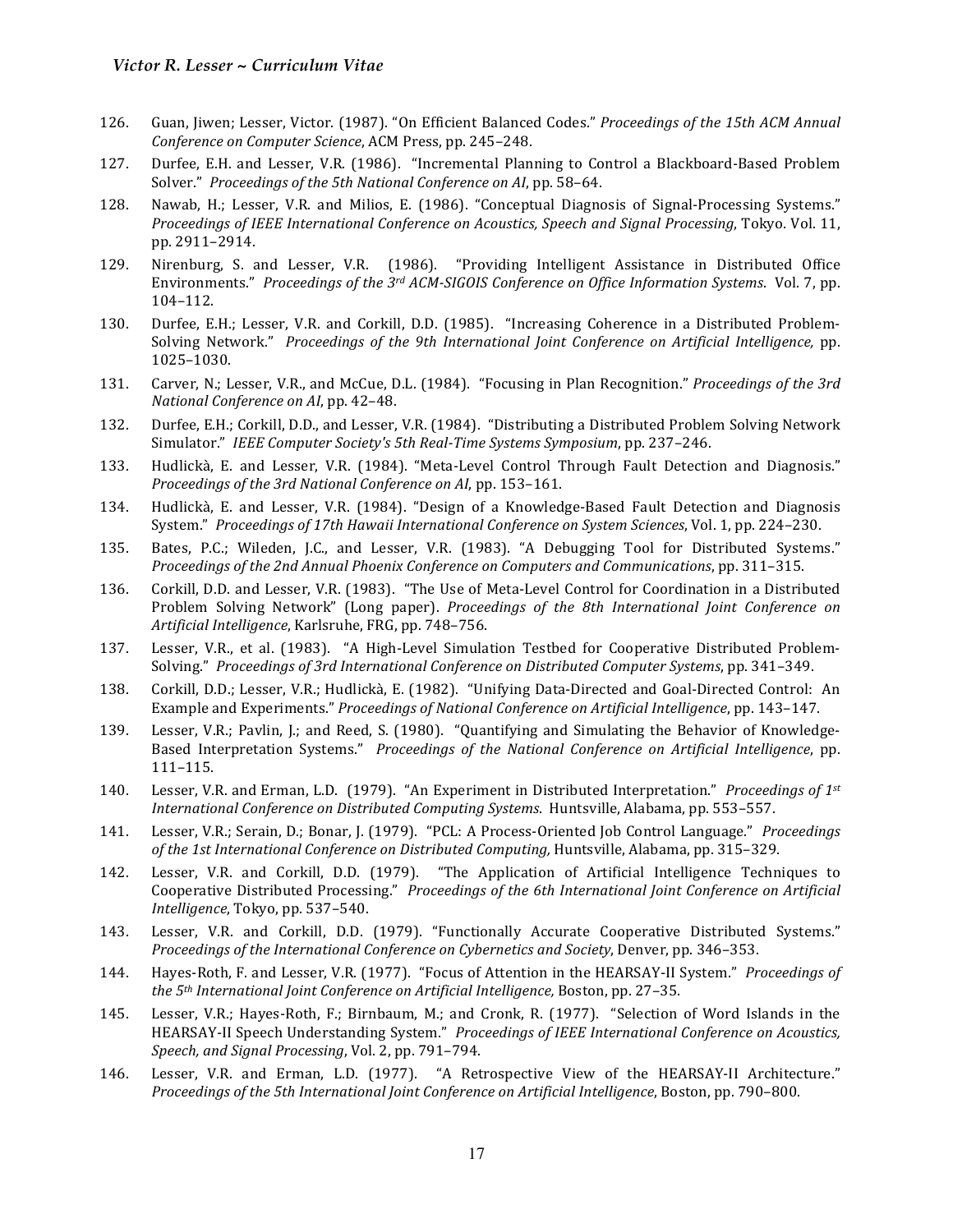- 147. Hayes-Roth, F. and Lesser, V.R. (1976). "Focus of Attention in a Distributed-Logic Speech Understanding System." Proceedings of IEEE International Conference on Acoustics, Speech, and Signal *Processing, Philadelphia, Vol. 1, pp. 416-420.*
- 148. Erman, L.D. and Lesser, V.R. (1975). "A Multi-Level Organization for Problem Solving Using Many Diverse, Cooperating Sources of Knowledge." *Proceedings of the 4th International Joint Conference on Artificial Intelligence*, Tbilisi, Russia, pp. 483–490.
- 149. Lesser, Victor (1973). "The Design of an Emulator for a Parallel Machine Language." *Proceedings of ACM SIGPLAN-SIGMICRO Interface Conference*, Harriman, New York, pp. 23–36.
- 150. Erman, L.D.; Fennell, R.D.; Lesser, V.R.; and Reddy, D.R. (1973). "System Organizations for Speech Understanding: Implications of Network and Multiprocessor Computer Architecture for AI." *Proceedings of the 3rd International Joint Conference on Artificial Intelligence*, pp. 194–199.

## **Books**

- 1. Zhang, Haizheng; Lesser, Victor (2008). *Toward Peer-to-Peer Based Semantic Search Engines An Organizational Approach.* VDM Verlag. 164 pages.
- 2. *Distributed Sensor Networks: A Multiagent Perspective,* (2003). Lesser, V.; Ortiz, C.; Tambe, M. (Eds.). Kluwer Academic Publishers.

## **Chapters in Books and Collected Volumes**

- 1. Lesser, Victor; Shen, Jiaying; Weber, Ingo; and Zhang, Xiaoqin "Shelley" (2012). "Formal Analysis of Negotiation Protocols for Task Allocation." In *Negotiation and Argumentation in Multi-Agent Systems*, Lopes, F. and H. Coelho (eds.), Bentham Science Publishers. Chapter 6, 42 pages.
- 2. Raja, A.; Alexander, G.; Lesser, V.; Krainin, M. (2011). "Coordinating Agents' Metalevel Control." In *Metareasoning: Thinking about thinking* (Michael T. Cox and Anita Raja, eds.), MIT Press, pp. 201-215.
- 3. Horling, B.; Lesser, V. (2005). "Quantitative Organizational Models for Large-Scale Agent Systems." Lecture Notes in Computer Science: *Revised Selected and Invited Papers from the 1st International Workshop on Massively Multi-Agent Systems I (MMAS 2004*). T. Ishida, L. Gasser, and H. Nakashima (Eds.), Berlin: Springer-Verlag, Vol. 3446, pp. 121-135.
- 4. Horling, Bryan; Mailler, Roger; Lesser, Victor (2004). "Farm: A Scalable Environment for Multi-Agent Development and Evaluation." Lecture Notes in Computer Science: Software Engineering for Multi-Agent Systems II—Research Issues and Practical Applications. Lucena, Garcia, Romanovsky, Castro and Alencar (Eds.), Berlin: Springer-Verlag, Vol. 2940, pp. 225-242.
- 5. Mailler, R.; Lesser, V. (2004). "A Mediation-Based Protocol for Distributed Constraint Satisfaction." *Distributed Constraint Problem Solving and Reasoning in Multi-Agent Systems.* W. Zhang and V. Sorge (Eds.), IOS Press, pp. 3-17.
- 6. Cassin, P.; Eliot, C.; Lesser, V.; Rawlins, K.; Woolf, B. (2004). "Ontology Extraction for Educational Knowledge Bases." *Lecture Notes in Computer Science*, Volume 2926, pp. 297-309.
- 7. Horling, B.; Mailler, R.; Shen, J.; Vincent, R.; Lesser, V. (2003). "Using Autonomy, Organizational Design and Negotiation in a Distributed Sensor Network." Distributed Sensor Networks: A Multiagent *Perspective.* Lesser, V.; Ortiz, C.; Tambe, M. (Eds.), Kluwer, pp. 139-183.
- 8. Lesser, Victor (2003). "Experiences Building a Distributed Sensor Network." Lecture Notes in Computer Science: Advances in Artificial Intelligence: Proceedings of 16th Conference of the Canadian Society for *Computational Studies of Intelligence*, Y. Xiang & B. Chaib-draa (Eds.), Springer, Volume 2671, pp. 1–6.
- 9. Wang, Guandong; Zhang, Weixiong; Mailler, Roger; and Lesser, Victor (2003). "Analysis of Negotiation Protocols by Distributed Search." In *Distributed Sensor Networks: A Multiagent Perspective*, Lesser, V.; Ortiz, C.; Tambe, M. (Eds.), Kluwer, pp. 339-361.
- 10. Wagner, T.; Lesser, V. (2002). "Evolving Real-Time Local Agent Control for Large-Scale Multi-Agent Systems." In *Intelligent Agents VIII: Agent Theories, Architectures, and Languages* (LNAI Vol 2333), I-J. Meyer & M. Tambe (Eds.), Springer-Verlag, pp. 51-68.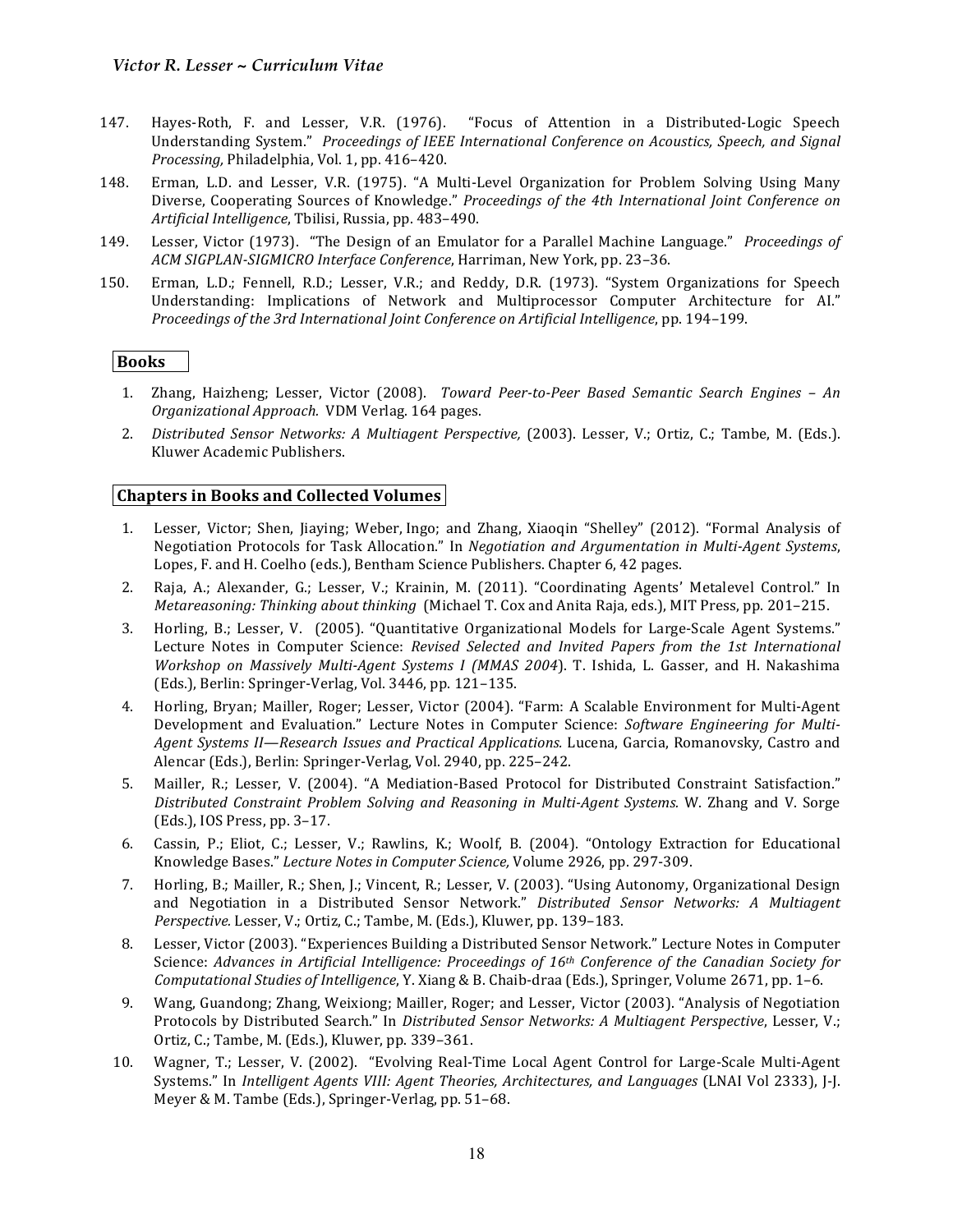- 11. Vincent, R.; Horling, B.; Lesser, V. (2001). "An Agent Infrastructure to Evaluate Multi-Agent Systems: The Java Agent Framework and Multi-Agent System Simulator." In *Lecture Notes in Artificial Intelligence* 1887: Infrastructure for Agents, Multi-Agent Systems, and Scalable Multi-Agent Systems. Wagner & Rana (Eds.), Springer, pp. 102-127.
- 12. Wagner, T.; Lesser, V. (2001). "Design-to-Criteria Scheduling: Real-Time Agent Control." In Lecture Notes in Artificial Intelligence: *Infrastructure for Agents, Multi-Agent Systems, and Scalable Multi-Agent Systems: International Workshop on Infrastructure for Scalable Multi-Agent Systems, Revised Papers.* Wagner & Rana (Eds.), New York: Springer, Vol. 1887, pp. 128-143.
- 13. Wagner, T.; Lesser, V. (2001). "Design-to-Criteria Scheduling: Real-Time Control for Information Agents." *Encyclopedia of Library and Information Science*, K. Allen (Ed.), Marcel Dekker, 70(33).
- 14. Woolf, B.; Lesser, V.; Eliot, C.; Klein, M. (2001). "A Digital Marketplace for Education." *Electronic Business and Education*: *Recent Advances in Internet Infrastructures*. Chin, Patricelli & Milutinović (Eds.), Kluwer Academic Publishers, pp. 1-14.
- 15. Zhang, XQ; Raja, A.; Lerner, B.; Lesser, V.; Osterweil, L.; and Wagner, T. (2001). "Integrating High-Level and Detailed Agent Coordination into a Layered Architecture." In Lecture Notes in Artificial Intelligence: *Infrastructure for Agents, Multi-Agent Systems, and Scalable Multi-Agent Systems.* Wagner & Rana (Eds.), Springer, Vol. 1887, pp. 72-79.
- 16. Lesser, Victor. (2000). "Multi-agent Systems." *Encyclopedia of Computer Science*, 4<sup>th</sup> edition. Ralston, Reilly & Hemmendinger (Eds.). London: Nature Publishing Group, pp. 1194–1196.
- 17. Wagner, T.; Lesser, V. (2000). "Relating Quantified Motivations for Organizationally Situated Agents." In Lecture Notes in Computer Science: *Intelligent Agents VI: Agent Theories, Architectures, and Languages,* N.R. Jennings & Y. Lesperance (Eds.), Springer Verlag-Berlin. Vol. 1757, pp. 334–348.
- 18. Wagner, T.; Benyo, B.; Lesser, V.; Xuan, P. (2000). "Investigating Interactions Between Agent Conversations and Agent Control Components." In *Issues in Agent Communication*, F. Dignum & M. Greaves (Eds.), Springer-Verlag, Vol. 1916, pp. 314–330.
- 19. Xuan, P. and Lesser, V. (2000). "Incorporating Uncertainty in Agent Commitments." In Lecture Notes in Computer Science: *Intelligent Agents VI: Agent Theories, Architectures, and Languages, N.R. Jennings & Y.* Lesperance (Eds.), Springer Verlag-Berlin. Vol. 1757, pp. 57–70.
- 20. Bhandaru, M. and Lesser, V. (1998). "Discrepancy Directed Model Acquisition for Adaptive Perceptual Systems." In *Computational Auditory Scene Analysis*, Rosenthal & Okuno (Eds.). NJ: Lawrence Erlbaum Associates, pp. 215-232.
- 21. Klassner, F.; Lesser, V. and Nawab, H. (1998). "The IPUS Blackboard Architecture as a Framework for Computational Auditory Scene Analysis." In Rosenthal & Okuno (Eds.), In *Computational Auditory Scene* Analysis, NJ: Lawrence Erlbaum Associates, pp. 105-114.
- 22. Sandholm, T. and Lesser, V. (1997). "Issues in Automated Negotiation and Electronic Commerce: Extending the Contract Net Framework." In *Readings in Agents*, M. Huhns & M. Singh (Eds.). Morgan Kaufmann Publishers, pp. 66-73.
- 23. Garvey, A. and Lesser, V. (1995). "Representing and Scheduling Satisficing Tasks." In *Imprecise and* Approximate Computation, S. Natarajan (Ed.). Norwell, MA: Kluwer Academic Publishers, pp. 23-34.
- 24. Carver, N. and Lesser, V. (1992). "Blackboard Architectures for Knowledge-Based Signal Understanding." *Symbolic and Knowledge-Based Signal Processing*, A. Oppenheim and H. Nawab (Eds.), Prentice Hall, pp. 205-250.
- 25. Decker, K.; Lesser, V.; Garvey, A. and Humphrey, M. (1992). "An Approach to Modeling Environment and Task Characteristics for Coordination." In *Enterprise Integration Modeling: Proceedings of the First International Conference*, Charles J. Petrie (Ed.). Cambridge: MIT Press, 379-388.
- 26. Lesser, Victor (1992). Foreword to Frank von Martial's *Coordinating Plans of Autonomous Agents*. Series: *Lecture Notes in Artificial Intelligence*, Vol. 610, Springer-Verlag, pp. 1-13.
- 27. Nawab, H.; Lesser, V.R. (1992). "Integrated Processing and Understanding of Signals." In *Symbolic and Knowledge-Based Signal Processing*, Alan Oppenheim and Hamid Nawab (Eds.), Prentice Hall, 251–285.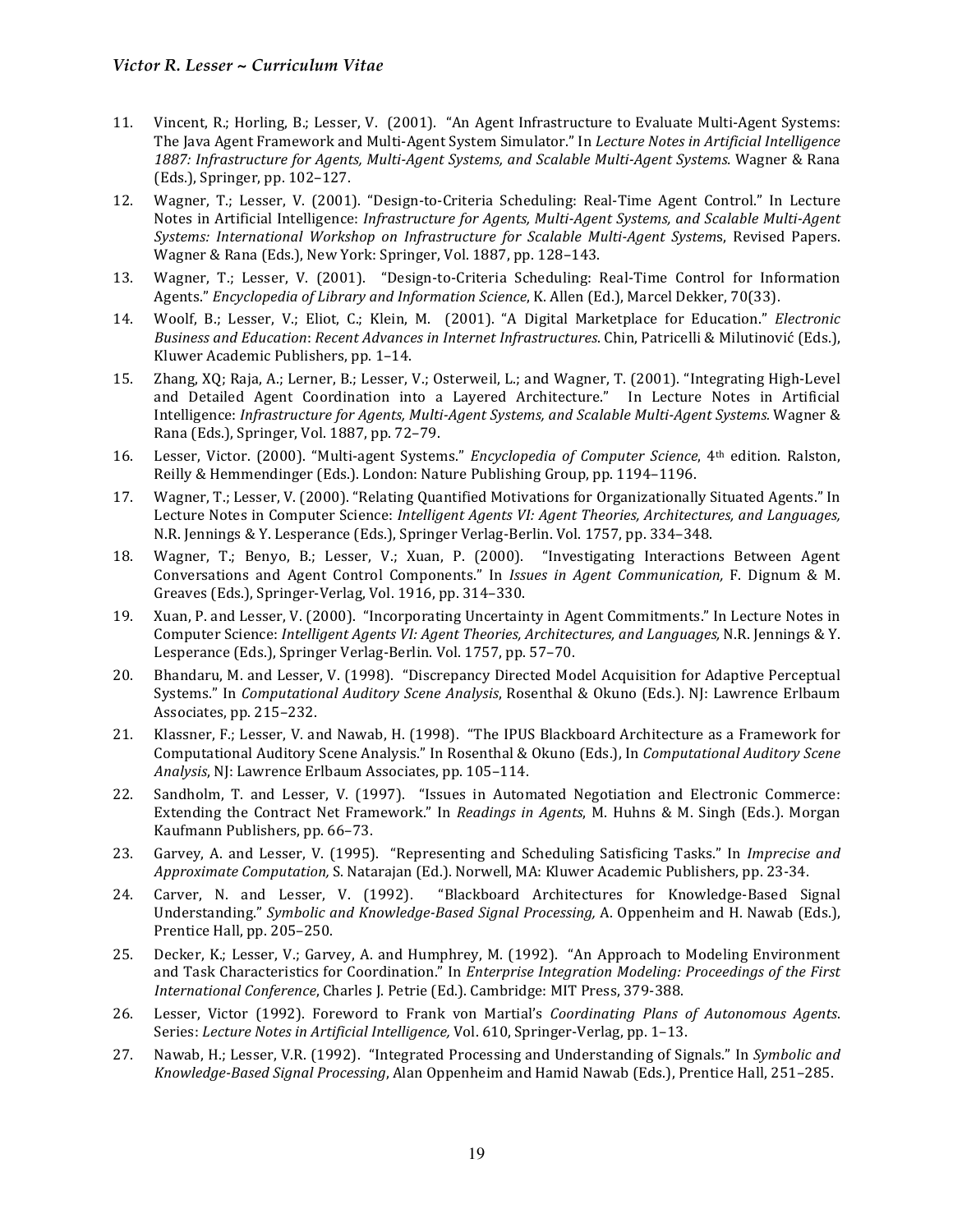- 28. Durfee, E.H.; Lesser, V.R. and Corkill, D.D. (1991). "Distributed problem solving." In *The Encyclopedia of Artificial Intelligence, Second Edition, S. Shapiro (ed.), John Wiley & Sons.*
- 29. Lander, S.E.; Lesser, V.R.; and Connell, M.E. (1991). "Conflict Resolution Strategies for Cooperating Expert Agents." In *Cooperating Knowledge-Based Systems* 1990, S.M. Deen (Ed.), Springer-Verlag, 183– 198.
- 30. Lander, S.E.; Lesser, V.R. and Connell, M.E. (1991). "Knowledge-Based Conflict Resolution for Cooperation Among Expert Agents." In *Computer-Aided Cooperative Product Development*, D. Sriram, R. Logcher, and S. Fukuda (Eds.), Springer Verlag.
- 31. Durfee, E.H.; Lesser, V.R. (1990). "Predictability Versus Responsiveness: Coordinating Problem Solvers in Dynamic Domains." In *Readings in Uncertain Reasoning*, G. Shafer and J. Pearl (ed.), Morgan Kaufmann Publishers, pp. 198-203.
- 32. Durfee, E.H.; Lesser, V.R.; Corkill, D.D. (1990). "Cooperation Through Communication in a Distributed Problem-Solving Network." In *Cognition, Computing, and Cooperation, S. Robertson, W. Zachary, and J.* Black (eds.), Ablex Publishing Company, Norwood, NJ, pp. 159-186.
- 33. Erman, L.D.; Lesser, V.R. (1990). "The HEARSAY-II Speech Understanding System: A Tutorial." *Readings in Speech Recognition*, A. Waibel and K. Lee (eds.), Morgan Kaufmann, California, pp. 235–245.
- 34. Lefkowitz, L.L.; Lesser, V.R. (1990). Knowledge Acquisition as Knowledge Assimilation. *Machine* Learning and Uncertain Reasoning, B. Gaines & J. Boose (eds.), Knowledge-Base Systems Vol. 3: 37-48.
- 35. Brodie, M.; Bobrow, D.; Lesser, V.; Madnick, S.; Tsichritzis, D. and Hewitt, C. (1989). "Future Artificial Intelligence Requirements for Intelligent Database Systems." Expert Database Systems: Proceedings *from the Second International Conference*, Larry Kerschberg (ed.), Benjamin/Cummings, pp. 45-62.
- 36. Decker, K.S.; Durfee, E.H. and Lesser, V.R. (1989). "Evaluating Research in Cooperative Distributed Problem Solving." In *Distributed Artificial Intelligence*, Vol. 2, M. Huhns and L. Gasser (eds.), Pitman Publishing Ltd., London, pp. 487-519.
- 37. Durfee, E.H.; Lesser, V.R. and Corkill, D.D. (1989). "Cooperative Distributed Problem Solving." The *Handbook of Artificial Intelligence,* Volume IV, A.B. Barr, P. Cohen, and E. Feigenbaum (eds.), Addison Wesley, pp. 83-147.
- 38. Durfee, E.H. and Lesser, V.R. (1989). "Negotiating Task Decomposition and Allocation Using Partial Global Planning." *Distributed Artificial Intelligence*, M. Huhns and L. Gasser (eds.), Vol. 2, Pitman Publishing Ltd., London, England, pp. 229-244.
- 39. Lander, S.; Lesser, V.R. (1989). "A Framework for Cooperative Problem-Solving Among Knowledge-Based Systems." Proceedings of the MIT-ISME Workshop on Cooperative Product Development, MIT, Cambridge.
- 40. Lesser, V.R.; Corkill, D.D.; Hernandez, J.A. and Whitehair, R.C. (1989). "Goal Relationships and Their Use in a Blackboard Architecture." *Blackboard Architectures and Applications*, V. Jagannathan, R. Dodhiawala and L. Baum (eds.), Academic Press, pp. 9-26.
- 41. Lesser, V.R.; Pavlin, J. and Durfee, E.H. (1989). "Approximate Processing in Real-Time Problem Solving." *Blackboard Architectures and Applications*, V. Jagannathan, R. Dodhiawala and L. Baum (eds.), Academic Press, pp. 239–267.
- 42. Conry, S. E.; Meyer, R. A. and Lesser, V. R. (1988). "Multistage Negotiation in Distributed Planning." *Readings in Distributed Artificial Intelligence*, A. Bond and L. Gasser (eds.), Morgan Kaufmann Publishers, California, pp. 367-384.
- 43. Durfee, E. H. and Lesser, V. R. (1988). "Planning to Meet Deadlines in a Blackboard-based Problem Solver." In *Tutorial on Hard Real-Time Systems*, J. Stankovic and K. Ramamritham (eds.), IEEE Computer Society Press, Washington, DC, pp. 595-608.
- 44. Durfee, E. H. and Lesser, V. R. (1988). "Using Partial Global Plans to Coordinate Distributed Problem Solvers." In *Readings in Distributed Artificial Intelligence*, A. Bond and L. Gasser (eds.), Morgan Kaufmann Publishers, California, pp. 285-293.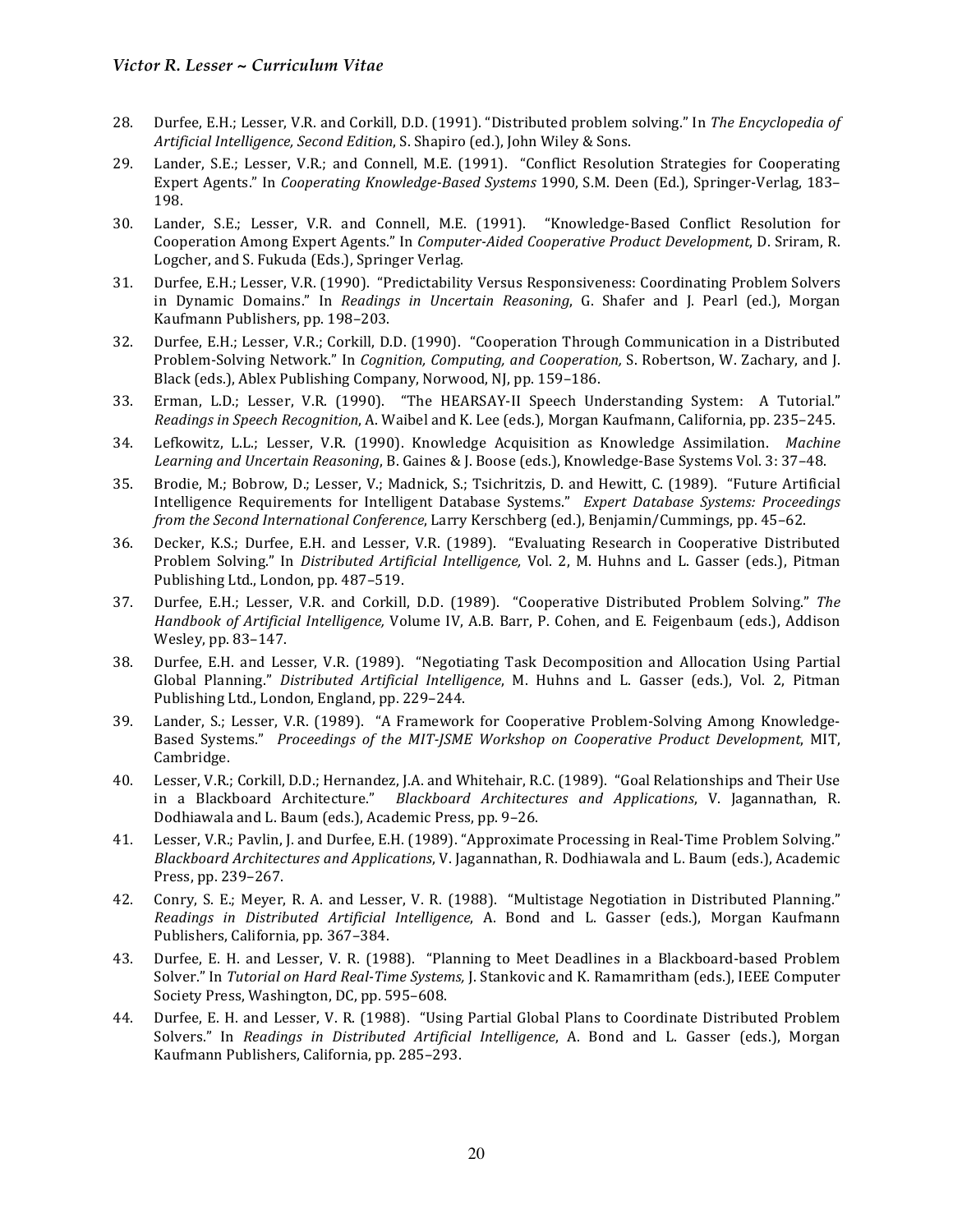- 45. Durfee, E.H.; Lesser, V.R. and Corkill, D.D. (1988). "Coherent Cooperation Among Communicating Problem Solvers." In *Readings in Distributed Artificial Intelligence*, A. Bond and L. Gasser (eds.), Morgan Kaufmann Publishers, California, pp. 268-284.
- 46. Erman, L.D.; Hayes-Roth, F.; Lesser, V.R. and Reddy, D.R. (1988). "The HEARSAY-II Speech Understanding System: Integrating Knowledge to Resolve Uncertainty." In *Blackboard Systems*, R. Engelmore and T. Morgan (eds.), Addison-Wesley, pp. 31-86.
- 47. Fennell, R.D. and Lesser, V.R., (1988). "Parallelism in AI Problem Solving: A Case Study of HEARSAY-II." In *Readings in Distributed Artificial Intelligence*, A. Bond and L. Gasser (eds.), Morgan Kaufmann Publishers, California, pp. 106-119.
- 48. Hudlickà, E.; Lesser, V. (1988). "Modeling and Diagnosing Problem-Solving System Behavior." *Readings in Distributed Artificial Intelligence,* A. Bond & L. Gasser (eds.), Morgan Kaufmann Publishers, pp. 490– 502.
- 49. Lesser, V.R. (1988). Foreword to E. H. Durfee's Coordination of Distributed Problem Solvers. Kluwer Academic Press, Boston.
- 50. Lesser, V.R. and Corkill, D.D. (1988). "The Distributed Vehicle Monitoring Testbed: A Tool for Investigating Distributed Problem Solving Networks." In *Readings from the AI Magazine*, Vols. 1-5, 1980–1985, R. Engelmore (ed.), AAAI Publishers, pp. 69–85.
- 51. Lesser, V.R. and Corkill, D.D. (1988). "The Distributed Vehicle Monitoring Testbed: A Tool for Investigating Distributed Problem Solving Networks." In *Blackboard Systems*, R. Engelmore and T. Morgan (Eds.), Addison-Wesley, pp. 353-386.
- 52. Lesser, V.R.; Corkill, D.D. (1988). "Functionally-Accurate Cooperative Distributed Systems." *Readings in Distributed Artificial Intelligence*, A. Bond and L. Gasser (eds.), Morgan Kaufmann Publishers, pp. 295– 310.
- 53. Lesser, V.R. and Erman, L.D. (1988). "A Retrospective View of the HEARSAY-II Architecture." *Blackboard Systems*, R. Engelmore and T. Morgan (eds.), Addison Wesley, pp. 87-121.
- 54. Lesser, V.R.; Erman, L.D. (1988). "Distributed Interpretation: A Model and an Experiment." *Readings in Distributed Artificial Intelligence*, A. Bond & L. Gasser (eds.), Morgan Kaufmann Publishers, pp. 120– 139.
- 55. Nirenburg, S. and Lesser, V.R. (1988). "Providing Intelligent Assistance in Distributed Office Environments." In *Readings in Distributed Artificial Intelligence*, A. Bond and L. Gasser (eds.), Morgan Kaufmann Publishers, pp. 590-598.
- 56. Corkill, D.D. and Lesser, V.R. (1987). "Distributed Problem Solving." *Encyclopedia of Artificial Intelligence*, John Wiley & Sons (ed.), New York, pp. 245–251.
- 57. Durfee, E.H.; Lesser, V.R. and Corkill, D.D. (1987). "Cooperation Through Communication in a Distributed Problem-Solving Network." *Distributed Artificial Intelligence*, Michael N. Huhns (ed.), Pitman Publishing Ltd., London, pp. 29–58.
- 58. Corkill, D.D. and Lesser, V.R. (1986). "The Use of Meta-Level Control for Coordination in a Distributed Problem Solving Network." In *Computer Architectures for Artificial Intelligence Applications*, Benjamin W. Wah and G.-J. Li (Eds.), IEEE Computer Society Press, pp. 507-515.
- 59. Nirenburg, S. and Lesser, V.R. (1986). "Providing Intelligent Assistance in Distributed Office Environments." In Proceedings of Third ACM-SIGOIS Conference on Office Information Systems, Vol. 7, Providence, Rhode Island, pp. 104-112.
- 60. Pattison, H.E.; Corkill, D.D. and Lesser, V.R. (1986). "Instantiating Descriptions of Organizational Structures." In *Distributed Artificial Intelligence*, Michael N. Huhns (ed.), Pitman Publishing Ltd., London, pp. 59-95.
- 61. Fennell, R.D. and Lesser, V.R. (1981). "Parallelism in AI Problem Solving: A Case Study of HEARSAY-II." *IEEE Tutorial on Parallel Processing*.
- 62. Lesser, V.R. and Wileden, J.C. (1980). "Issues in the Design of Tools for Distributed Software System Development." *Software Development Tools*, W.E. Riddle and R. Fairley (eds.), Springer-Verlag.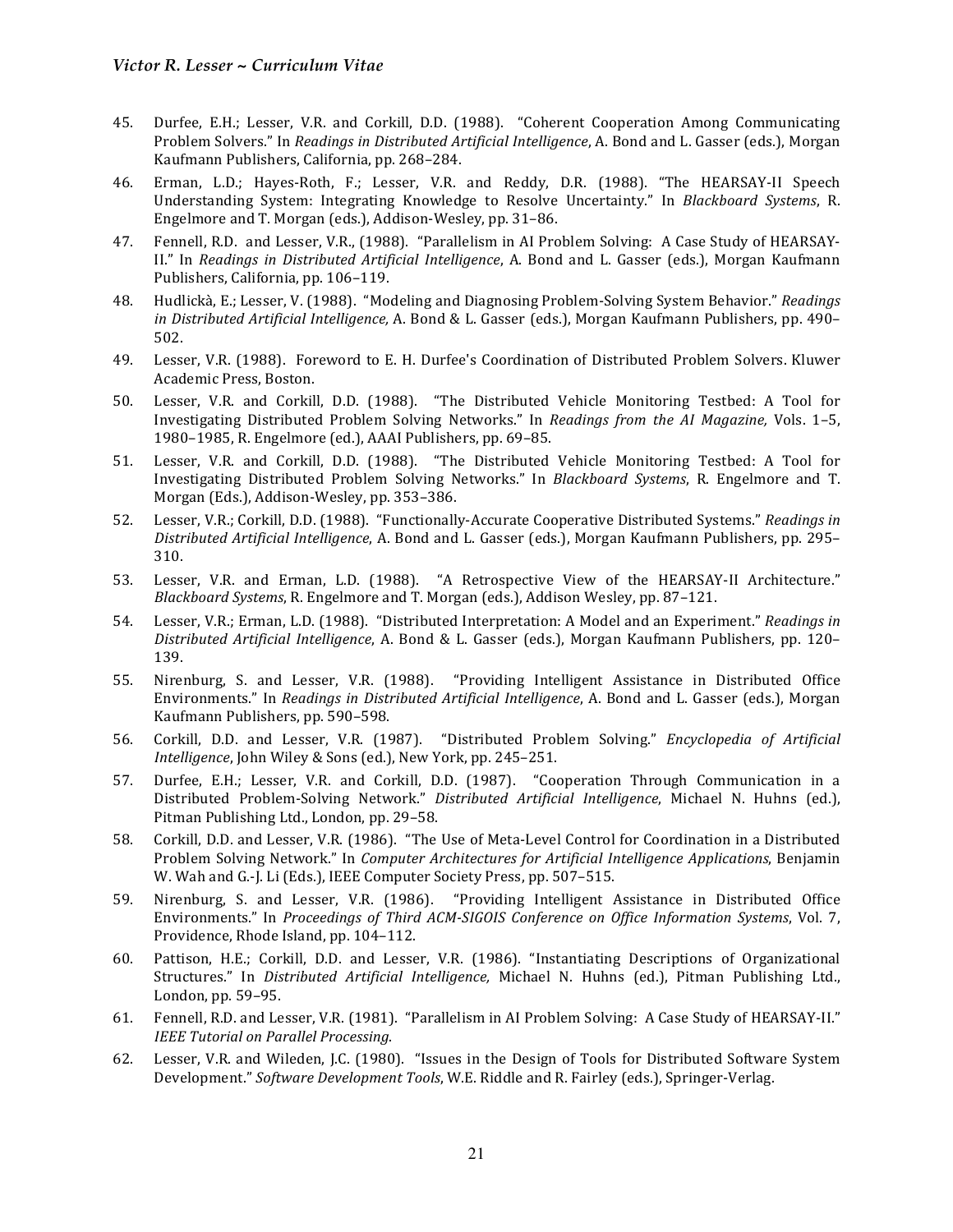- 63. Erman, L.D. and Lesser, V.R. (1978). "Systems Engineering Techniques for Artificial Intelligence Systems." Computer Vision Systems, A. Hanson and E. Riseman (eds.), Academic Press, pp. 37-46.
- 64. Erman, L.D. and Lesser, V.R. (1978). "The HEARSAY-II Speech Understanding System: A Tutorial." *Trends in Speech Recognition,* W.A. Lea (ed.), Prentice-Hall, Chapter 16.
- 65. Lesser, V.R. (1975). "Parallel Processing in Speech Understanding Systems: A Survey of Design Problems." Invited Papers of the IEEE Symposium on Speech Recognition, D.R. Reddy (ed.), pp. 481-499.

### **Extended Abstracts, Symposia and Workshop Papers** *(Not Represented Elsewhere)*

- 1. Corkill, Daniel; Zhang, Chongjie; da Silva, Bruno; Kim, Yoonheui; Garant, Daniel; Lesser, Victor; Zhang, Xiaoqin (2013). "Biasing the Behavior of Organizationally Adept Agents (Extended Abstract)." *Proceedings of the 12th International Conference on Autonomous Agents and Multiagent Systems, Ito,* Jonker, Gini, and Shehory, ed., IFAAMAS, pp. 1309-1310. (see Corkill, Daniel, et. al., (2013). "Biasing the behavior of organizationally adept agents." Technical Report UM-CS-2013-005, School of Computer Science, University of Massachusetts Amherst, Amherst, Massachusetts 01003, Feb. 2013.).
- 2. Corkill, Daniel, Zhang, Chongjie, Da Silva, Bruno, Kim, Yoonheui, Zhang, Xiaoqin, and Lesser, Victor (2012). "Using Annotated Guidelines to Influence the Behavior of Organizationally Adept Agents." Proceedings of 14th International Workshop on Coordination, Organizations, Institutions, and *Norms* (*COIN@AAMAS* 2012), pp. 46-60.
- 3. Zhang, Chongjie; Lesser, Victor (2012). "Coordinated Multi-Agent Learning for Decentralized POMDPs." *Proceedings of 7th Workshop on Multiagent Sequential Decision Making Under Uncertainty, held in* conjunction with 11th International Conf. on Autonomous Agents and Multiagent Systems, pp. 72-78.
- 4. An, Bo; Lesser, Victor (2011). "Negotiation over Decommitment Penalty." (Extended Abstract.) *Proceedings of 10<sup>th</sup> International Conference on Autonomous Agents and Multiagent Systems (AAMAS* 2011), Taipei, Taiwan, pp. 1101-1102.
- 5. Corkill, Daniel; Durfee, Edmund; Lesser, Victor; Zafar, Huzaifa; Zhang, Chongjie (2011). "Organizationally Adept Agents." In *Notes from the AAMAS 2011 International Workshop on Coordination, Organization, Institutions, and Norms in Agent Systems (COIN-2011)*, pp. 15–30.
- 6. Kim, Yoonheui; Lesser, Victor (2011). "Effective Variants of Max-Sum Algorithm to Radar Coordination and Scheduling." (Extended Abstract.) *Proceedings of 10th International Conference on Autonomous Agents and Multiagent Systems (AAMAS 2011)*. Tumer, Yolum, Sonenbergand Stone (eds.), Taipei, Taiwan, Vol. 3, pp. 1153-1154.
- 7. Mostafa, Hala; Lesser, Victor (2011). "A Compact Mathematical Formulation for Problems With Structured Agent Interactions." Sixth Annual Workshop on Multiagent Sequential Decision Making in Uncertain Domains (MSDM-2011), held in conjunction with AAMAS-2011, Taipei, Taiwan, pp. 55–62.
- 8. An, Bo; Gatti, Nicola, Lesser, Victor (2010). "Searching for Pure Strategy Equilibria in Bilateral Bargaining with One-Sided Uncertainty." (Short paper.) Proceedings of 9th International Conference on Autonomous Agents and Multiagent Systems, Toronto: IFAAMAS, pp. 1607-1608.
- 9. Cheng, Shanjun; Raja, Anita; Lesser, Victor (2010). "Multiagent Meta-level Control for Predicting Meteorological Phenomena." Proceedings of AAAI-2010 Workshop on Metareasoning in Robust Social *Systems, Technical Report WS-10-07, Atlanta, GA, pp. 6-13.*
- 10. Kim, Yoonheui; Krainin, Michael; Lesser, Victor (2010). "Application of Max-Sum Algorithm to Radar Coordination and Scheduling." *Proceedings of 12th International Workshop on Distributed Constraint Reasoning*, Toronto, pp. 5-19.
- 11. Mostafa, Hala; Lesser, Victor (2010). "Exploiting Structure to Efficiently Solve Loosely Coupled Stochastic Games." Proceedings of AAMAS 2010 Workshop on Multi-agent Sequential Decision-Making in *Uncertain Domains*, Toronto, pp, 46-53.
- 12. An, Bo; Gatti, Nicola; Lesser, Victor (2009). "Extending Alternating-Offers Bargaining in One-to-Many and Many-to-Many Settings." (Short paper.) Proceedings of 2009 IEEE/WIC/ACM International Conference on Web Intelligence and Intelligent Agent Technology, IEEE Computer Society, pp. 423-426.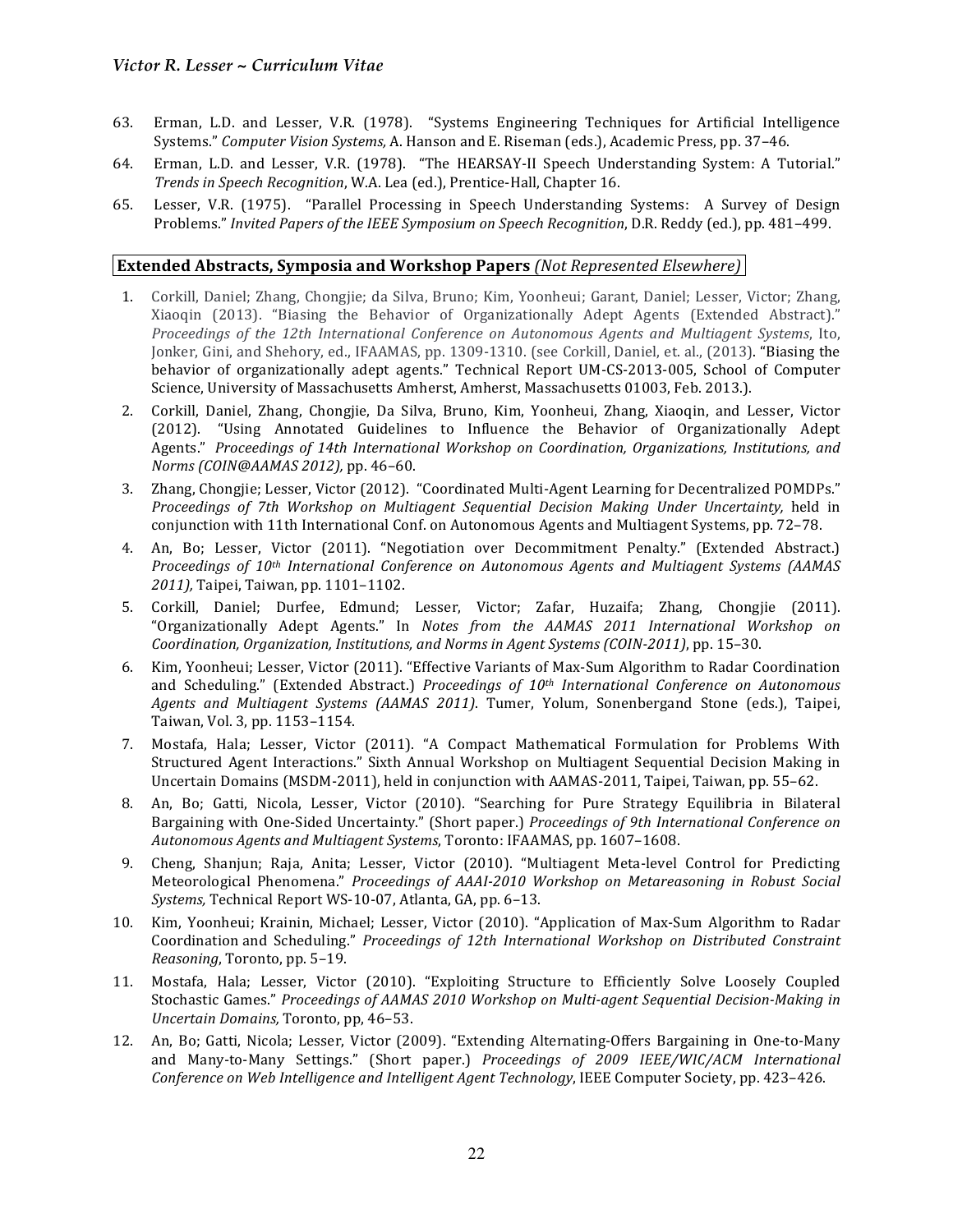- 13. Abdallah, Sherief; Lesser, Victor (2008). "Non-linear Dynamics in Multiagent Reinforcement Learning Algorithms." (Short paper.) *Proceedings of 7th International Conference on Autonomous Agents and Multiagent Systems, Padgham, Parkes, Müller and Parsons (eds.). Estoril, Portugal, pp. 1321-1324.*
- 14. An, Bo; Lesser, Victor; Sim, Kwang Mong (2008). "Decommitment in Multi-resource Negotiation." (Short paper.) *Proceedings of 7th International Conference on Autonomous Agents and Multiagent Systems,* Padgham, Parkes, Müller and Parsons (eds.). Estoril, Portugal, pp. 1553-1556.
- 15. Raja, Anita; Lesser, Victor (2008). "Coordinating Agent's Meta-Level Control." *Proceedings of AAAI Workshop on Metareasoning: Thinking about thinking.* Chicago: AAAI Press, pp. 106–112.
- 16. Zhang, Chongjie; Abdallah, Sherief; Lesser, Victor (2008). "Efficient Multi-Agent Reinforcement Learning through Automated Supervision" (Short paper.) *Proceedings of 7th International Conference on Autonomous Agents and Multiagent Systems,* Padgham, Parkes, Müller and Parsons (eds.). Estoril, Portugal, pp. 1365-1368.
- 17. Guo, AnYuan; Lesser, Victor (2006). "Stochastic Planning for Weakly-Coupled Distributed Agents" (Short paper). *Proceedings of 5th International Joint Conference on Autonomous Agents and Multi Agent Systems.* ACM Press, pp. 326-328.
- 18. Sims, Mark; Mostafa, Hala; Horling, Bryan; Zhang, Haizheng; Lesser, Victor; Corkill, Daniel (2006). "Lateral and Hierarchical Partial Centralization for Distributed Coordination and Scheduling of Complex Hierarchical Task Networks." **AAAI 2006** Spring Symposium on Distributed Plan and Schedule *Management*.
- 19. Abdallah, Sherief; Zhang, Haizheng; Lesser, Victor (2004). "The Role of an Agent Organization in a Grid Computing Environment." *Workshop on Planning and Scheduling for Web and Grid Services*, held in conjunction with The 14th International Conference on Automated Planning and Scheduling (ICAPS 2004), Whistler, British Columbia, pp. 1-8.
- 20. Horling, Bryan; Mailler, Roger; and Lesser, Victor (2003). "Farm: A Scalable Environment for Multi-Agent Development and Evaluation." *Proceedings of the 2nd International Workshop on Software Engineering for Large-Scale Multi-Agent Systems* (SELMAS 2003), pp. 171–177.
- 21. Rawlins, K.; Eliot, C.; Lesser, V.; Woolf, B. (2003). "Ontology Extraction for Educational Knowledge Bases." *AAAI Spring Symposium on Agent-Mediated Knowledge Management* (AMKM).
- 22. Bazzan, A.L.C.; Lindemann, V.; Lesser, V.R. (2002). "A Domain-Independent Diagnosis Tool to Adapt Organizations in Learning Scenarios" (Extended abstract/poster session). *Proceedings of the 1st International Joint Conference on Autonomous Agents and Multiagent Systems, ACM Press. Part 1: pp.* 316–317.
- 23. Bazzan, A. L. C.; Lindemann, V.; Lesser, V. (2002). "Diagnosing Student Behavior in Learning Scenarios with a Domain-Independent Tool." *Proceedings of ITS Workshop on Architectures and Methodologies for Building Agent-Based Learning Environments,* Spain.
- 24. Jensen, David; Lesser, Victor (2002). "Social Pathologies of Adaptive Agents." Safe Learning Agents: Papers from the 2002 AAAI Spring Symposium. Volume TR SS-02-07, pp. 13-19.
- 25. Lesser, Victor (2002). "Evolution of the GPGP/TÆMS Domain Independent Coordination Framework" (Plenary lecture/extended abstract, poster session). *Proceedings of First International Conference on* Autonomous Agents and Multi-Agent Systems, Part 1. New York: ACM Press, pp. 1-2.
- 26. Eliot, C.; Woolf, B; Lesser, V. (2001). "Knowledge Extraction for Educational Planning." Proceedings of AI *& ED Workshop: Multi-Agent Architectures Supporting Distributed Learning.*
- 27. Shen, Jiaying; Lesser, Victor; Carver, Norman (2001). "Reasoning about Remote Data in CDPS with Distributed Bayesian Network." *Proceedings of Multi-Agent Systems and Applications*—ACAI 2001 & EASSS 2001 Student Sessions.
- 28. Wagner, T.; Lesser, V. (2001). "Evolving Real-Time Local Agent Control for Large-Scale Multi-Agent Systems" (Extended abstract/poster session). *Proceedings of the 5th International Conference on* Autonomous Agents, Montreal: ACM Press, pp. 17-18.
- 29. Kim, K.; Paulson, B.; Petrie, C.; Lesser, V. (2000). "Compensatory Negotiation for Agent-Based Project Schedule Coordination" (Extended abstract/poster session). *Proceedings of the 4th International* Conference on Multi-Agent Systems (ICMAS'2000), Boston, pp. 405-406.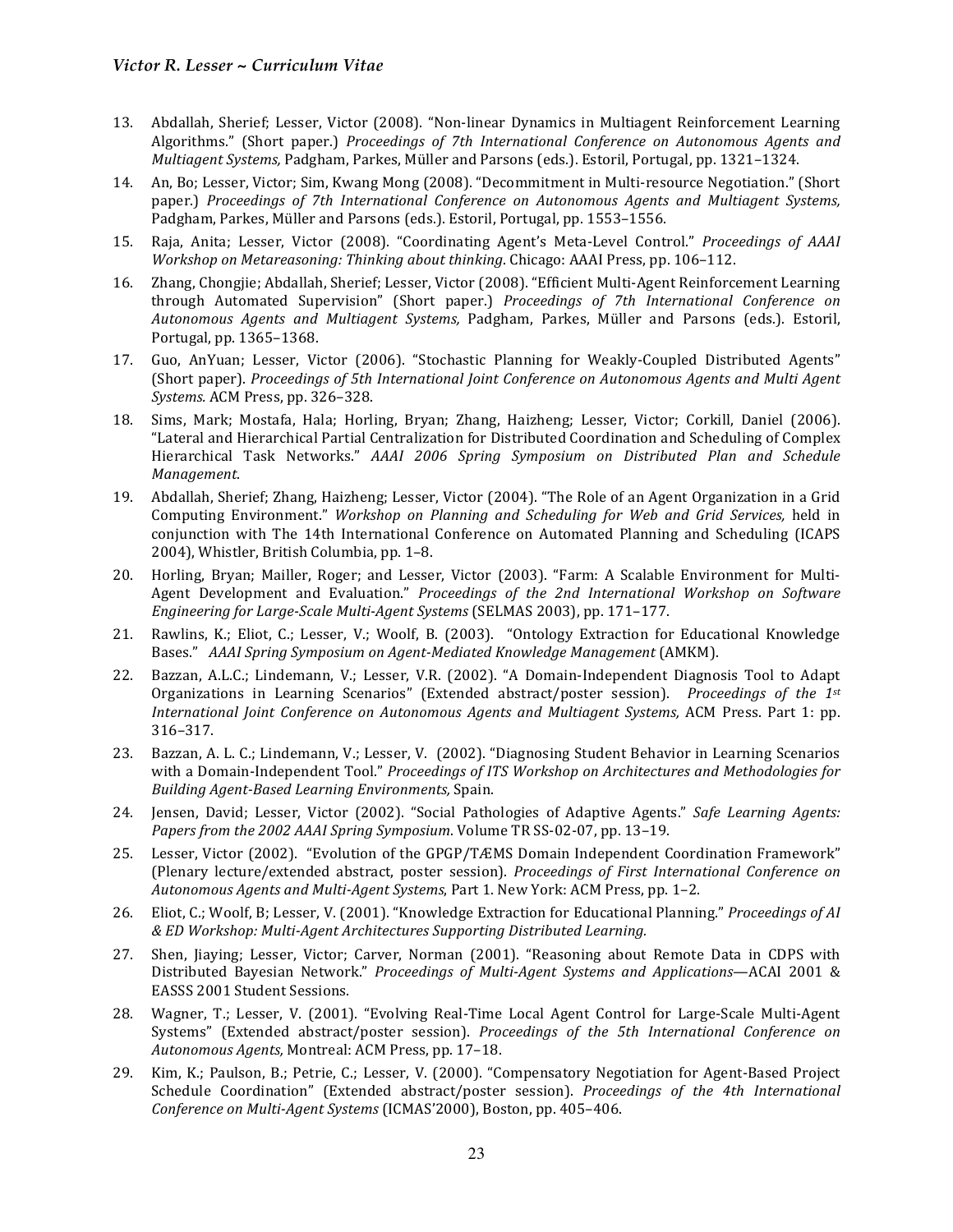- 30. Kim, K.; Paulson, B.; Petrie, C.; Lesser, V. (2000). "Compensatory Negotiation for Agent-Based Project Schedule Coordination." *Center for Integrated Facility Engineering (CIFE)* Working Paper #55, Stanford University.
- 31. Vincent, R; Horling, B; Lesser, V. (2000). "Experiences in Simulating Multi-Agent Systems" (Extended abstract/poster session). *Proceedings of the 4th International Conference on Multi-Agent Systems* (ICMAS'2000), Boston, pp. 455-456.
- 32. Wagner, T. and Lesser, V. (2000). "State-based Control for Organizationally Situated Agents" (Extended abstract/poster session). *Proceedings of the 4th International Conference on Multi-Agent Systems* (ICMAS'2000), Boston, pp. 457-458.
- 33. Lesser, V.; Horling, B.; Klassner, F.; Raja, A.; Wagner, T.; Zhang, S. (1999). "Recent Extensions to BIG: A Resource Bounded Information Gathering Agent." *Proceedings of AAAI Workshop on Intelligent Information Systems*. Orlando, Florida.
- 34. Wagner, Thomas; Shapiro, Jonathan; Xuan, Ping; Lesser, Victor (1999). "Multi-Level Conflict in Multi-Agent Systems." Proceedings of the AAAI-99 Workshop on Negotiation in MAS, AAAI Press. Orlando. Florida*,* pp. 50–55.
- 35. Wagner, T.; Benyo, B.; Lesser, V.; Xuan, P. (1999). "Investigating Interactions between Agent Conversations and Agent Control Components." *Agents'99 Workshop on Conversation Policies.*
- 36. Garvey, A. and Lesser, V. (1996). "Issues in Design-to-time Real-time Scheduling." *AAAI Fall Symposium Series* on *Flexible Computation*, pp. 38-43.
- 37. Neiman, D. E. and Lesser, V.R. (1996). "Comparing Coordination and Repair Strategies in a Distributed Scheduling System" (Abstract). *Proceedings of the 2nd International Conference on Multi-Agent Systems*, California: AAAI Press, pp. 452.
- 38. Bhandaru, M. and Lesser, V. (1995). "Discrepancy Directed Model Acquisition for Adaptive Perceptual Systems." *IJCAI-95 Workshop on Computational Auditory Scene Analysis*, Montreal.
- 39. Decker, K.S.; Lesser, V.R.; Nagendra Prasad, M.V., and Wagner, T. (1995). "MACRON: An Architecture for Multi-Agent Cooperative Information Gathering." *Proceedings of the CIKM'95 Workshop on Intelligent Information Agents*, Baltimore, Maryland.
- 40. Lesser, Victor (1995). The Turing Award Winners' Contributions to Computer Science. Contributing author to article. *IEEE Expert*, Vol. 10, No. 1, p. 69.
- 41. Decker, K.S. and Lesser, V.R. (1994). "Communication in the Service of Coordination." *Proceedings of the Workshop on Planning for Interagent Communication, AAAI, Seattle.*
- 42. Garvey, A.; Decker, K.; Lesser, V. (1994). "A Negotiation-based Interface between a Real-time Scheduler and a Decision-Maker." *Proceedings of Workshop on Models of Conflict Management in Cooperative Problem Solving*, AAAI, Seattle.
- 43. Sandholm, T. and Lesser, V. (1994). "Utility-Based Termination of Anytime Algorithms." *Proceedings of European Conference on AI: 1994 Workshop on Decision Theory for DAI Applications, Amsterdam.*
- 44. Bhandaru, M.; Draper, B. A. and Lesser, V. (1993). "Learning Image to Symbol Conversion." *AAAI* 1993 Fall Symposium Series: Machine Learning in Computer Vision: What, Why and How? AAAI Technical Report FS-93-04. Raleigh, North Carolina.
- 45. Klassner, F.; Lesser, V.; Nawab, H. (1993). "Fusing Multiple Reprocessings of Signal Data." *Proceedings of SPIE*, Vol. 2059: Sensor Fusion VI, Paul S. Schenker (ed.), p. 466-475.
- 46. Mammen, D. and Lesser, V. (1992). "Using Textures to Control Distributed Problem Solving." *Proceedings of the Workshop on Cooperation among Heterogeneous Intelligent Systems, AAAI-92, San* Jose, CA.
- 47. Lander, S., Lesser, V.R., and Connell, M.E. (1991). "Knowledge-based Conflict Resolution for Cooperation among Expert Agents." Proceedings of the MIT-JSME Workshop on Computer-aided Cooperative Product *Development,* pp. 253–268.
- 48. Decker, K.S. and Lesser, V.R. (1990). "A Scenario for Cooperative Distributed Problem Solving." *Proceedings of the 10th International Workshop on Distributed AI.*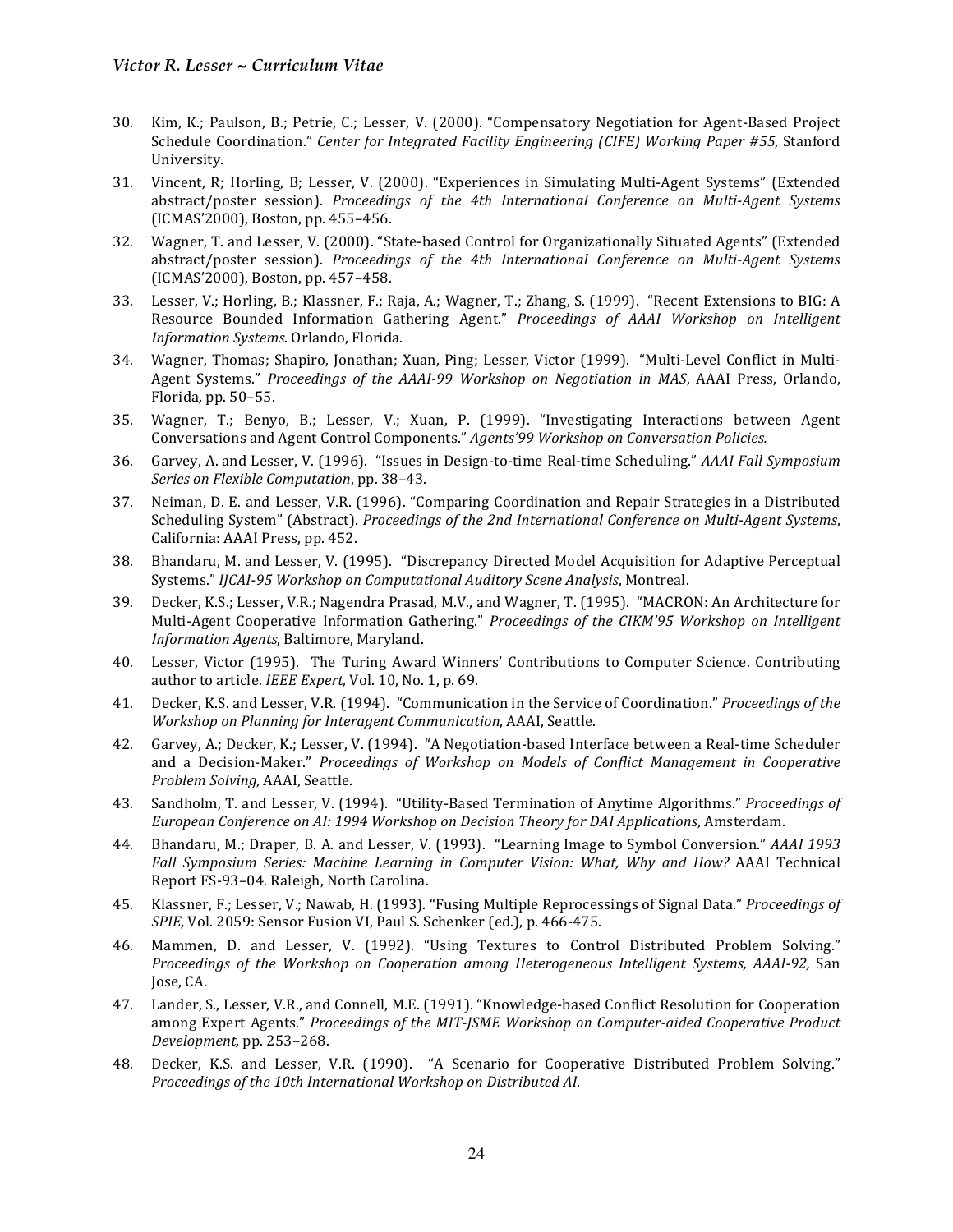- 49. Connell, M.; Huff, K.E. and Lesser, V.R. (1989). "Implementing an Incremental Hierarchical Plan Recognition System." *Proceedings of the 2nd AAAI Workshop on Plan Recognition*, IJCAI-89, Detroit.
- 50. Lesser, Victor (1989). "Models of Problem Solving." Reports on the MIT Distributed AI Workshop in *SIGART Newsletter*, p. 51.
- 51. Croft, W.B.; Lefkowitz, L.S.; Lesser, V.R. and Huff, K.E. (1983). "POISE: An Intelligent Interface for Profession-Based Systems." Proceedings of the Conference on Artificial Intelligence, Rochester, Michigan.
- 52. Lesser, Victor (1983). "A Meta-Level Architecture for Distributed Problem Solving Systems" (Abstract). *Proceedings of the 1983 National Bureau of Standards Conference on Software Trends*, Washington.
- 53. Lesser, Victor (1982). Editor of review on Artificial Intelligence/Brain Theory at University of Massachusetts, AI Magazine.
- 54. Lesser, Victor (1980). "Cooperative Distributed Problem Solving and Organizational Self-Design." Reports on the MIT Distributed AI Workshop in *SIGART Newsletter*, p. 46.
- 55. Lesser, V.R.; Corkill, D.D. (1978). "Functionally Accurate Distributed Problem Solving Systems." *Proceedings of DARPA Workshop on Distributed Sensor Nets*, CMU, Pittsburgh PA, pp. 21-26.
- 56. Wu, YU. S., Lesser, V.R. et al. (1974). "Report of the Navy Ad Hoc Software Maintainability Committee," Naval Research Laboratory (5490-325:YSW), Washington DC.
- 57. Lesser, Victor (1973). "A Dynamically Reconfigurable Multiple Micro-Processor." *Proceedings of International Workshop on Computer Architecture*, Grenoble, France, pp. 1-16.
- 58. Lesser, V.R. (1970). "Direct Emulation of Control Structures by a Parallel Micro-computer." SLAC Report 127 UC-32, Stanford University. Also presented at  $3<sup>rd</sup>$  Annual Workshop on MicroProgramming, Buffalo NY.
- 59. Lesser, Victor (1966). "A Modified Two-Level Search Algorithm Using Request Clustering." Scientific Report No. ISR-11, to National Science Foundation.

#### **Technical Reports** (Not represented elsewhere)

- 1. Garant, Daniel; da Silva, Bruno; Zhang, Chongjie; Lesser, Victor (2015) "Accelerating Multi-agent Reinforcement Learning with Dynamic Co-learning." School of Computer Science Technical Report UM-CS-2015-004, University of Massachusetts Amherst.
- 2. Corkill, Daniel; Garant, Daniel; Lesser, Victor (2015); "Exploring the Effectiveness of Agent Organizations." School of Computer Science Technical Report UM-CS-2015-005, University of Massachusetts Amherst.
- 3. Utgoff, Paul; Jensen, David; Lesser, Victor (2000). Inferring Task Structure From Data. *University of Massachusetts Amherst, Computer Science Department Technical Report 00-54*.
- 4. Wagner, T. and Lesser, V. (1999). Relating Quantified Motivations for Organizationally Situated Agents. *University of Massachusetts-Amherst Computer Science Technical Report 99-21.*
- 5. Wagner, Thomas; Lesser, Victor (1999). Toward Generalized Organizationally Contexted Agent Control. *University of Massachusetts Amherst Computer Science Technical Report 99-18.*
- 6. Bazzan, A.L.C.; Lesser, V.R. and Xuan, P. (1998). Adapting an Organizational Design through Domain-Independent Diagnosis. *University of Massachusetts Amherst Computer Science Technical Report* 1998- 14.
- 7. Zilberstein, S. and Lesser, V. (1996). Intelligent Information Gathering Using Decision Models. *University of Massachusetts Amherst Computer Science Technical Report 96–35*.
- 8. Long, Q. and Lesser, V. (1995). A Heuristic Real-Time Parallel Scheduler Based on Task Structures. *University of Massachusetts Amherst Computer Science Technical Report 95–92*.
- 9. Mammen, D.; Fujita, S.; Lesser, V. (1995). Predicting Solution Time for Constraint Satisfaction Problems Using Backtracking. *University of Massachusetts Amherst Computer Science Technical Report 95-44.*
- 10. Whitehair, R. and Lesser, V. (1995). A Methodology for Modeling Sophisticated Problem Solvers. *University of Massachusetts Amherst Computer Science Technical Report 95–37*.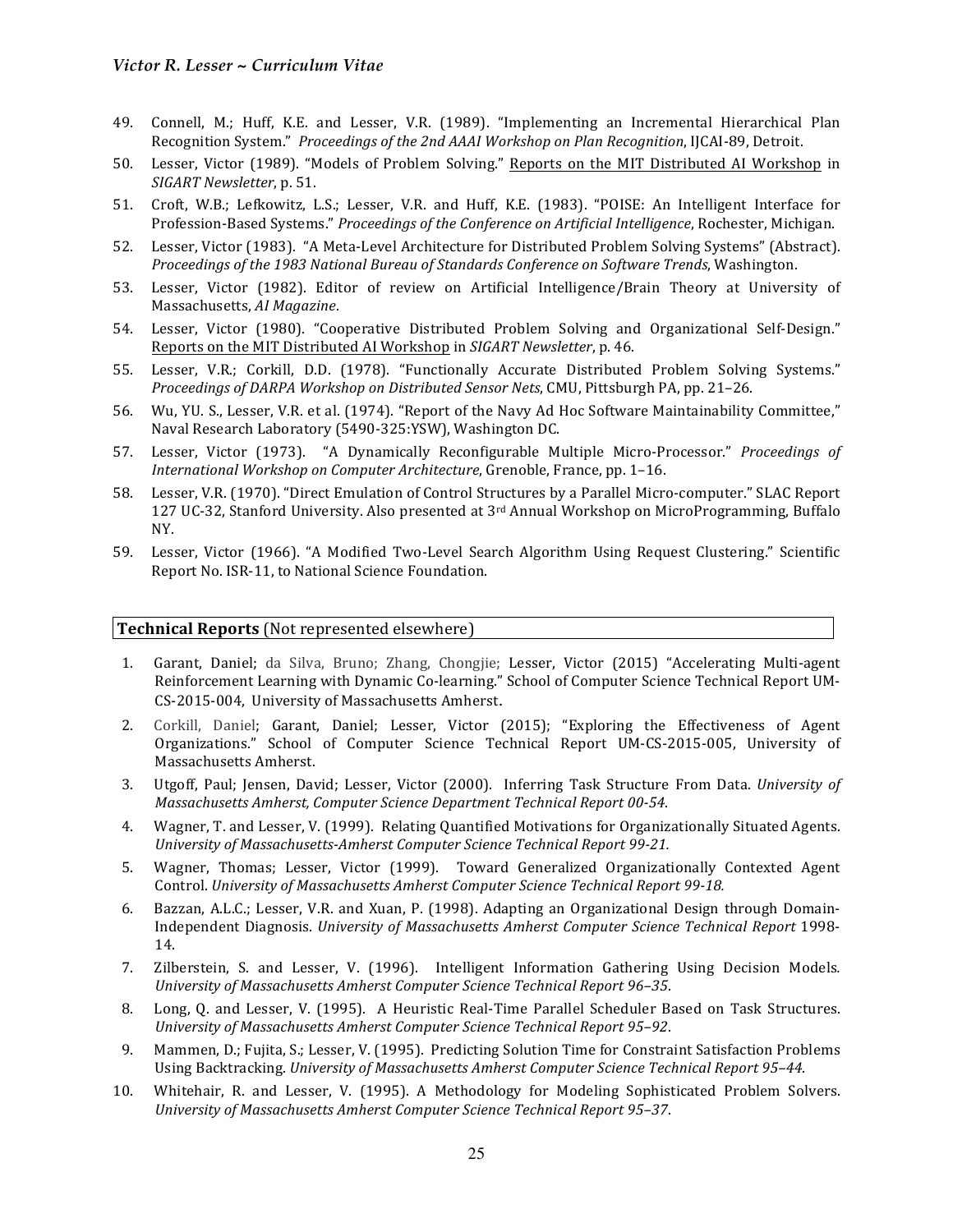- 11. Whitehair, R. and Lesser, V. (1995). Formal Analysis Techniques for Heuristic Control Strategies in Blackboard-Based Interpretation Systems. *University of Massachusetts Amherst Computer Science Technical Report 95–38*.
- 12. Whitehair, R. and Lesser, V. (1995). IDP: A Formalism for Modeling and Analyzing Complex Interpretation Problem Domains*. University of Massachusetts Amherst Computer Science Technical Report 95–39*.
- 13. Sandholm, T. and Lesser, V. (1994). Utility-Based Termination of Anytime Algorithms. *University of Massachusetts Amherst Computer Science Technical Report 94–54.*
- 14. Whitehair, R. and Lesser, V.R. (1993). A Framework for the Analysis of Sophisticated Control in Interpretation Systems. *University of Massachusetts Amherst Computer Science Technical Report 93-53.*
- 15. Huff, K.E. and Lesser, V.R. (1988). Plan Recognition in Open Worlds. *University of Massachusetts* Computer and Information Science Department Technical Report 88-18.
- 16. Huff, K.E. and Lesser, V.R. (1987). Metaplans that Dynamically Reformulate Plans. *University of Massachusetts Computer and Information Science Department Technical Report 87-10.*
- 17. Huff, K.E.; Lesser, V.R. (1987). A Plan-Based Intelligent Assistant that Supports the Process of Programming. *University of Massachusetts Computer and Information Science Department Technical Report 87–09*.
- 18. Huff, K.E. and Lesser, V.R. (1987). The GRAPPLE Plan Formalism. *University of Massachusetts Computer* and Information Science Department Technical Report 87-08.
- 19. Hudlickà, E.; Lesser, V.R.; Pavlin, J.; Rewari, A. (1986). Design of a Distributed Diagnosis System. University of Massachusetts Computer and Information Science Department Technical Report 86–63.
- 20. McCue, D.L.; Lesser, V.R. (1983). Focusing and Constraint Management in Intelligent Interface Design. *University of Massachusetts Computer and Information Science Department Technical Report 83-36.*
- 21. Pang, Yun-Jie, House, D.H., and Lesser, V.R. (1983). A Procedure-Based Chinese-Style Landscape Painting System, Computer Hua-Jia (Picture Master).
- 22. Huff, K.E. and Lesser, V.R. (1982). Knowledge-Based Command Understanding: An Example for the Software Development Environment. *University of Massachusetts Computer and Information Science Department Technical Report 82–6*.
- 23. Reed, S. and Lesser, V.R. (1980). Division of Labor in Honey Bees and Distributed Focus of Attention. University of Massachusetts Computer and Information Science Department Technical Report 80-17.
- 24. Brooks, R.S. and Lesser, V.R. (1979). Distributed Problem Solving Using Iterative Refinement. University of Massachusetts Computer and Information Science Department Technical Report 79–14.
- 25. Fuller, S. H.; Almes, G.T.; Broadley, W.H.; Forgy, G.L.; Karlton, P.L.; Lesser, V.R., and Teter, J.R. (1975). PDL-11/40E Microprogramming Reference Manual. *Carnegie-Mellon University, Computer Science Department Technical Report,* Pittsburgh.
- 26. Lesser, V.R. Dynamic Control Structures and Their Use in Emulation. (Ph.D. Thesis), *Report No. CS-309*, *Computer Science Department,* Stanford, California.
- 27. Lesser, V.R. (1968). A Computer Organization Designed to Separate Data-Accessing from the Computation Algorithm. *Computer Science Report No. 90, Stanford University*, 1968.

#### **Ph.Ds Completed under Lesser's Supervision at the University of Massachusetts Amherst**

**Richard Brooks**, 1983 "Experiments in Distributed Problem Solving."

**Daniel Corkill**, 1983 "A Framework for Organizational Self-Design in Distributed Problem-Solving Networks."

**Jasmina Pavlin, 1985** "A Model for Prediction and Description of Knowledge-Based System Behavior."

**Eva Hudlicka**, 1986 "Diagnosing Problem Solving System Behavior."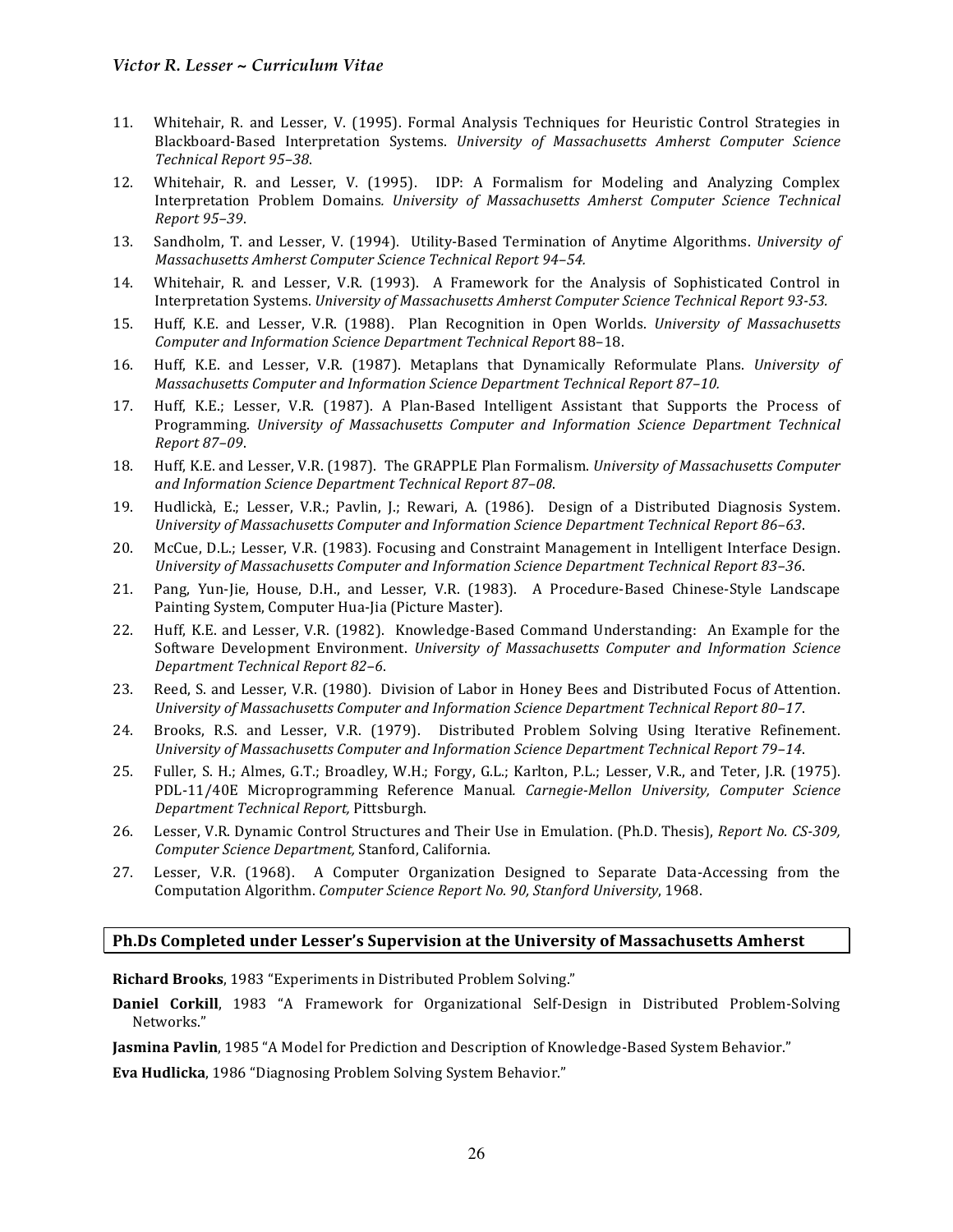- **Edmund Durfee**, 1987 "A Unified Approach to Dynamic Coordination: Planning Actions and Interactions in a Distributed Problem Solving Network." (NSF presidential young investigator award; AAAI Fellow; IEEE Fellow)
- **Lawrence Lefkowitz**, 1987 "Knowledge Acquisition through Anticipation of Modifications."
- **Karen Huff**, 1989 "Plan-Based Intelligent Assistance: An Approach to Supporting the Software Development Process."
- **Norman Carver**, 1990 "Sophisticated Control for Interpretation: Planning to Resolve Sources of Uncertainty."
- **Philip Johnson**, 1990 "Type Flow Analysis for Exploratory Software Development." (Co-chaired with J. Wileden)
- **David Forster**, 1991 "The Generation of Temporal Expressions in Natural Language."
- **Penelope Sibun, 1991 "Locally Organized Text Generation."**
- **Daniel Neiman**, 1992 "Design and Control of Parallel Rule-Firing Production Systems."
- **Susan Lander**, 1994 "Distributed Search and Conflict Management among Reusable Heterogeneous Agents."
- **Keith Decker**, 1995 "Environment Centered Analysis and Design of Coordination Mechanisms." (Recipient of NSF Career award)
- **Alan Garvey**, 1996 "Design-to-time Real-time Scheduling."
- **Robert Whitehair**, 1996 "A Framework for the Analysis of Sophisticated Control."
- **Tuomas W. Sandholm**, 1996 "Negotiation among Self-Interested Computationally Limited Agents." (NSF Career award; IJCAI'03 Computer & Thought Award; ACM/SIGART 2001 Autonomous Agents Research Award; AAAI Fellow)
- **Frank Klassner**, 1996 "Data Reprocessing in Signal Understanding Systems."
- **M. V. Nagendra Prasad**, 1997 "Learning Situation-Specific Control in Multi-Agent Systems."
- **Malini K. Bhandaru**, 1998 "Learning Object Models for Adaptive Perceptual Systems."
- **Thomas Wagner**, 1999 "Towards Quantified Control for Organizationally Situated Agents."
- **Ping Xuan**, 2002 "Uncertainty Handling and Decision Making in Multi-Agent Cooperation."
- **XiaoQin "Shelley" Zhang**, 2002 "Sophisticated Negotiation In Multi-Agent Systems."
- **Zachary Rubinstein**, 2002 "Efficient Scheduling of Evolving, Nondeterministic Process Plans in Dynamic Environments."
- **Anita Raja**, 2003 "Meta-Level Control in Multi-Agent Systems."
- **Roger Mailler**, 2004 "A Mediation-Based Approach to Cooperative, Distributed Problem Solving."
- **Bryan Horling,** 2005 "Quantitative Organizational Modeling and Design for Multi-Agent Systems."
- **Sherief Abdallah,** 2006 "Scalable Cooperative Multiagent Reinforcement Learning in the Context of an Organization."
- **Raphen Becker**, 2006 "Exploiting Structure in Decentralized Markov Decision Processes" (Co-chaired with S. Zilberstein)
- **AnYuan Guo**, 2006 "Planning and Learning for Weakly-Coupled Distributed Agents"
- **Haizheng Zhang,** 2006 "Learning Based Organizational Approaches for Peer-to-Peer Based Information Retrieval Systems."
- **Jiaying Shen,** 2007 "Communication Management in Distributed Sensor Interpretation."
- **Bo An,** 2011 "Automated Negotiation for Complex Multi-Agent Resource Allocation."
- **Hala Mostafa,** 2011 "Exploiting Structure in Coordinating Multiple Decision Makers."
- **Chongjie Zhang, 2011** "Scaling Multi-Agent Learning in Complex Environments."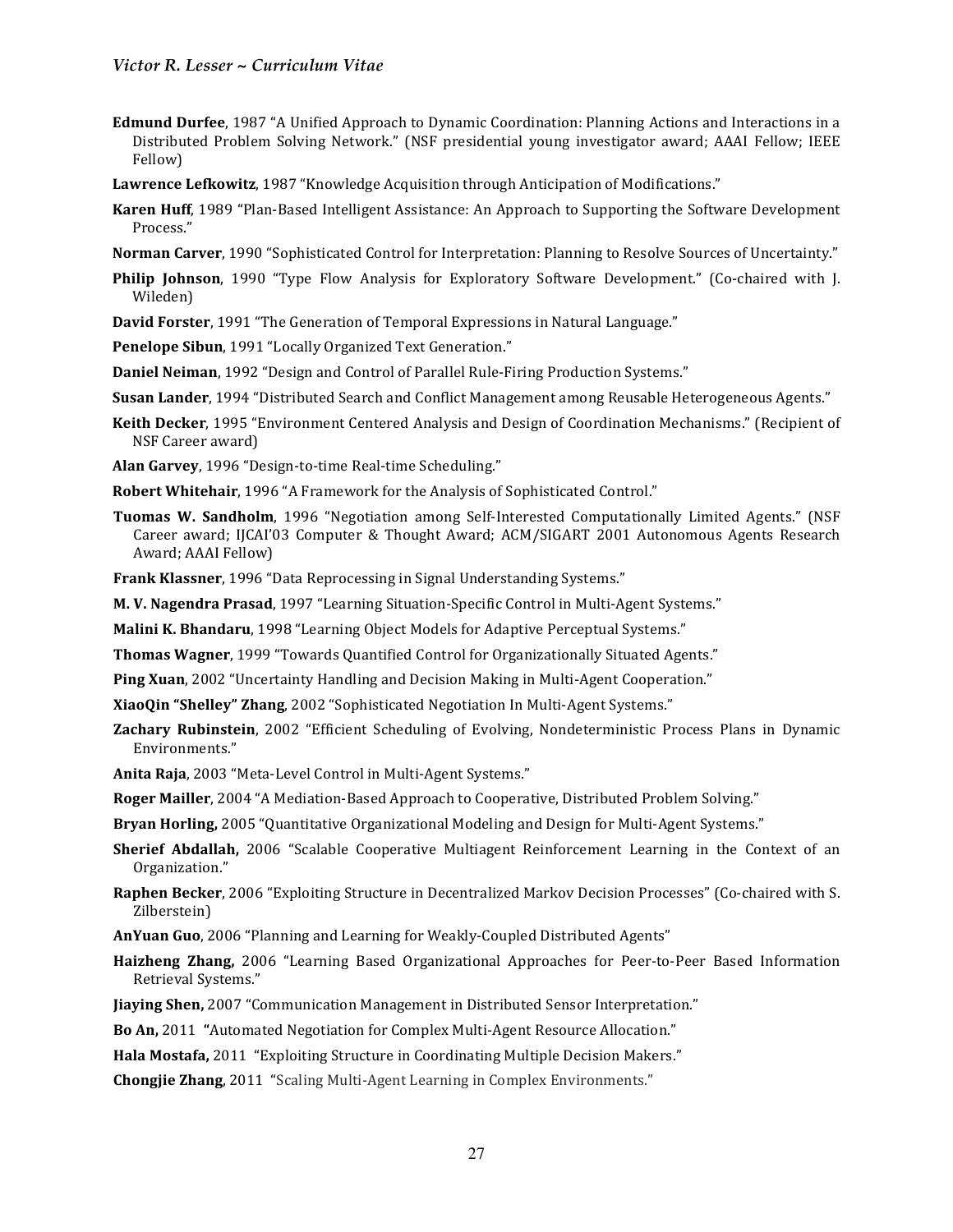**Yoonheui Kim**, 2015 "Application of Techniques for Map Estimation to Distributed Constraint Optimization Problem."

#### **Research Grants**

- Principal Investigator, NSF, "RI: Small: Coordinating Multi-Agent Learning through Emergent Distributed Supervisory Control." \$450,000, 9/1/11–8/31/14.
- Principal Investigator, NSF, "RI: Medium: Collaborative Research: Creating Organizationally Adept Software Agents and Their Organizations." \$720,000, 5/8/10–5/31/13.
- Associated Faculty, NSF ERC "Center for Collaborative Adaptive Sensing of the Atmosphere (CASA)," 2/11/05–8/31/11.
- Principal Investigator, Lockheed Martin, "Integrated Learning," \$698,540, 5/30/06-12/30/09.
- Principal Investigator, Raytheon Co., "Multi-Agent Approach for Heterogeneous Persistent Surveillance," \$100,000, 11/12/08–8/29/09.
- Principal Investigator, NSF, "Collaborative Research: Distributed Interpretation in a Communication-Limited Environment," \$375,000, 05/15/05–4/30/09.
- Co-Principal Investigator (with PI, S. Zilberstein), NSF, "ITR: A Formal Study of Coordination & Control of Collaborative Multi-Agent Systems Using Decentralized MDPs," \$500,000, 9/1/02-8/31/07 (included two supplemental REU awards: \$10,000 in 2003 and \$6,000 in 2004).
- Principal Investigator, Honeywell International, Inc. (DARPA/AFRL Prime), "DARPA/IPTO Coordinators Program." \$722,331, 02/11/05 - 06/30/07.
- Principal Investigator, Boeing, "Dynamic Airspace Deconfliction," \$99,999, 04/20/04 12/1/04.
- Principal Investigator, NSF, "NSF-CNPq Collaborative Research: Combining Cognitive & Utilitarian Coordination in a Layered Agent Architecture,"  $$199,683, 10/01/00 - 9/30/04$ .
- Principal Investigator, NSF, "Formalizing Distributed Search in Cooperative Distributed Problem-Solving Systems," \$157,001, 09/01/00 - 08/31/04.
- Principal Investigator, Honeywell International (DARPA Prime), "Coordinators Subcontract: Cognitive Personal Coordination Assistants," \$50,000, 6/6/03-5/31/04.
- Co-Principal Investigator (with PI, S. Zilberstein), NASA Advanced Cross Enterprise Technology Development, "Self-Directed Cooperative Planetary Rovers," \$897,441, 3/1/01-2/29/05.
- Principal Investigator, DARPA/Air Force, "Scalable Real-Time Negotiation Toolkit," \$1,808,940, 6/29/99– 12/30/03.
- Principal Investigator (with David Jensen), NSF, "Enhancing Robustness of Information Systems through Distributed Adaptive Coordination," \$416,549, 9/1/98-8/31/02 (Including 2 \$15K REU supplements).
- Co-Principal Investigator (with PI, Abhijit Deshmukh), NSF, "Emergent Organizational Structures in Multi-Agent Scalable Enterprises," \$108,243, 07/01/00 - 06/30/02.
- Co-Principal Investigator (with PI, Rod Grupen), DARPA, "Software Control Framework for Learning Coordinated, Multi-robot Strategies in Open Environments," \$1,148,863, 06/01/99 - 4/30/02.
- Principal Investigator, GuideNet, Inc. (CEROS Prime), "Software Agents to Acquire and Visualize Environmental Information for ASW Surveillance,"  $$67,500, 9/18/98 - 12/31/00$ .
- Co-Principal Investigator (with PI, W. Bruce Croft), NSF–State/Industry, "SIUCRC on Intelligent Information Retrieval," \$7,200,000, 9/1/92-8/31/00.
- Co-Principal Investigator (with PI, Beverly Woolf), NSF, "Multi-Agent Instructional Communities: A computational & experimental approach,"  $$100,000, 9/15/99 - 8/30/00$ .
- Co-Principal Investigator (with PI, S. Zilberstein), NSF, "Intelligent Information Gathering Using Decision Models," \$322,910, 8/1/96-7/31/00.
- Principal Investigator, Office of Naval Research (AASERT program), "AASERT Proposal: Survivability of Distributed Situation Assessment," \$202,358, 6/1/97–5/30/00.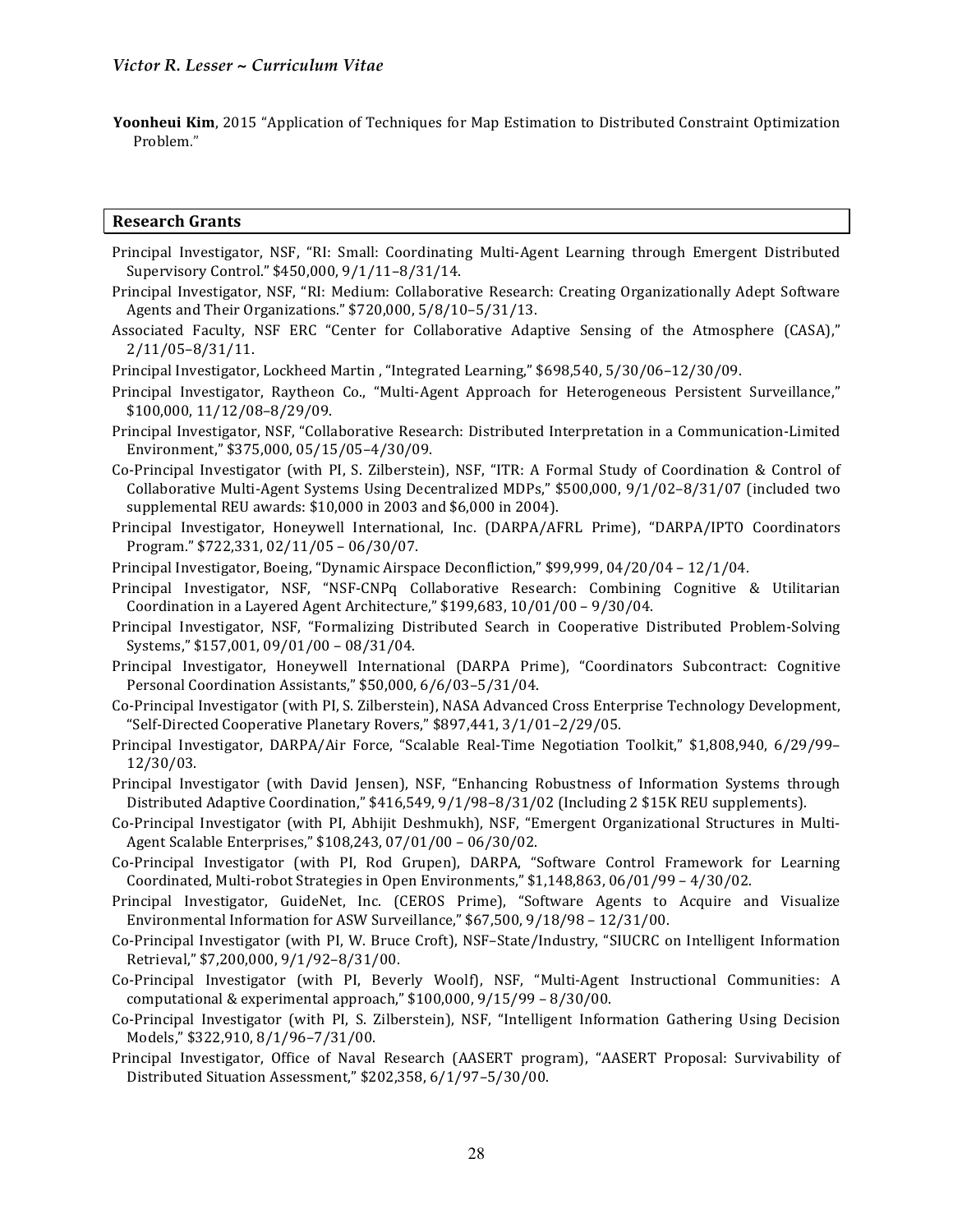- Principal Investigator, DARPA/AFRL, "Enhancing Survivability with Distributed Adaptive Coordination," \$465,000, 6/4/97-9/30/99.
- Principal Investigator, NSF, "Towards an Architecture and Theory for Agent Coordination," \$415,238, 9/15/95–8/31/99.
- Principal Investigator, Boeing Helicopter, "Manufacturing Automation and Design Engineering," \$150,000, 8/1/96–7/31/98.
- Principal Investigator, ONR, "Distributed Real-Time Situation Assessment," \$663,272, 7/1/95–6/30/98.
- Principal Investigator, NSF, "Control Issues in Asynchronous Parallel Knowledge-Based AI Programs," \$154,546, 6/1/94-5/31/98.
- Principal Investigator, Carnegie Group, Inc., "A Joint Task Force Application," \$30,000, 6/1/97-11/30/97.
- Principal Investigator, ONR, "Distributed Real-Time Situation Assessment Using the DRESUN System," \$732,797, 3/15/92–10/1/95.
- Co-Principal Investigator (with PI, W. Rick Adrion), NSF-CRICCS, "Intelligent Real-Time Complex Computing Systems," \$1,305,000, 7/1/92-6/30/95.
- Principal Investigator, DARPA, "Coordinated Negotiated Search: A Generic Framework for Distributed Planning, Scheduling, and Resource Allocation," \$927,729, 5/15/92-5/14/95.
- Principal Investigator, Rome Laboratories, "A Signal Re-Processing Architecture for Knowledge-Based Signal Processing," \$800,260, 4/1/91-3/31/94.
- Principal Investigator, Network General Corporation, "Research in Distributed Problem Solving and Telecommunications," \$30,000, 1993.
- Principal Investigator, DARPA, "Coordination in Distributed Problem-Solving Networks," \$813,009, 4/15/89– 4/14/92.
- Principal Investigator, ONR URI, "Center of Excellence in Artificial Intelligence," \$3,236,664, 9/15/86-3/14/92.
- Co-Principal Investigator with K. Ramamritham and E. Riseman, NSF, "A Research Facility for Cooperative Distributed Computing: Integrating Research in AI and Distributed Computing," \$4,682,247 (plus  $$1,074,564$  in University matching funds),  $7/1/85-12/31/90$ . (Rotating PI among Co-PIs)
- Principal Investigator, RADC, "A Knowledge Acquisition, Assistance and Explanation System," \$2,200,000, 2/1/85–1/31/90.
- Principal Investigator, RADC, "Distributed Planning for Dynamic Environments in the Presence of Time Constraints," \$63,401, 8/2/88-9/30/89.
- Principal Investigator, RADC, "High-Level Adaptive Signal Processing," \$93,000, 1/31/89-9/30/89.
- Principal Investigator, DARPA, "Coordination in Distributed Problem Solving," \$750,000, 10/1/85-9/30/88.
- Principal Investigator, "Cooperative Distributed Problem Solving," Joint-NSF/DARPA Funding (1978–1988), \$2,500,000.
- Co-Principal Investigator with Paul Cohen, DARPA, "Proposal to RADC and DARPA Expert System Technology Program," \$500,000, 1/1/85-12/31/87.
- Principal Investigator, GTE Labs, "Meta-Level Control Through Situation Analysis," \$25,000, 1985-1986.
- Acting Co-Principal Investigator of the Vision Research Project, National Science Foundation Grant (1978).

Principal system designer and project leader of the system's implementation group of the Hearsay-II Speech Understanding Project at Carnegie-Mellon University. This group consisted of six people—three professionals and three graduate students (1972–1976).

## **Participation on Doctoral Committees**

| <b>Internal Committee Member</b> |                              |
|----------------------------------|------------------------------|
| Martin Allen                     | Carol Broverman              |
| Christopher Amato                | Alan Carlin                  |
| <b>Scott Anderson</b>            | Robert Crites                |
| Ron Arkin                        | Christopher Eliot            |
| Peter Bates                      | Andrew Fast                  |
| Carla Brodley                    | Richard Fennell <sup>*</sup> |
|                                  |                              |

Mohammad Ghavamzadeh Helen Gigley Joshua Grass Eric Hansen David Hildum **Adele Howe**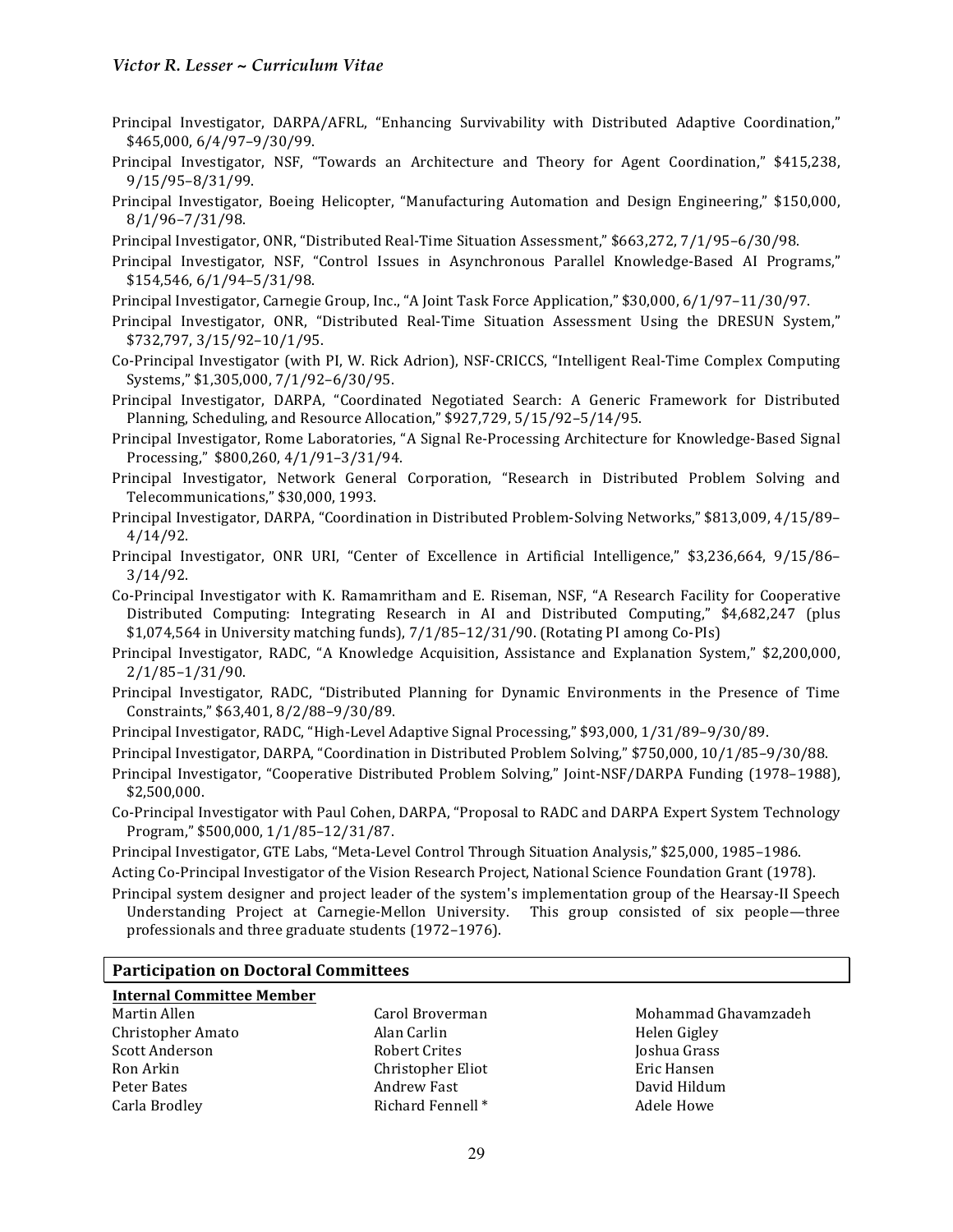| Marty Humphrey | John Lowrance  |
|----------------|----------------|
| Charles Kohl   | Alan Morse     |
| Ralf Kohler    | James T. Oates |
| Akshat Kumar   | Megan Olsen    |
| Steve Levitan  | Michael Poe    |
|                |                |

Matthew Schmill Robert St. Amant Dan Suthers Xiaoxi Xu

\**Committee participation occurred while at Carnegie-Mellon University*

#### **External Committee Member**

James Atlas, University of Delaware Tim Baarslag, TU Delft Chris Beck, University of Toronto Erkan Dorken, Boston University Eithan Ephrati, The Hebrew University of Jerusalem John Graham, University of Delaware Clifford Grossner, McGill University Jingwei Huang, University of Toronto Sachin Kamboj, University of Delaware Gal Kaminka, University of Southern California Naga Kropalli, U Massachusetts Amherst Janusz Marecki, University of Southern California Jay Modi, University of Southern California Daniel Serain, Institut National Polytechnique de Grenoble\*\* Barbara Staudt Lerner, Carnegie-Mellon University Peter Stone, Carnegie-Mellon University Ruben Stranders, University of Southampton, UK Gerhard Weiss, Johannes-Kepler University, Germany Rob Weitz, U Massachusetts Amherst Minjie Zhang, The University of New England, Australia \*\**Principal research advisor* **External Examiner (Habilitation):** Samir Aknine, University Paris 6

#### **Administrative Responsibilities**

*Program Committees, Conference/Workshop Leadership, Panels:*

- Organizing Committee, Blue Sky Ideas Track Chair, 14<sup>th</sup> International Conference on Autonomous Agents and Multiagent Systems, Istanbul, 2015.
- Senior Program Committee, 13<sup>th</sup> International Conference on Autonomous Agents and Multiagent Systems, Paris, France, 2014.
- Senior Program Committee, 12<sup>th</sup>International Conference on Autonomous Agents and Multiagent Systems, St. Paul, MN, 2013.
- Independent Steering Group, BAE Systems/EPSRC Strategic Partnership in Decentralised Data and Information Systems, Bristol, United Kingdom, 2006-2011.
- Senior Program Committee, 9th International Conference on Autonomous Agents and Multiagent Systems (AAMAS'10), Toronto, 2010.
- Program Committee, The 4<sup>th</sup> SNA-KDD Workshop on Social Network Mining and Analysis, Washington, DC, 2010.
- Program Committee, AAAI Workshop on Metacognition for Robust Social Systems, Atlanta, GA, 2010.
- Program Committee, 7th European Workshop on Multi-Agent Systems (EUMAS), Cyprus, 2009.

Program Committee, SASO-09 Workshop on Metareasoning in Self-Adaptive Systems, San Francisco, 2009.

- Area Chair, Senior Program Committee and Session Chair, Eighth International Conference on Autonomous Agents and Multi-Agent Systems (AAMAS), Budapest, 2009.
- Program Committee, Third International Workshop on Agent Technology for Sensor Networks (ATSN), colocated with AAMAS, Budapest, 2009.
- Program Committee, 7th International Workshop on Coordination, Organization, Institutions and Norms in Agents, co-located with AAMAS, Budapest, 2009.
- Program Committee, Main Track. 7th International Conference on Autonomous Agents and Multiagent Systems (AAMAS), Estoril, Portugal, 2008.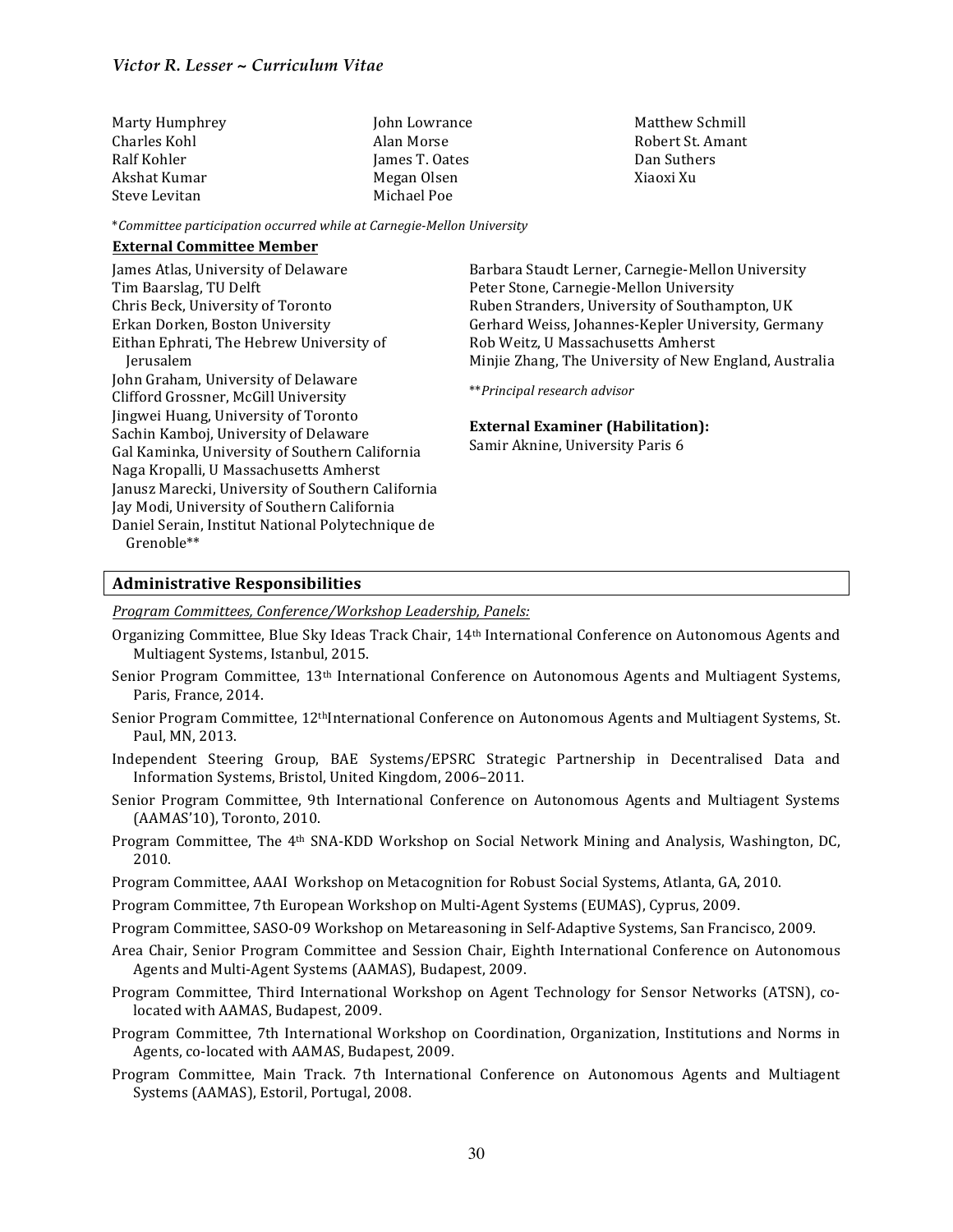- Program Committee, AAMAS Workshop on Multi-Agent Sequential Decision Making in Uncertain Multi-Agent Domains, Estoril, Portugal, 2008.
- Program Committee, AAMAS Second International Workshop on Agent Technology for Sensor Networks (ATSN), Estoril, Portugal, 2008.
- Program Committee, IEEE/WIC/ACM International Conference on Intelligent Agent Technology (IAT), Sydney, Australia, 2008.
- Program Committee, 6<sup>th</sup> European Workshop on Multi-Agent Systems (EUMAS), Bath, UK, 2008.
- Program Committee, ICAPS Workshop on Multiagent Planning, Sydney, Australia, 2008.
- Program Committee, AAAI Workshop on Coordination, Organizations, Institutions and Norms (COIN). Chicago, 2008.
- Program Committee, AAAI Workshop on Metareasoning: Thinking about thinking. Chicago, 2008.
- Program Committee, 5th European Workshop on Multi-Agent Systems (EUMAS), Hammamet, Tunisia, 2007.
- Steering Committee, Workshop on Coordination, Organization, Institutions and Norms in agent systems (COIN), held in conjunction with Sixth International Joint Conference on Autonomous Agents and Multi-Agent Systems (AAMAS), Honolulu, 2007.
- Program Committee, Joint 9th WebKDD and 1st SNA-KDD Workshop on Web Mining and Social Network Analysis, held in conjunction with The 13th ACM SIGKDD International Conference on Knowledge Discovery and Data Mining (KDD), San Jose, CA, 2007.
- Program Committee, Sixth International Joint Conference on Autonomous Agents and Multi-Agent Systems (AAMAS), Honolulu, 2007.
- Program Committee, First International Workshop on Agent Technology on Sensor Networks, held in conjunction with AAMAS, Honolulu, 2007.
- Program Committee, Workshop on Coordinating Agents' Plans and Schedules (CAPS07), held in conjunction with AAMAS, Honolulu, 2007.
- Program Committee, Workshop on Meta-Reasoning in Agent-Based Systems, held in conjunction with AAMAS, Honolulu, 2007.
- Program Committee, Workshop on Multi-agent Sequential Decision Making in Uncertain Domains, held in conjunction with AAMAS, Honolulu, 2007.
- Program Committee, Workshop on Coordination and Control in Massively Multi-Agent Systems (CCMMS) 2007), held in conjunction with AAMAS, Honolulu, 2007.
- Program Committee, 2005 IEEE/WIC/ACM International Conference on Intelligent Agent Technology (IAT), Compiègne, France, 2005.
- Program Committee, 2nd IEEE Symposium on Multi-Agent Security and Survivability (MAS&S). Drexel University, 2005.
- Program Committee, Fourth International Joint Conference on Autonomous Agents & Multi-Agent Systems (AAMAS), Utrecht, 2005.
- Program Committee, International Workshop on Organizations in Multi-Agent Systems "From Organizations" to Organization-Oriented Programming In MAS" (OOOP), Utrecht, 2005.
- Program Committee, 18th International Conference on Industrial & Engineering Applications of Artificial Intelligence & Expert Systems, held in Bari, Italy, 2005.
- Program Committee, 2nd International Workshop on Safety and Security in Multiagent Systems, 2005.
- Program Committee, 17<sup>th</sup> Brazilian Symposium on Artificial Intelligence (SBIA), São Luis, Brazil, 2004.
- Program Committee, 8th International Workshop on Cooperative Information Agents, Erfurt, Germany, 2004.
- Program Committee, IEEE/WIC/ACM International Conference on Intelligent Agent Technology (IAT'04), Beijing, 2004.
- Program Committee, First IEEE Symposium on Multi-Agent Security and Survivability (MAS&S), Drexel University, Philadelphia, 2004.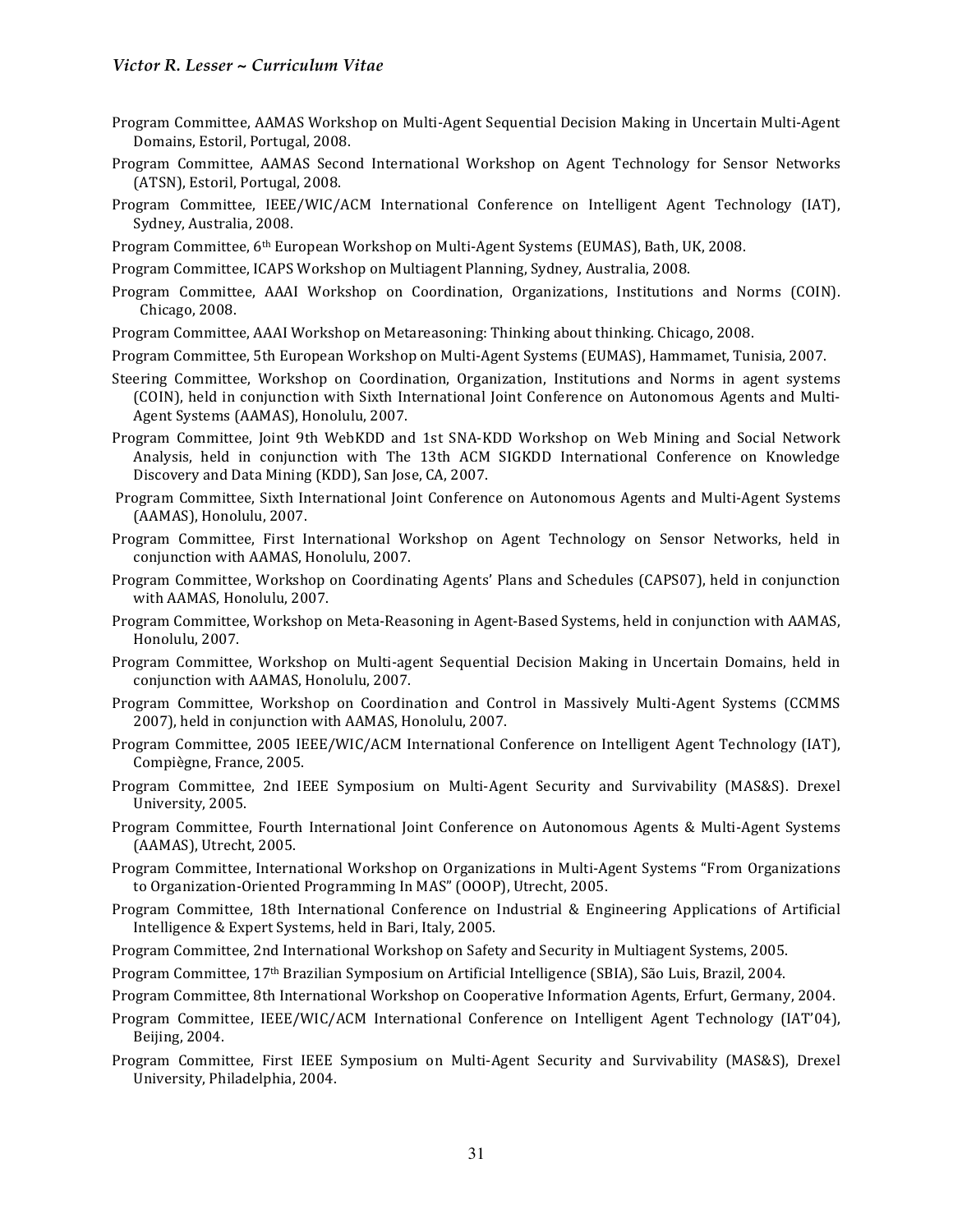- Program Committee, AAAI Workshop on Agent Organizations: Theory and Practice, at the National Conference on Artificial Intelligence (AAAI), San Jose, California, 2004.
- Senior Program Committee, 3rd International Conference on Autonomous Agents and Multi-Agent Systems, New York, 2004.
- Program Committee, AAMAS Workshop on Challenges in the Coordination of Large-Scale Multi-Agent Systems, New York, 2004.
- Program Committee, 1st International Workshop on Safety and Security in Multi-Agent Systems, held at AAMAS, New York, 2004.
- Organizing Committee, 2<sup>nd</sup> Annual Americas School on Agents and Multiagent Systems, 2003.
- Senior Program Committee, 2nd International Joint Conference on Autonomous Agents & Multi-Agent Systems (AAMAS), Melbourne, Australia, 2003.
- Organizing Committee, 1<sup>st</sup> Workshop on Safe Agents, Second International Joint Conference on Autonomous Agents & Multi-Agent Systems (AAMAS), Melbourne, Australia, 2003.
- Program Committee, 4th Iberoamerican Workshop on Multi-Agent Systems *Agent Technology and Software Engineering*, University of Málaga, Spain, 2002.
- Organizing Committee, 3rd Workshop on "Norms and Institutions in Multi-Agent Systems" at 1<sup>st</sup> International Joint Conference on Autonomous Agents & Multi-Agent Systems (AAMAS), Bologna, Italy, 2002.
- Doctoral Mentoring Programme Committee,  $1^{st}$  International Joint Conference on Autonomous Agents & Multi-Agent Systems (AAMAS), Bologna, Italy, 2002.
- Joint Oversight Committee, 1<sup>st</sup> International Joint Conference on Autonomous Agents & Multi-Agent Systems (AAMAS), Bologna, Italy, 2002.
- Organizing Committee, "Regulated Agent-Based Social Systems: Theories and Applications" at  $1^{st}$ International Joint Conference on Autonomous Agents & Multi-Agent Systems (AAMAS), Bologna, Italy, 2002.
- Organizing Committee, AAAI Workshop on "Automation as Caregiver: The Role of Intelligent Technology in Elder Care," 2002.
- Organizing Committee, First Annual Americas School on Agents and Multiagent Systems, University of Southern California, 2002.
- Program Committee, 1<sup>st</sup> International Joint Conference on Autonomous Agents & Multi-Agent Systems (AAMAS), Bologna, Italy, 2002.
- Organizing Committee, Autonomous Agents 2nd Workshop on Infrastructure for Agents, MAS and Scalable MAS, 2001.
- Organizing Committee, AAAI Fall Symposium Series, Workshop on Autonomous Negotiating Systems, 2001.

Search Committee for Chief AI Scientist, Rome Labs, 2000-2001.

- Program Committee, Third IberoAmerican Workshop on Distributed Artificial Intelligence and Multi-Agent Systems, 2000.
- Program Committee, PRIMA (Pacific Rim International Workshop on Multi-Agents), 2000.
- Organizing Committee, Autonomous Agents 2000 Workshop: Norms and Institutions in Multiagent Systems. Barcelona, 2000.
- Program Committee, Autonomous Agents 2000 Workshop: Infrastructure for Scalable Multiagent Systems. Barcelona, 2000.
- Program Committee, ECAI Workshop on Modeling Artificial Societies and Hybrid Organizations, 2000.
- Organizing Committee, Real-Time Autonomous Systems Workshop, Spring Symposium Series, AAAI 2000.
- Program Committee, International Conference and Exhibition on the Practical Application of Intelligent Agents and Multi-Agent Technology (PAAM), 1996–2000.
- Program Committee, ECAI Workshop on Intelligent Agents for Telecom Applications (IATA'96 and IATA'99), 1996, 1999.
- Program Committee, AAAI'99 Workshop on Negotiation: Settling Conflicts and Identifying Opportunities.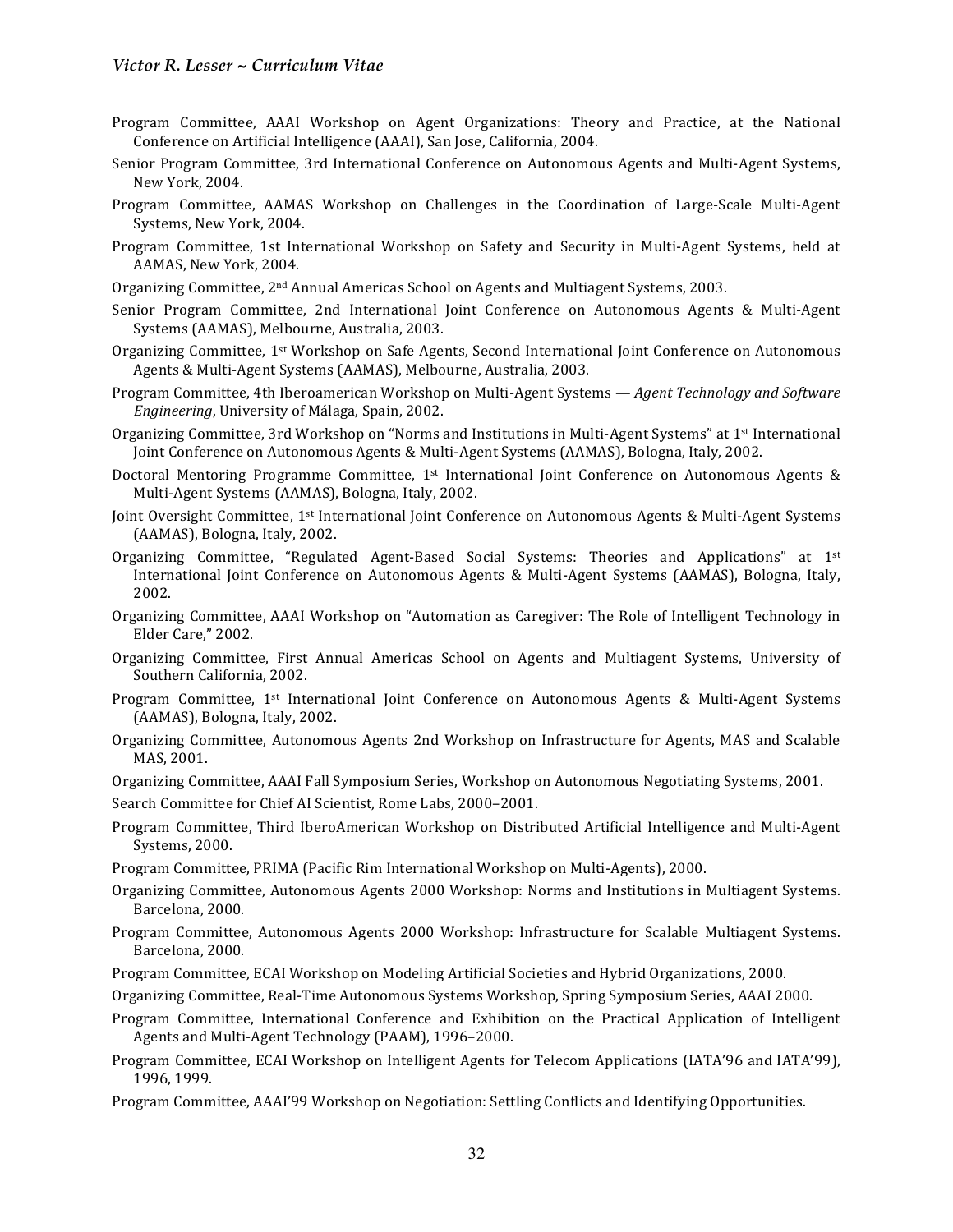Program Committee, PRIMA'99 (Pacific Rim International Workshop on Multi-Agents), 1999.

Organizing Committee, Satisficing Models Workshop, AAAI'98 Spring Symposium Series.

Program Organizing Committee, Constraints and Agents Workshop, AAAI-97.

Organizing Committee, Multi-Agent Learning Workshop, AAAI'97.

- Steering Committee, NSF Workshop on Future Directions of the Information Technology and Organization  $(ITO)$  Program, 1997.
- Program Committee, Australian DAI Workshop, 1995-1998.
- Program Committee, ICMAS'96 Workshop on Learning, Interaction and Organizations in MultiAgent Environments, 1996.
- Session Chair, 2nd International Conference on MultiAgent Systems, Negotiation Session, 1996.

Panelist, "Future of Multi-agent Systems," 2nd International Conference on Multi-Agent Systems, 1996.

Program Committee, ECAI96 Workshop on Learning in Distributed Artificial Intelligence Systems, 1996.

Program Committee, International Conference on Cooperative Information Systems (CoopIS), 1994–1995.

Program Committee, International Workshop on Feature Interactions in Telecommunications Software Systems, 1994-1995.

Reviewer, International Joint Conference on Artificial Intelligence (IJCAI), 1995.

Reviewer, IJCAI'95 Workshop on Computational Auditory Scene Analysis, 1995.

Panel Member, NSF Information Technology and Organization Proposal Review Panel, 1994.

Program Committee, AAAI Workshop on Models of Conflict Management in Cooperative Problem Solving, 1994.

Program Committee, Workshop on Distributed Artificial Intelligence, 1988-1989, 1994.

Program Committee, Canadian Workshop on Distributed Artificial Intelligence, 1994.

- Program Committee, Conference on Cooperating Knowledge-Based Systems, Keele, UK, 1994.
- Program Committee, Workshop on Computational Models of Conflict Management in Cooperative Problem Solving at IJCAI, 1993.
- Panel Member, ARPA Review Panel on Advanced Distributed Simulation, 1993.
- Program Committee, Area Chair for "Communication and Cooperation," AAAI, 1993.

Panel member, NSF CER and CISE Research Infrastructure Proposals, 1984, 1987, 1992, 1993.

Advisory Board Member, Workshop on Distributed Artificial Intelligence, 1990-1993.

Program Committee, IEEE Workshop on Imprecise and Approximate Computation, 1992.

Program Committee, International Conference on Distributed Computing Systems, 1991.

Program Committee, Fifth Annual Blackboard Workshop at AAAI, 1991.

Program Committee, Real-Time Systems Workshop at AAAI, 1990.

Program Committee, Working Conference on Cooperating Knowledge-Based Systems, 1990.

Program Committee, Ninth European Conference on Artificial Intelligence, 1990.

Program Committee, Blackboard Workshop at AAAI/IJCAI, 1988-1990.

Program Committee, IJCAI, 1989.

Program Committee, Workshop on Integrated Manufacturing, IJCAI, 1989.

Program Committee, Annual AI Systems in Government Conference, 1989.

Program Committee, Fifth IEEE Conference on AI Applications, 1988-1989.

Program Committee, AAAI, 1988.

Program Committee, Canadian AI Conference, 1984.

Invited Panelist, Panel on Information Processors as Organizations, National Conference on AI, 1984.

*University-Related Committee Work:*